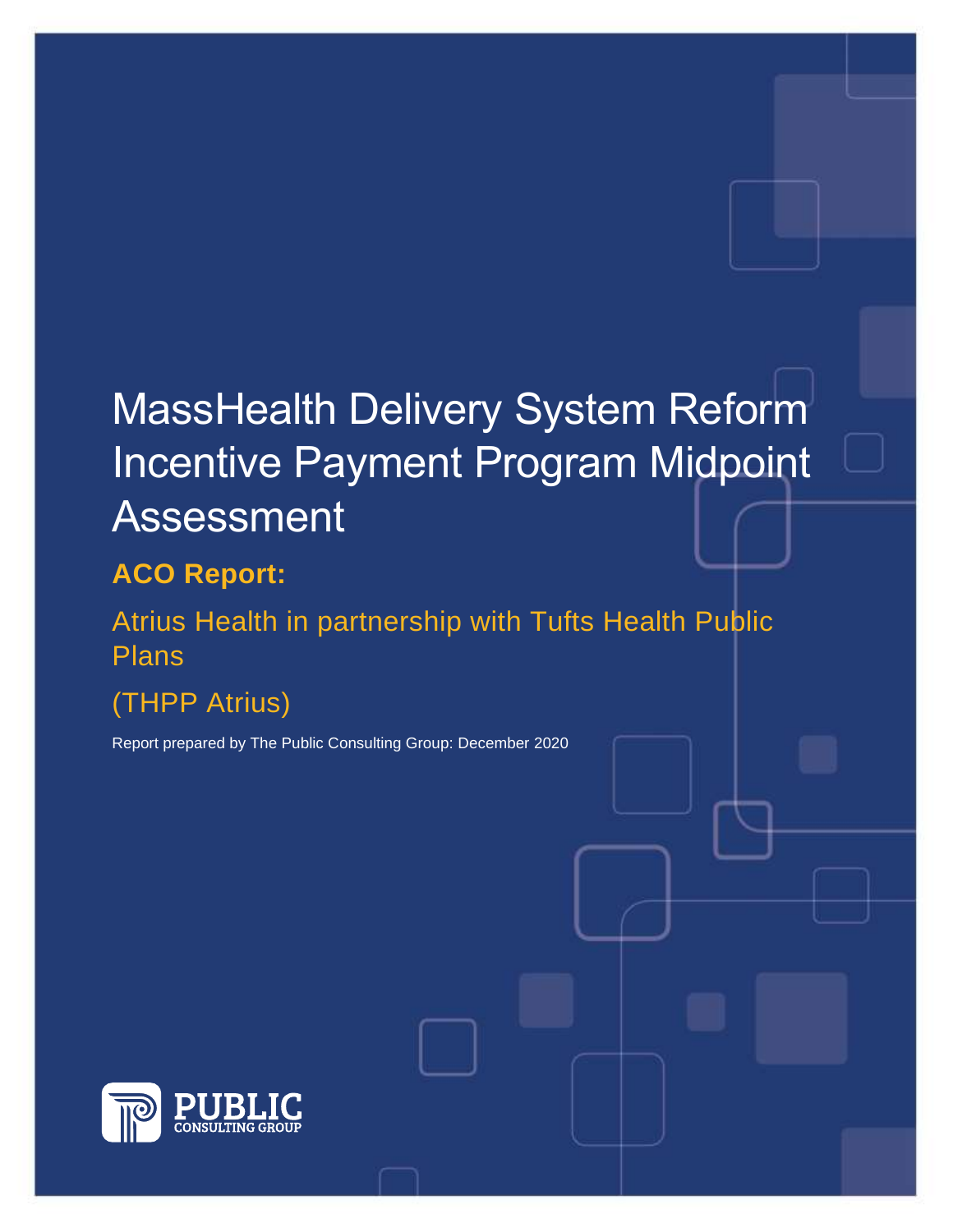## **TABLE OF CONTENTS**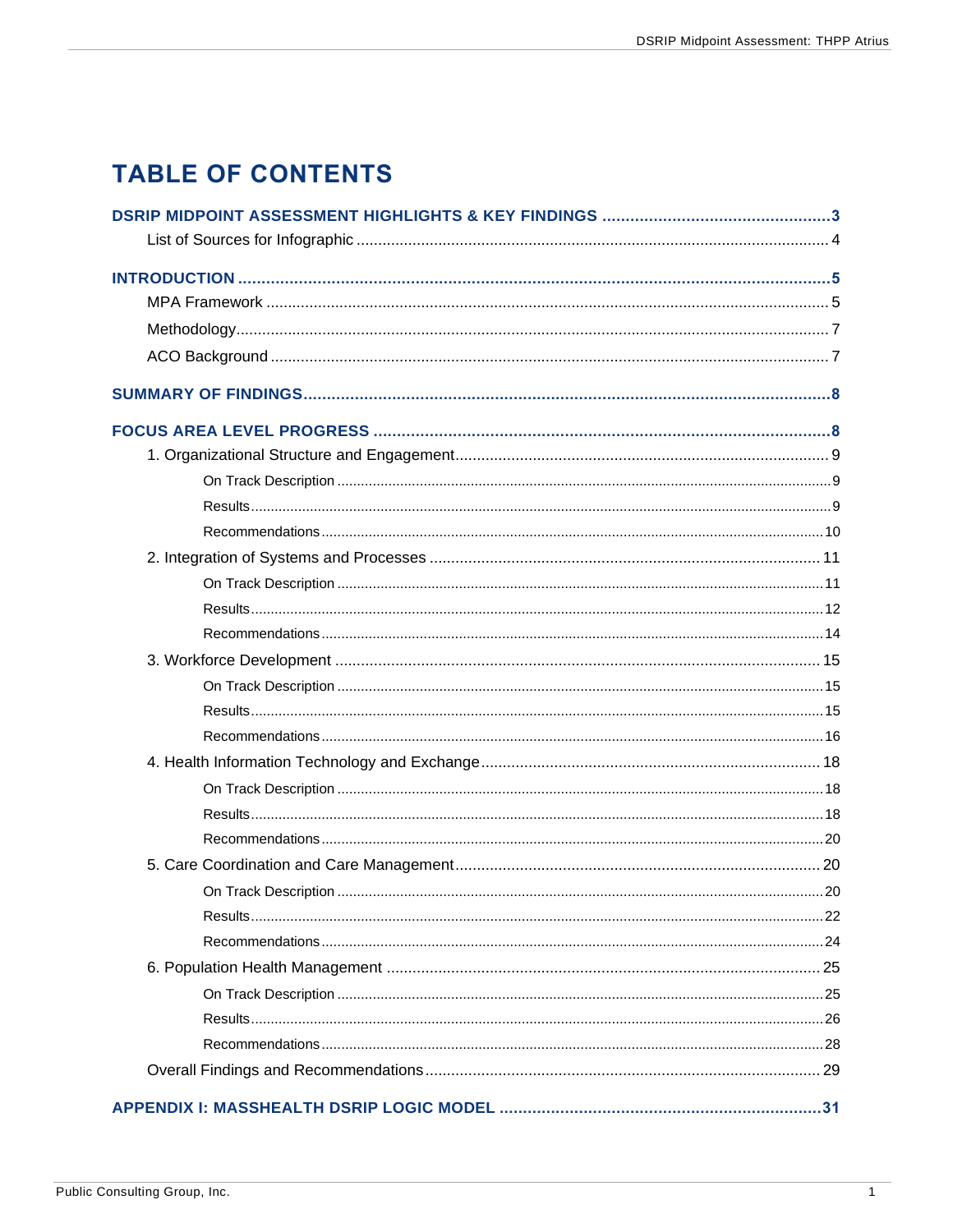| APPENDIX III: THPP ATRIUS PRACTICE SITE ADMINISTRATOR SURVEY RESULTS37 |  |
|------------------------------------------------------------------------|--|
|                                                                        |  |
|                                                                        |  |
|                                                                        |  |
|                                                                        |  |
|                                                                        |  |
|                                                                        |  |
|                                                                        |  |
|                                                                        |  |
|                                                                        |  |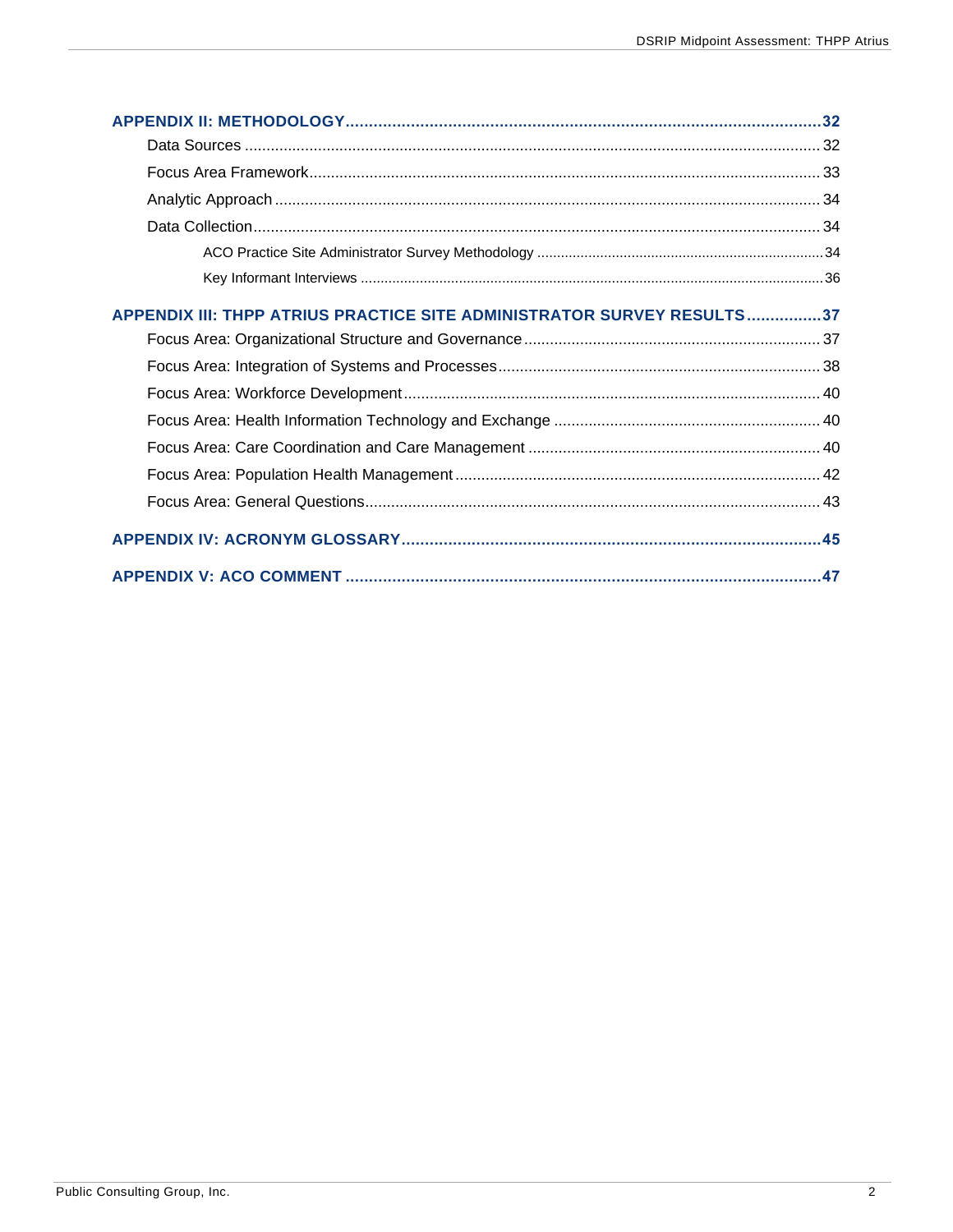<span id="page-3-0"></span>

| (THPP Atrius)                         | <b>DSRIP Midpoint Assessment</b><br><b>Highlights &amp; Key Findings</b><br>Atrius Health in partnership with Tufts Health Public Plans                                                                                                                                                                                                                                                                                                                                                                                                                                                                                                                                                                                                                                                                                                                                                                                                                                                                                                                                                                                                                                                                                 |          |                                                                                                                                   |                                                                                                                                       |                                             |  |
|---------------------------------------|-------------------------------------------------------------------------------------------------------------------------------------------------------------------------------------------------------------------------------------------------------------------------------------------------------------------------------------------------------------------------------------------------------------------------------------------------------------------------------------------------------------------------------------------------------------------------------------------------------------------------------------------------------------------------------------------------------------------------------------------------------------------------------------------------------------------------------------------------------------------------------------------------------------------------------------------------------------------------------------------------------------------------------------------------------------------------------------------------------------------------------------------------------------------------------------------------------------------------|----------|-----------------------------------------------------------------------------------------------------------------------------------|---------------------------------------------------------------------------------------------------------------------------------------|---------------------------------------------|--|
| the population.                       | <b>THPP Atrius is a MassHealth Accountable Care</b><br>Partnership Plan (ACPP), a "Model A" ACO, and is also<br>known as Tufts Health together with Atrius Health.<br>An ACPP is a partnership between a single health plan<br>and a provider-led ACO that receives monthly capitated<br>payments from MassHealth, based on enrollment and<br>member risk scores, and takes on full insurance risk for                                                                                                                                                                                                                                                                                                                                                                                                                                                                                                                                                                                                                                                                                                                                                                                                                  |          |                                                                                                                                   | <b>SERVICE AREA</b>                                                                                                                   | <b>Model A ACO</b>                          |  |
|                                       | <b>DSRIP ATTRIBUTION AND FUNDING</b>                                                                                                                                                                                                                                                                                                                                                                                                                                                                                                                                                                                                                                                                                                                                                                                                                                                                                                                                                                                                                                                                                                                                                                                    |          |                                                                                                                                   | <b>POPULATIONS SERVED</b>                                                                                                             |                                             |  |
| 2017<br>(Jul to Dec)                  | 28K members                                                                                                                                                                                                                                                                                                                                                                                                                                                                                                                                                                                                                                                                                                                                                                                                                                                                                                                                                                                                                                                                                                                                                                                                             | \$3.2M   | Behavioral health (BH) diagnoses are common in<br>members, particularly depression, anxiety, and<br>substance use disorder (SUD). |                                                                                                                                       |                                             |  |
| 2018                                  | 28K members<br>\$5.5M                                                                                                                                                                                                                                                                                                                                                                                                                                                                                                                                                                                                                                                                                                                                                                                                                                                                                                                                                                                                                                                                                                                                                                                                   |          |                                                                                                                                   | ▶ Chronic condition in the population include diabetes.<br>hypertension, obesity, and chronic obstructive<br>pulmonary disease (COPD) |                                             |  |
| 2019                                  | 32K members                                                                                                                                                                                                                                                                                                                                                                                                                                                                                                                                                                                                                                                                                                                                                                                                                                                                                                                                                                                                                                                                                                                                                                                                             | \$5.0M   |                                                                                                                                   |                                                                                                                                       | Roughly one in seven members are asthmatic. |  |
| <b>FOCUS AREA</b>                     |                                                                                                                                                                                                                                                                                                                                                                                                                                                                                                                                                                                                                                                                                                                                                                                                                                                                                                                                                                                                                                                                                                                                                                                                                         |          | <b>IA FINDINGS</b>                                                                                                                |                                                                                                                                       |                                             |  |
|                                       | Organizational Structure and Engagement                                                                                                                                                                                                                                                                                                                                                                                                                                                                                                                                                                                                                                                                                                                                                                                                                                                                                                                                                                                                                                                                                                                                                                                 |          | On Track                                                                                                                          |                                                                                                                                       |                                             |  |
|                                       | Integration of Systems and Processes                                                                                                                                                                                                                                                                                                                                                                                                                                                                                                                                                                                                                                                                                                                                                                                                                                                                                                                                                                                                                                                                                                                                                                                    |          | On Track                                                                                                                          |                                                                                                                                       |                                             |  |
| Workforce Development                 |                                                                                                                                                                                                                                                                                                                                                                                                                                                                                                                                                                                                                                                                                                                                                                                                                                                                                                                                                                                                                                                                                                                                                                                                                         |          | On Track                                                                                                                          |                                                                                                                                       | Limited Recommendations                     |  |
|                                       | Health Information Technology and Exchange                                                                                                                                                                                                                                                                                                                                                                                                                                                                                                                                                                                                                                                                                                                                                                                                                                                                                                                                                                                                                                                                                                                                                                              |          | On Track                                                                                                                          |                                                                                                                                       |                                             |  |
| Care Coordination and Care Management |                                                                                                                                                                                                                                                                                                                                                                                                                                                                                                                                                                                                                                                                                                                                                                                                                                                                                                                                                                                                                                                                                                                                                                                                                         | On Track |                                                                                                                                   | Limited Recommend                                                                                                                     |                                             |  |
| Population Health Management          |                                                                                                                                                                                                                                                                                                                                                                                                                                                                                                                                                                                                                                                                                                                                                                                                                                                                                                                                                                                                                                                                                                                                                                                                                         | On Track |                                                                                                                                   |                                                                                                                                       |                                             |  |
|                                       | <b>IMPLEMENTATION HIGHLIGHTS</b>                                                                                                                                                                                                                                                                                                                                                                                                                                                                                                                                                                                                                                                                                                                                                                                                                                                                                                                                                                                                                                                                                                                                                                                        |          |                                                                                                                                   |                                                                                                                                       |                                             |  |
| ٠<br>appointments.                    | The Performance Excellence team sets population health management (PHM) goals, monitors and analyzes quality data,<br>and provides PHM consultation, project management assistance, and electronic health record support (EHR). A majority of<br>sampled Atrius practice sites reported that the vast majority of providers receive quality performance measure results<br>regularly and the ACO uses one on one review and feedback as a key mechanism for performance management.<br>• All Atrius practices utilize the same EHR platform, facilitating integrated data sharing between providers and allowing for<br>electronic referral requests. A majority of Atrius practice sites agree or strongly agree that EHR and population and case<br>management platforms improve their ability to coordinate care for MassHealth members.<br>The ACO also has a dedicated Navigator Center for coordinating referrals outside of the Atrius Health system and a 24/7<br>Telecom Center to redirect low-acuity emergency department use. Patient Navigators conduct appointment scheduling and<br>member outreach work, along with coordinating follow-up, documentation transfers, and confirmation of care following |          |                                                                                                                                   |                                                                                                                                       |                                             |  |

A complete description of the sources can be found on the reverse/following page.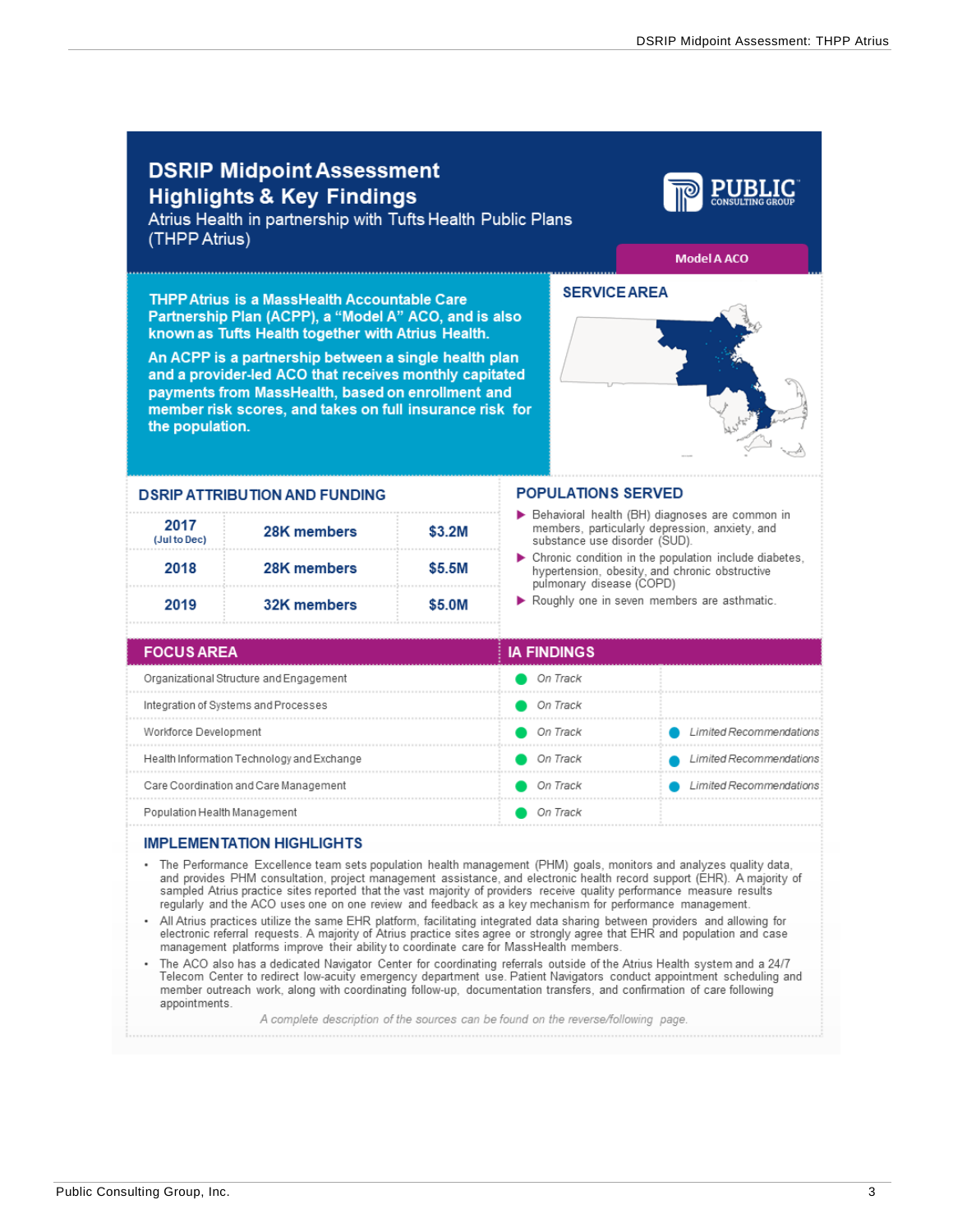## <span id="page-4-0"></span>**LIST OF SOURCES FOR INFOGRAPHIC**

| Service area maps                                       | Blue dots represent ACO primary care practice site locations<br>as of $1/1/2019$ .                                                                                                                                                                 |
|---------------------------------------------------------|----------------------------------------------------------------------------------------------------------------------------------------------------------------------------------------------------------------------------------------------------|
|                                                         | Shaded area represents service area as of 7/1/2019.                                                                                                                                                                                                |
|                                                         | Service areas are determined by MassHealth by member<br>addresses, not practice locations.                                                                                                                                                         |
|                                                         | Service area zip codes and practice site locations were<br>provided to the IA by MassHealth.                                                                                                                                                       |
| <b>DSRIP Funding &amp; Attributed</b><br><b>Members</b> | Funding and attribution were provided to the IA by<br>MassHealth. DSRIP funding is the allocated non-at risk start-<br>up and ongoing funding for the year; it does not include any<br>rollover, DSTI Glide Path or Flexible Services allocations. |
|                                                         | The number of members shown for 2017 was used solely for<br>DSRIP funding calculation purposes, as member enrollment in<br>ACOs did not begin until March 1, 2018.                                                                                 |
| <b>Population Served</b>                                | Paraphrased from the ACO's Full Participation Plan.                                                                                                                                                                                                |
| <b>Implementation Highlights</b>                        | Paraphrased from the required annual and semi-annual<br>progress reports submitted by the ACO to MassHealth.                                                                                                                                       |

#### **NOTES**

Performance risk is defined as the risk of being unable to treat an illness cost-effectively (unable to control controllable costs). Insurance risk is defined as the risk that a patient will become sick or that a group of patients will have higher than estimated care needs.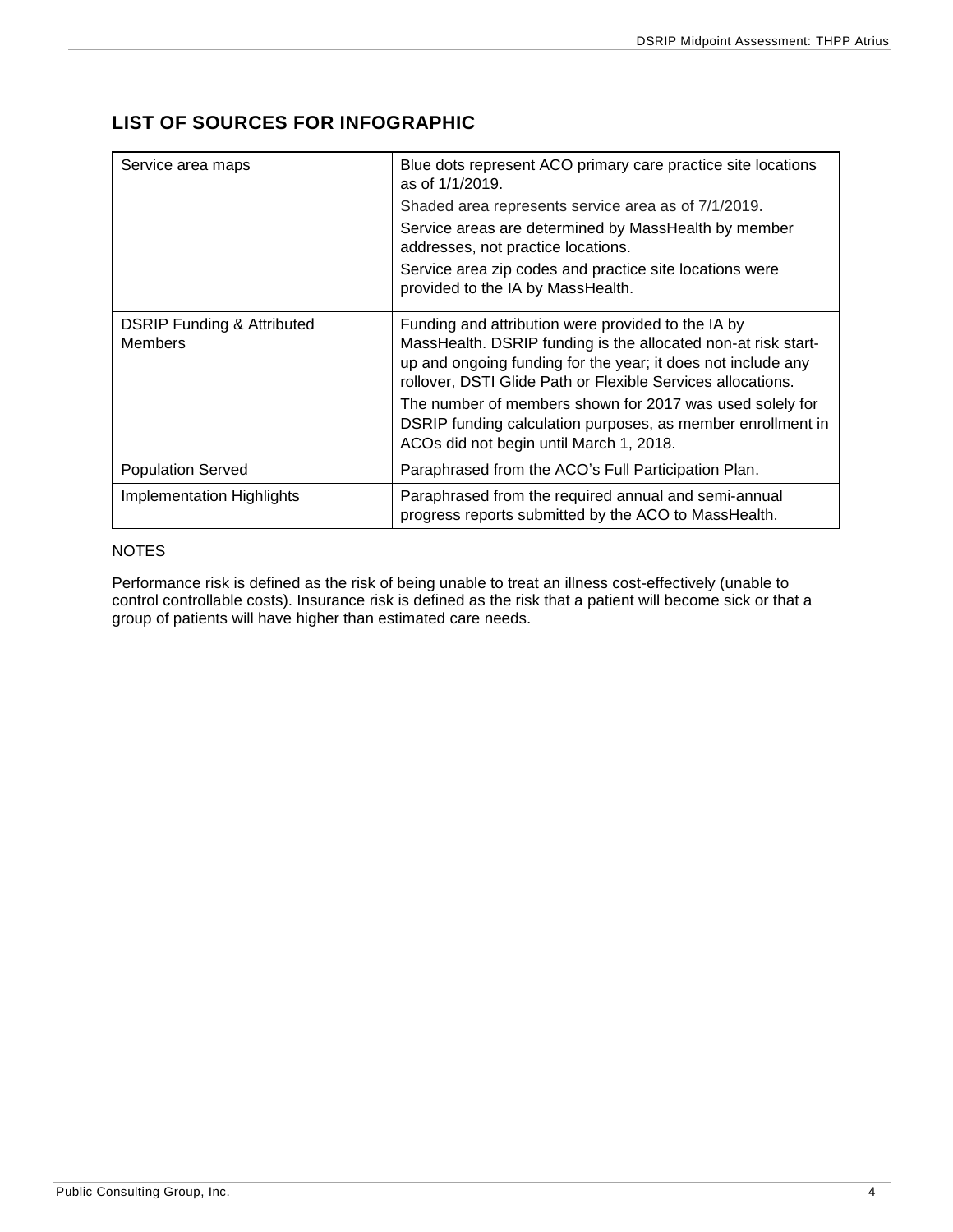## <span id="page-5-0"></span>**INTRODUCTION**

Centers for Medicare and Medicaid Services' (CMS') requirements for the MassHealth Section 1115 Demonstration specify that an independent assessment of progress of the Delivery System Reform Incentive Payment (DSRIP) Program must be conducted at the Demonstration midpoint. In satisfaction of this requirement, MassHealth has contracted with the Public Consulting Group to serve as the Independent Assessor (IA) and conduct the Midpoint Assessment (MPA). The IA used participation plans, annual and semi-annual reports, survey responses, and key informant interviews (KIIs) to assess progress of Accountable Care Organizations<sup>1</sup> (ACOs) towards the goals of DSRIP during the time period covered by the MPA, July 1, 2017 through December 31, 2019.

Progress was defined by the ACO actions listed in the detailed MassHealth DSRIP Logic Model (Appendix I), organized into a framework of six focus areas which are outlined below. This model was developed by MassHealth and the Independent Evaluator<sup>2</sup> (IE) to tie together the implementation steps and the short- and long-term outcomes and goals of the program. It was summarized into a high-level logic model which is described in the CMS approved Massachusetts 1115 MassHealth Demonstration Evaluation Design document [\(https://www.mass.gov/doc/ma-independent-evaluation-design-1-31-19-](https://www.mass.gov/doc/ma-independent-evaluation-design-1-31-19-0/download) [0/download\)](https://www.mass.gov/doc/ma-independent-evaluation-design-1-31-19-0/download).

The question addressed by this assessment is:

*To what extent has the ACO taken organizational level actions, across six areas of focus, to transform care delivery under an accountable and integrated care model?*

This report provides the results of the IA's assessment of the ACO that is the subject of this report. The ACO should carefully consider the recommendations provided by the IA, and MassHealth will encourage ACOs to take steps to implement the recommendations, where appropriate. Any action taken in response to the recommendations must comply with contractual requirements and programmatic guidance.

## <span id="page-5-1"></span>**MPA FRAMEWORK**

The ACO MPA findings cover six "focus areas" or aspects of health system transformation. These were derived from the DSRIP logic model (Appendix I), by grouping organizational level actions referenced in the logic model into the following domains:

- 1. Organizational Structure and Engagement
- 2. Integration of Systems and Processes
- 3. Workforce Development
- 4. Health Information Technology and Exchange
- 5. Care Coordination and Management
- 6. Population Health Management

Table 1 shows the ACO actions that correspond to each focus area. The ACO actions are broad enough to be accomplished in a variety of ways by different organizations, and the scope of the IA is to assess progress, not to determine the best approach for an ACO to take.

<sup>1</sup> For the purpose of this report, the term ACO refers to all ACO health plan options: Accountable Care Partnership Plans, Primary Care ACO plans, and the Managed Care Administered ACO plan. See the ACO Background section for a description of the ACO's organizational structure.

 $2$  The Independent Evaluator (IE) – a distinct role separate from the Independent Assessor - is responsible for evaluating the outcomes of the Demonstration.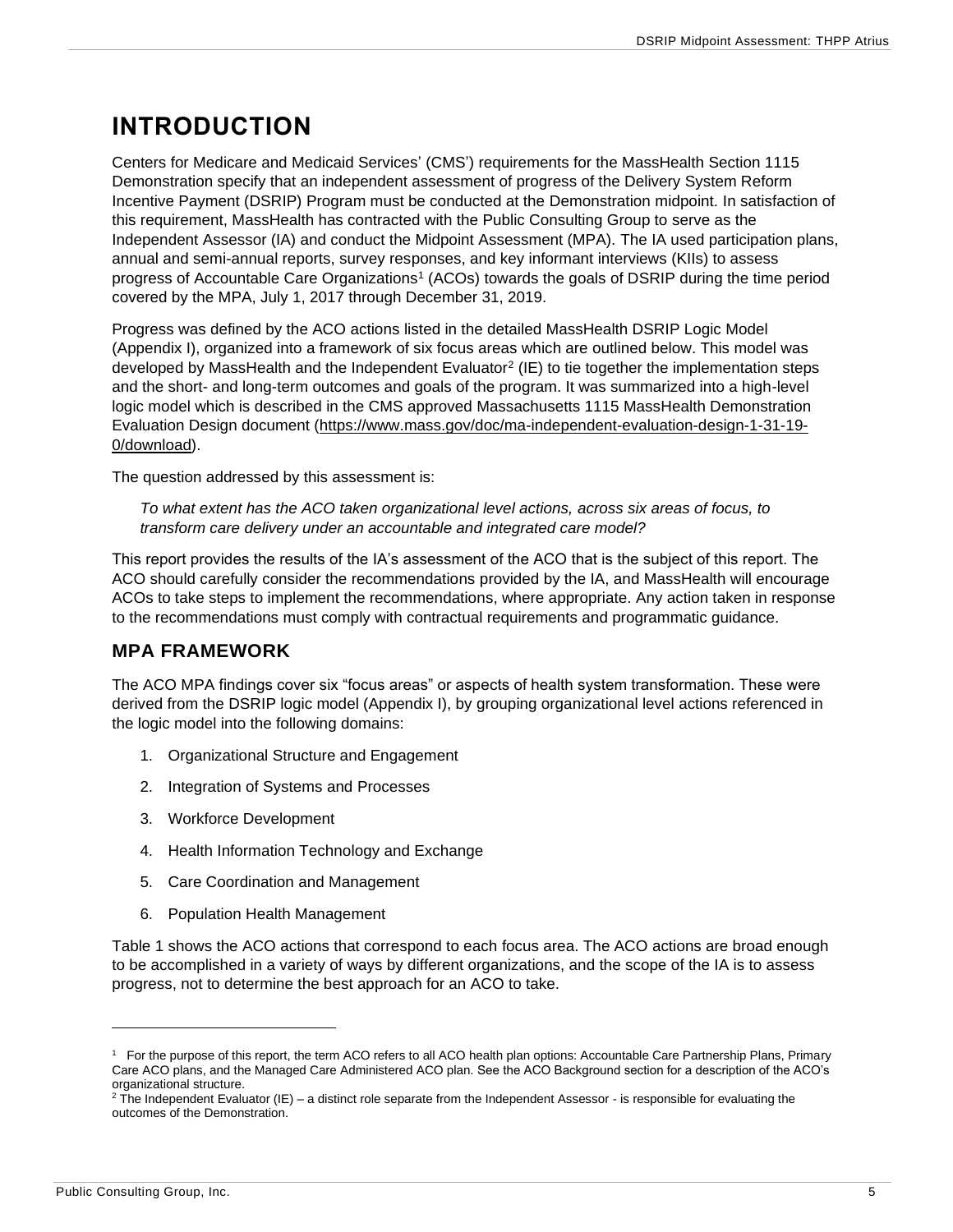The focus area framework was used to assess each entity's progress. A rating of "On track" indicates that the ACO has made appropriate progress in accomplishing the indicators for the focus area. Where gaps in progress were identified, the entity was rated "On track with limited recommendations" or, in the case of more substantial gaps, "Opportunity for improvement." See Methodology section for an explanation of the threshold setting process for the ratings.

| <b>Focus Area</b>                                                     | <b>ACO Actions</b>                                                                                                                                                                                                                                                                                                                                                                                                                                                                                                                                                                                                                                                                                                                                                                                                                                             |
|-----------------------------------------------------------------------|----------------------------------------------------------------------------------------------------------------------------------------------------------------------------------------------------------------------------------------------------------------------------------------------------------------------------------------------------------------------------------------------------------------------------------------------------------------------------------------------------------------------------------------------------------------------------------------------------------------------------------------------------------------------------------------------------------------------------------------------------------------------------------------------------------------------------------------------------------------|
| <b>Organizational</b><br><b>Structure and</b><br><b>Governance</b>    | ACOs established with specific governance, scope, scale, & leadership<br>ACOs engage providers (primary care and specialty) in delivery system<br>change through financial (e.g. shared savings) and non-financial levers<br>(e.g. data reports)                                                                                                                                                                                                                                                                                                                                                                                                                                                                                                                                                                                                               |
| <b>Integration of</b><br><b>Systems and</b><br><b>Processes</b>       | ACOs establish structures and processes to promote improved<br>$\bullet$<br>administrative coordination between organizations (e.g. enrollee<br>assignment, engagement and outreach)<br>ACOs establish structures and processes to promote improved clinical<br>integration across organizations (e.g. administration of care<br>management/coordination, recommendation for services)<br>ACOs establish structures and processes for joint management of<br>$\bullet$<br>performance and quality, and conflict resolution<br>Accountable Care Partnership Plans (Model A) transition more of the care<br>$\bullet$<br>management responsibilities to their ACO Partners over the course of the<br>Demonstration                                                                                                                                               |
| <b>Workforce</b><br><b>Development</b>                                | ACOs recruit, train, and/or re-train administrative and provider staff by<br>$\bullet$<br>leveraging Statewide Investments (SWIs) and other supports; education<br>includes better understanding and utilization of behavioral health (BH) and<br>long-term services and supports (LTSS)                                                                                                                                                                                                                                                                                                                                                                                                                                                                                                                                                                       |
| <b>Health Information</b><br><b>Technology and</b><br><b>Exchange</b> | ACOs develop Health Information Technology and Exchange (HIT/HIE)<br>$\bullet$<br>infrastructure and interoperability to support provision of population health<br>management (e.g. reporting, data analytics) and data exchange within and<br>outside the ACO (e.g. Community Partners/Community Service Agencies<br>(CPs/CSAs), BH, LTSS, and specialty providers)                                                                                                                                                                                                                                                                                                                                                                                                                                                                                           |
| <b>Care Coordination</b><br>and Care<br><b>Management</b>             | ACOs develop systems and structures to coordinate services across the<br>$\bullet$<br>care continuum (i.e. medical, BH, LTSS, and social services), that align<br>(i.e. are complementary) with services provided by other state agencies<br>(e.g., Department of Mental Health (DMH))                                                                                                                                                                                                                                                                                                                                                                                                                                                                                                                                                                         |
| <b>Population Health</b><br><b>Management</b>                         | ACOs develop capabilities and strategies for non-CP-related population<br>$\bullet$<br>health management approaches, which include risk stratification, needs<br>screenings and assessments, and addressing the identified needs in the<br>population via range of programs (e.g., disease management programs for<br>chronic conditions, specific programs for co-occurring mental health<br>(MH)/substance use disorder (SUD) conditions)<br>ACOs develop structures and processes for integration of health-related<br>$\bullet$<br>social needs (HRSN) into their Population Health Management (PHM)<br>strategy, including management of flexible services<br>ACOs develop strategies to reduce total cost of care (TCOC; e.g. utilization<br>management, referral management, non-CP complex care management<br>programs, administrative cost reduction) |

Table 1. Framework for Organizational Assessment of ACOs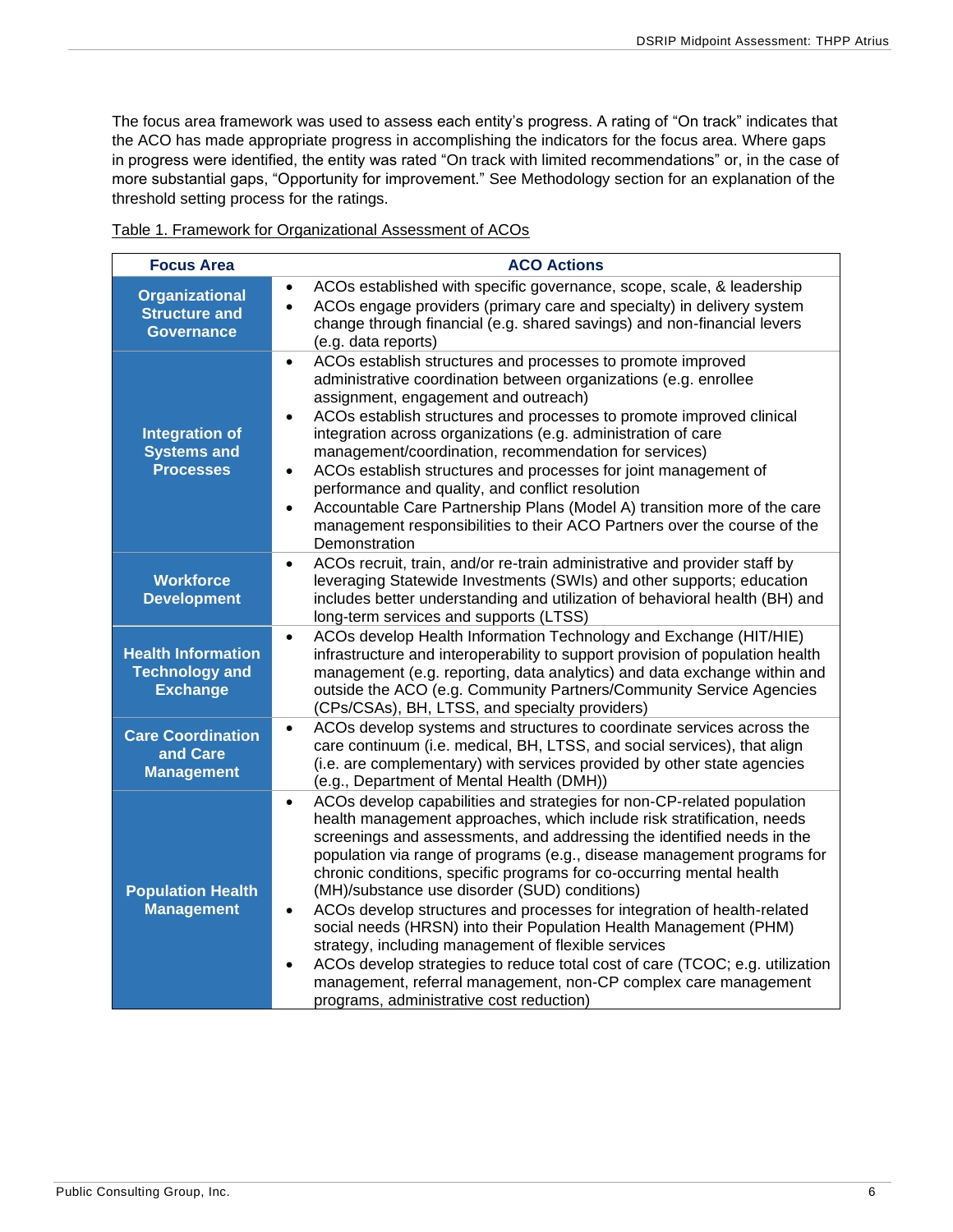## <span id="page-7-0"></span>**METHODOLOGY**

The IA employed a qualitative approach to assess ACO progress towards DSRIP goals, drawing on a variety of data sources to assess organizational performance in each focus area. The IA performed a desk review of participants' submitted reports and of MassHealth supplementary data, covering the period of July 1, 2017 through December 31, 2019. These included Full Participation Plans, annual and semiannual reports, budgets and budget narratives. In addition, the IA developed an ACO Practice Site Administrator survey ("the survey") to investigate the activities and perceptions of provider practices participating in ACOs. For ACOs with at least 30 practice sites, a random sample of 30 sites was drawn; for smaller ACOs, all sites were surveyed. Survey results were aggregated by ACO for the purpose of assessing each ACO. A supplementary source was the transcripts of KIIs of ACO leaders conducted jointly by the IA and the IE.

The need for a realistic threshold of expected progress, in the absence of any pre-established benchmark, led the IA to use a semi-empirical approach to define the state that should be considered "On track." As such, the IA's approach was to first investigate the progress of the full ACO cohort in order to calibrate expectations and define thresholds for assessment.

Guided by the focus areas, the IA performed a preliminary review of Full Participation Plans and annual and semi-annual reports. This horizontal review identified a broad range of activities and capabilities that fell within the focus areas, yielding specific operational examples of how ACOs can accomplish the logic model actions for each focus area. Once an inclusive list of specific items was compiled, the IA considered the prevalence of each item and its relevance to the focus area. A descriptive definition of On track performance for each focus area was developed from the items that had been adopted by a plurality of entities. Items that had been accomplished by only a small number of ACOs were considered to be promising practices, not expectations at midpoint. This calibrated the threshold for expected progress to the actual performance of the ACO cohort as a whole.

Qualitative coding of documents was used to aggregate the data for each ACO by focus area, and then coded excerpts and survey data were reviewed to assess whether and how each ACO had met the defined threshold for each focus area. The assessment was holistic and did not require that entities meet every item listed for a focus area. A finding of On track was made where the available evidence demonstrated that the entity had accomplished all or nearly all of the expected items, and no need for remediation was identified. When evidence from coded documents was lacking for a specific action, additional information was sought through a keyword search of KII transcripts. Prior to finalizing the findings for an entity, the team convened to confirm that thresholds had been applied consistently and that the reasoning was clearly articulated and documented.

See Appendix II for a more detailed description of the methodology.

## <span id="page-7-1"></span>**ACO BACKGROUND<sup>3</sup>**

Atrius Health in partnership with Tufts Health Public Plans (THPP Atrius) is an Accountable Care Partnership Plan (ACPP), a "Model A" ACO, and is also known as Tufts Health Together with Atrius Health. An ACPP is a partnership between a single health plan and a provider-led ACO that receives monthly capitated payments from MassHealth based on enrollment and member risk scores, and takes on full insurance risk<sup>4</sup> for the population.

<sup>&</sup>lt;sup>3</sup> Background information is summarized from the organization's Full Participation Plan.

<sup>&</sup>lt;sup>4</sup> Insurance risk is defined as the risk that a patient will become sick or that a group of patients will have higher than estimated care needs.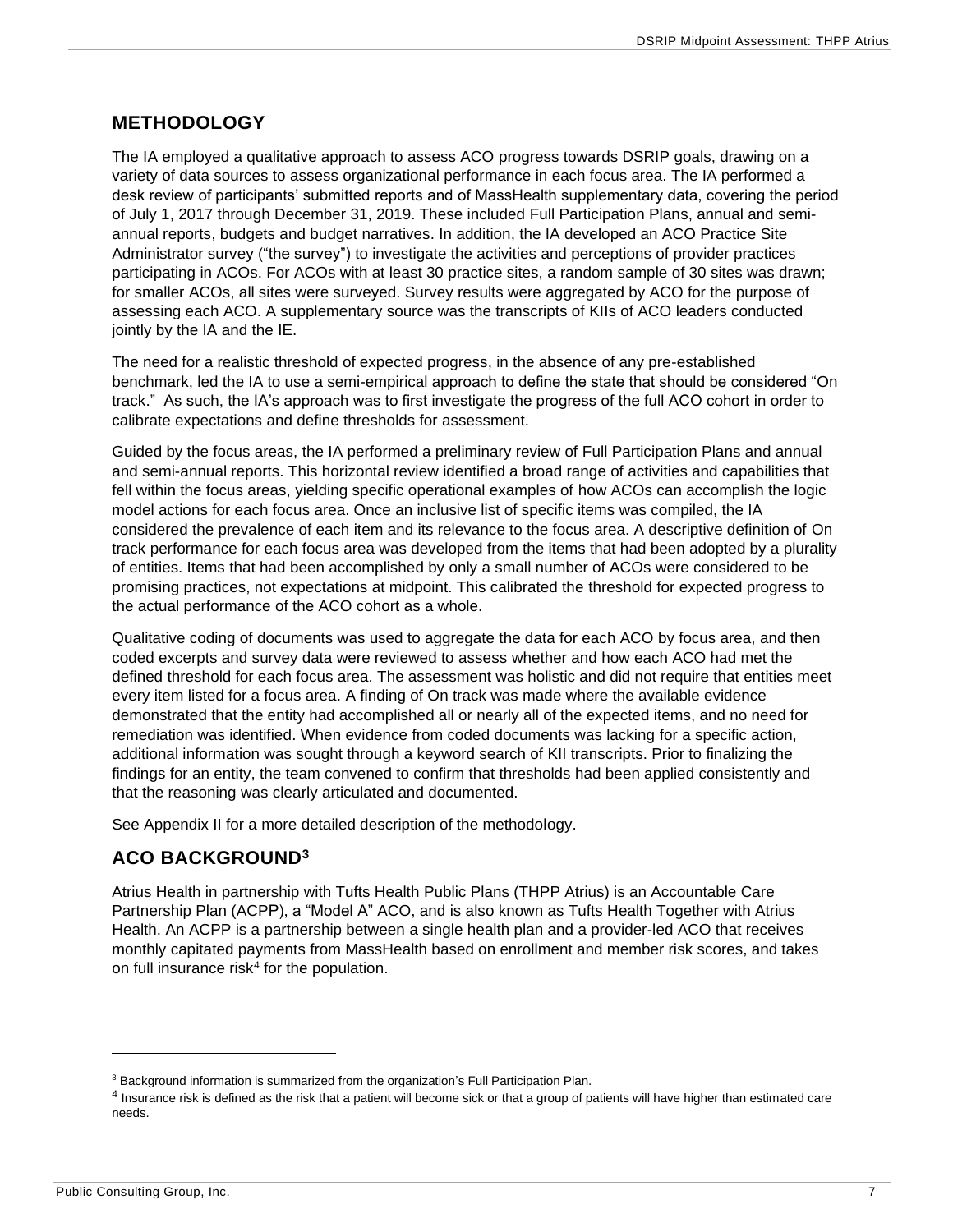Tufts Health Public Plans provides a wide range of administrative functions including network management, member services, claims adjudication and compliance. THPP Atrius is one of four Model A ACOs for which THPP holds a contract with EOHHS.

Atrius Health's service area includes various portions of eastern Massachusetts. Atrius is represented in the following locales: Attleboro, Beverly, Boston, Brockton, Falmouth, Framingham, Gardner-Fitchburg, Lawrence, Lowell, Lynn, Malden, Plymouth, Quincy, Revere, Salem, Somerville, Waltham, Wareham, and Woburn.

THPP Atrius' MassHealth member attribution and allocated non-at risk DSRIP funding are summarized below.

| Year                         | <b>Members</b> | <b>DSRIP Funding</b> |
|------------------------------|----------------|----------------------|
| 2017 (partial year, Jul-Dec) | 28,097         | \$3,209,113          |
| 2018                         | 28,097         | \$5,461,642          |
| 2019                         | 31,867         | \$5,022,867          |

Table 2. THPP Atrius MassHealth Members and DSRIP Funding 2017-2019<sup>5</sup>

THPP Atrius reports a high level of behavioral health (BH) diagnoses in members, particularly depression, anxiety, and substance use disorder (SUD). Chronic conditions found in the Atrius Health Medicaid population include diabetes, hypertension, obesity, and chronic obstructive pulmonary disease (COPD). Roughly one in seven Atrius Health Medicaid members are asthmatic.

## <span id="page-8-0"></span>**SUMMARY OF FINDINGS**

The IA finds that THPP Atrius is On track or On track with limited recommendations in all six focus areas.

| <b>Focus Area</b>                          | <b>IA Findings</b>                    |
|--------------------------------------------|---------------------------------------|
| Organizational Structure and Engagement    | On track                              |
| Integration of Systems and Processes       | On track                              |
| <b>Workforce Development</b>               | On track with limited recommendations |
| Health Information Technology and Exchange | On track with limited recommendations |
| Care Coordination and Care Management      | On track with limited recommendations |
| <b>Population Health Management</b>        | On track                              |

## <span id="page-8-1"></span>**FOCUS AREA LEVEL PROGRESS**

The following section outlines the ACO's progress across the six focus areas. Each section begins with a description of the established ACO actions associated with an On track assessment. This description is followed by a detailed summary of the ACO's results across all indicators associated with the focus area. This discussion includes specific examples of progress against the ACO's participation plan as well as achievements or promising practices, and recommendations were applicable. The ACO should carefully consider the recommendations provided by the IA, and MassHealth will encourage ACOs to take steps to

 $5$  Funding and attribution were provided to the IA by MassHealth. DSRIP funding is the allocated non-at risk funding for the year; it does not include any rollover, DSTI Glide Path or Flexible Services allocations.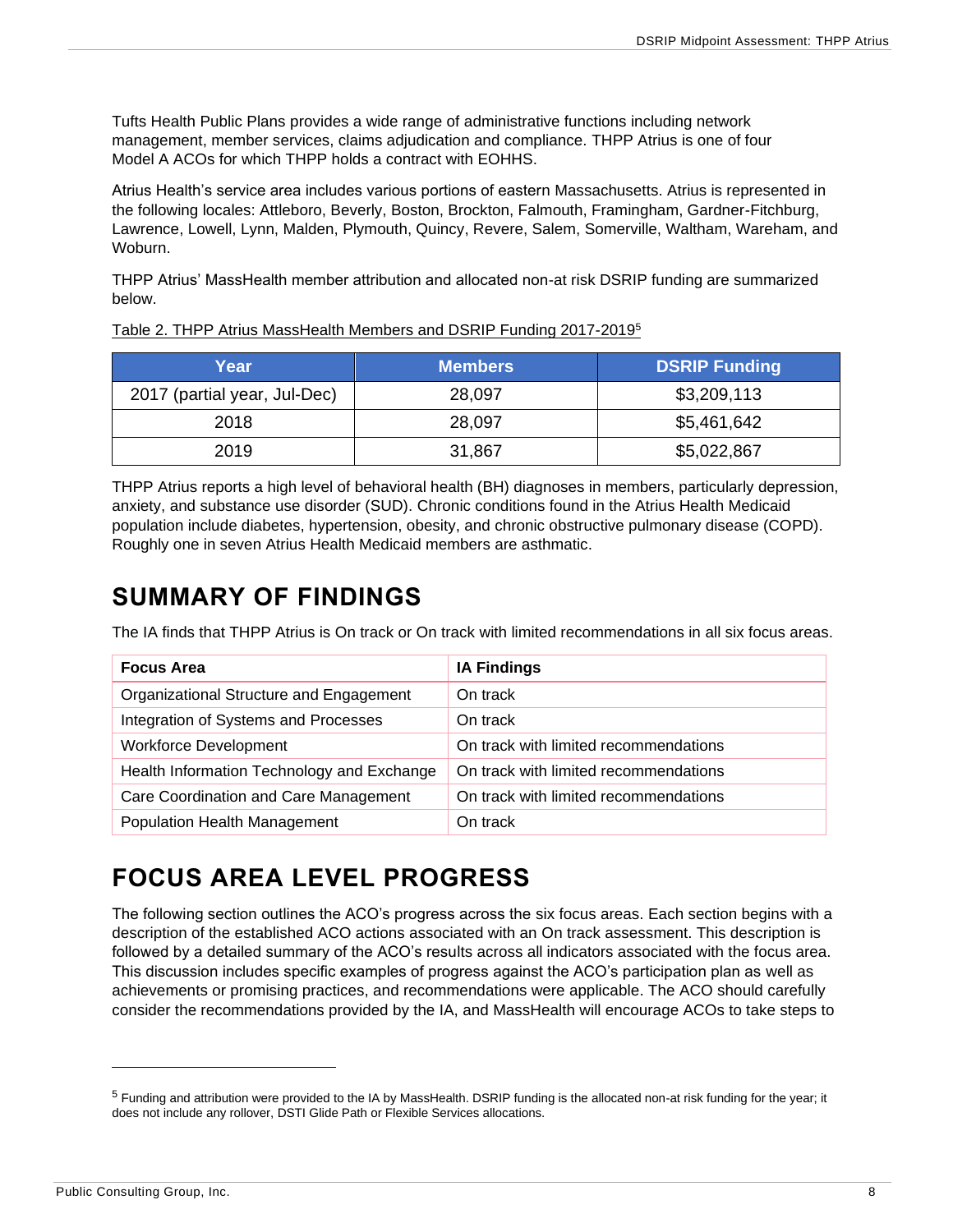implement the recommendations, where appropriate. Any action taken in response to the recommendations must be taken in accordance with program guidance and contractual requirements.

## <span id="page-9-0"></span>**1. ORGANIZATIONAL STRUCTURE AND ENGAGEMENT**

## <span id="page-9-1"></span>*On Track Description*

Characteristics of ACOs considered On track:

- ✓ **Established governance structures**
	- $\circ$  includes representation of providers and members, and a specific consumer advocate, on executive board;
	- $\circ$  receives and incorporates, through the executive board, regular input from the population health management team, and the Consumer Advisory Board/Patient Family Advisory Committee;
	- $\circ$  has a clear structure for the functions and committees reporting to the board, typically including quality management, performance oversight, and contracts/finance.

#### ✓ **Provider engagement in delivery system change**

- has established processes for joint management of quality and performance, including regular performance reporting to share quality and performance data, on-going performance review meetings where providers and ACO discuss areas for improvement of performance, and education and training for staff where applicable;
- $\circ$  communicates a clearly articulated performance management strategy, including goals and metrics, to practice sites, but also grants sites some autonomy on how to meet those goals, and uses feedback from providers and sites in ACO-wide continuous improvement for quality and performance.

### <span id="page-9-2"></span>*Results*

The IA finds that THPP Atrius is **On track with no recommendations** in the Organizational Structure and Engagement focus area.

#### **Established governance structures**

THPP Atrius has established appropriate governance structures. THPP Atrius has a Joint Operating Committee (JOC) with membership evenly divided between THPP and Atrius. The JOC determines the ACO's DSRIP budgets and sets priorities for financial investments. THPP Atrius also has a Governing Board comprised of practicing providers, members of the ACO's Analytics and Performance Excellence Department and a consumer advocate. The Governing Board reports directly to the JOC on a regular basis on care delivery strategy and performance on key indicators. Atrius Heath's practice site and specialty PFACs provide patient feedback and serve as Governing Board PFACs for the purpose of MassHealth ACO participation. The Quality Committee manages quality initiatives and oversees performance analytics. The Quality Committee also incorporates reports and inputs from the ACO's Performance Excellence department which oversees the ACO's population health managers.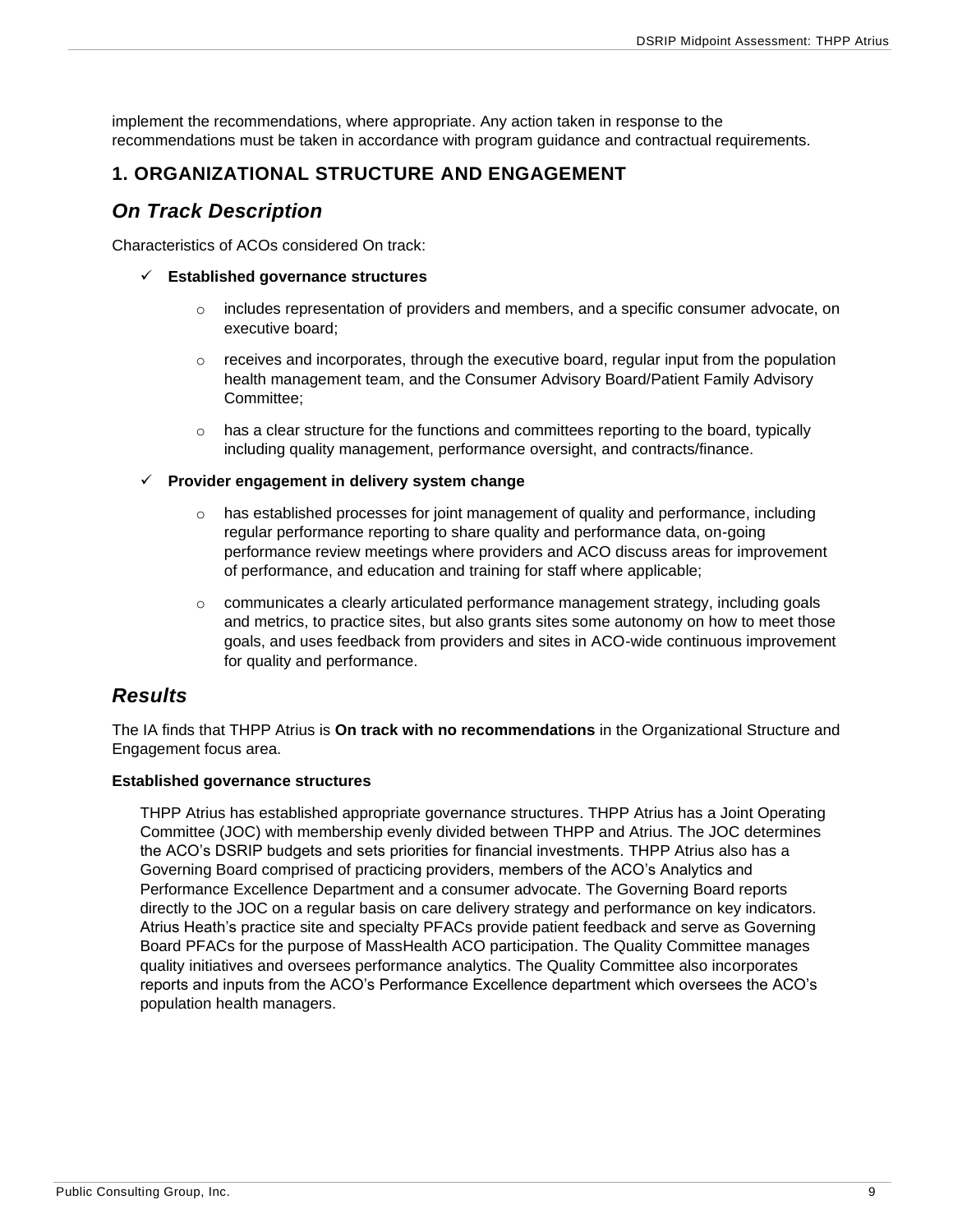#### **Provider engagement in delivery system change**

Atrius Health's Performance Excellence Department includes medical directors of quality and medical management who help set targets and goals, track performance, promote workflows to improve quality metrics, and coordinate the role of population managers to help physicians achieve their targets. This same group also oversees a system-wide weekly two-hour Population Health Management (PHM) dedicated timeslot where providers are asked to focus on PHM related activities and workflows.

THPP Atrius produces monthly quality metric dashboards which are distributed to providers as well as quarterly member experience reports. THPP Atrius reports relying on insights gleaned from an abundance of surveying of frontline staff to assist in identifying quality improvement initiatives geared both toward member care and provider support. THPP Atrius also reports that their reliance on rapid cycle continuous improvement methodologies at the practice level is the basis for much of the continuous learning and improvement seen throughout the system.

A majority of sampled Atrius practice sites reported that the vast majority of providers receive quality performance measure results regularly and the ACO uses one-on-one review and feedback as a primary method for performance management. Just over half of practice sites indicated that their providers receive performance information related to cost.



Figure 1. Provider Engagement and Physician Performance Management Approaches

Number of Practices Reporting in the State,  $N = 225$ 

Number of Practices Reporting in Atrius,  $N = 14$ 

Figure displays responses to Q37. *Which of the following approaches are used to manage the performance of individual physicians who practice at your site? Select all that apply.*

Statistical significance testing was not done due to small sample size.

## <span id="page-10-0"></span>*Recommendations*

The IA has no recommendations for the Organizational Structure and Engagement focus area.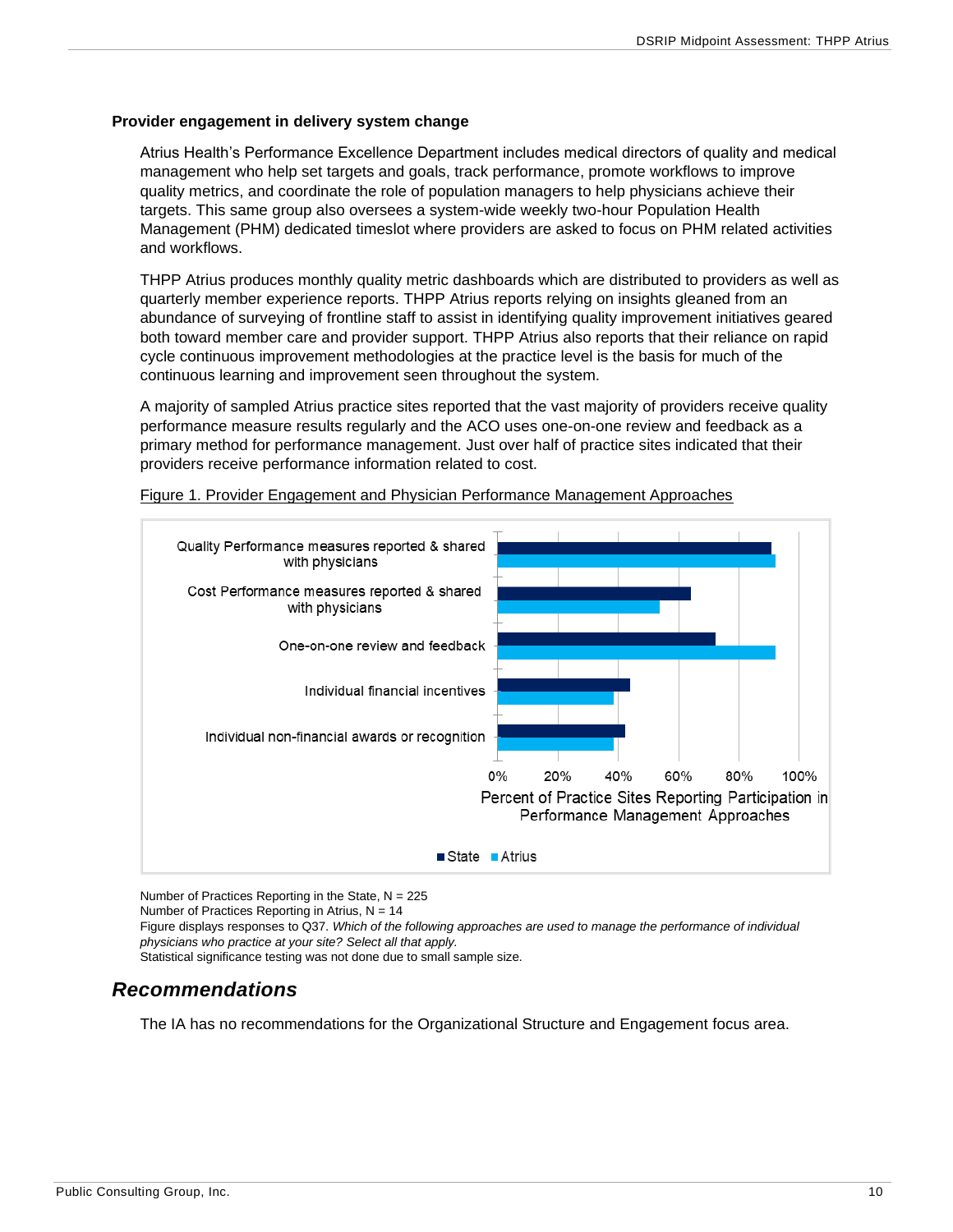Promising practices that ACOs have found useful in this area include:

#### ✓ **Established governance structures**

- $\circ$  Engaging Community Partners (CPs) in ACO governance by developing a subcommittee with ACO and CP representatives focused on increasing CP integration and collaboration.
- $\circ$  Creating a centralized PFAC to synthesize information from practice site specific PFACs and disseminate promising practices to other provider groups and practice sites within the ACO's network.
- o Seeking feedback from consumer representatives or PFACs related to member experience prior to adoption of new care protocols or other changes.
- $\circ$  Including a patient representative in each of an ACO's subcommittees in addition to having a patient representative on the governing board.

#### ✓ **Provider engagement in delivery system change**

- $\circ$  Protecting dedicated provider time for population health level activities or individual quality improvement projects.
- o Engaging frontline providers in continuous feedback loops to identify areas where patient experience could be improved.
- $\circ$  Hosting regular meetings between providers or provider groups and senior management to collect provider feedback on care management operations and quality improvement initiatives.
- $\circ$  Developing provider-accessible performance dashboards with practice-site level data.
- $\circ$  Employing individuals in roles dedicated to QI, who assist providers and practice sites to review quality measures and identify pathways to improve care processes and provider performance.

### <span id="page-11-0"></span>**2. INTEGRATION OF SYSTEMS AND PROCESSES**

### <span id="page-11-1"></span>*On Track Description*

Characteristics of ACOs considered On track:

- ✓ **Administrative coordination among ACO member organizations and with CPs**
	- $\circ$  circulates frequently updated lists including enrollee contact information and flags members who are appropriate for receiving CP supports;
	- $\circ$  shares reports including risk stratification, care management, quality, and utilization data with practice sites;
	- $\circ$  practice sites report that when members are receiving care coordination and management services from more than one program or person, these resources typically operate together efficiently.
- ✓ **Clinical integration among ACO member organizations and with CPs**
	- $\circ$  deploys shared team models for care management, locating ACO staff at practice sites, and providing both role-specific and process-oriented training for staff at practice sites;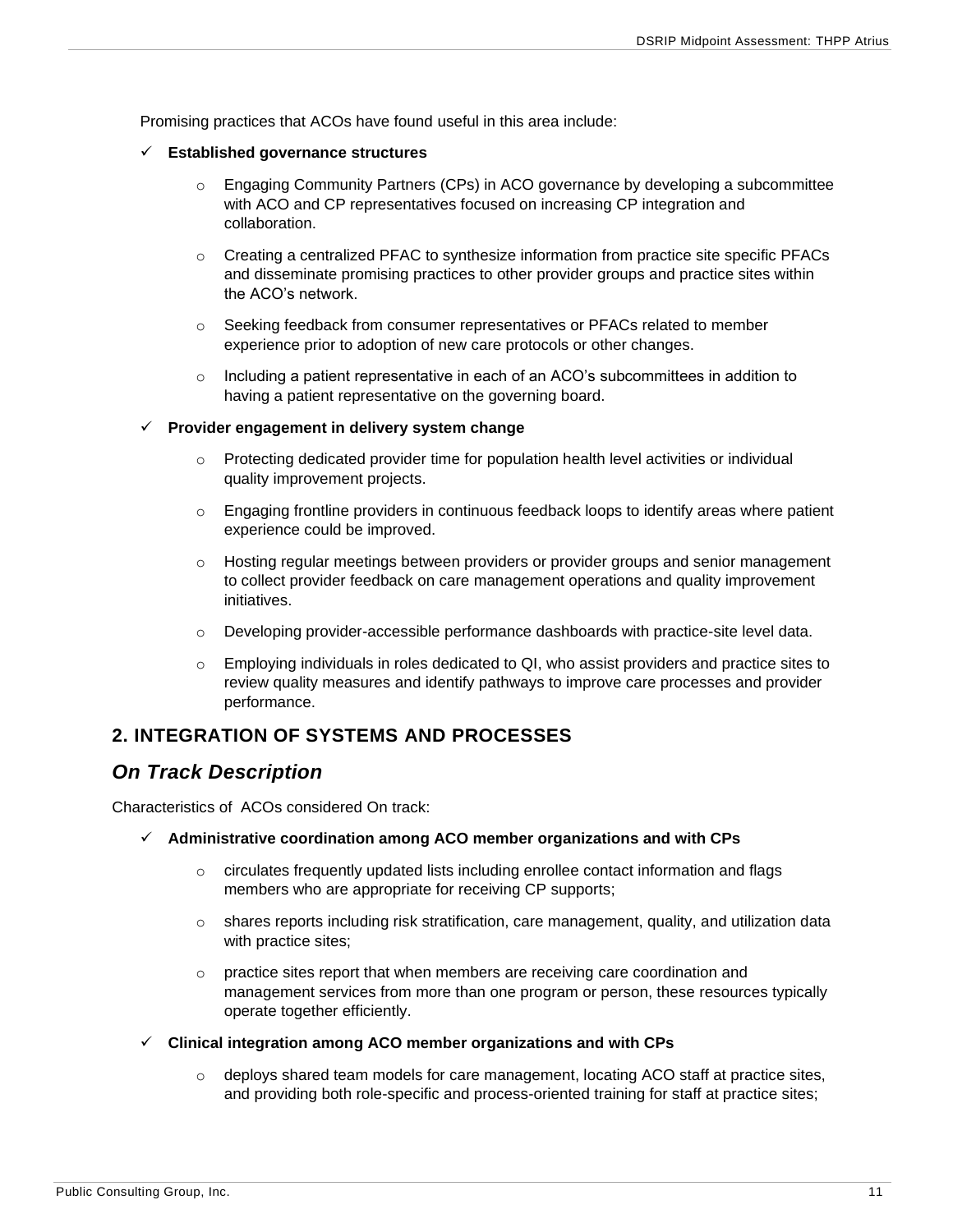- $\circ$  enables PCP access to all member clinical information through an EHR; and sites are able to access results of screenings performed by the ACO;
- o co-locates BH resources and primary care where appropriate.

#### ✓ **Joint management of performance and quality**

- $\circ$  articulates a clear and reasoned plan for quality management that jointly engages practice sites and ACO staff, and explicitly incorporates specific quality metrics;
- $\circ$  dedicates a clinician leadership role and ACO staff to reviewing performance data, identifying performance opportunities, and implementing associated change initiatives in cooperation with providers.
- ✓ **ACO/MCO coordination** (at Accountable Care Partnership Plans)
	- $\circ$  shares administrative and clinical data between ACO and MCO entities, and circulates regular reports including population health and cost-of-care analysis;
	- $\circ$  is coordinated by a Joint Operating Committee for alignment of MCO and ACO activities, which manages clinical integration and is planning transitions of functions from MCO to ACO over time.

## <span id="page-12-0"></span>*Results*

The IA finds that THPP Atrius is **On track with no recommendations** in the Integration of Systems and Processes focus area.

#### **Administrative coordination among ACO member organizations and with CPs**

Administrative integration is achieved in part through the JOC and ACPP Governing Board, which facilitate coordination between Atrius and THPP in care management, risk stratification, and financial investments. THPP provides Atrius with reports including information on care management, risk stratification, quality, and utilization. The ACO Director appears to be a role dedicated to administrative integration as well. Additionally, THPP has promoted two care managers to Relationship Managers, who will assist with administrative coordination to avoid duplication of services between THPP and Atrius.

THPP has also hired a Community Partner (CP) Program Manager who will oversee CP program operations and activities. The practice manager serves as a single point of contact for routine activities. In order to streamline CP communications, THPP Atrius utilizes a single point of contact telephone line to minimize confusion for CP staff who need to reach someone within the ACO for questions. THPP Atrius and CP staff also participate in meetings on topics such as risk-stratification and care management and engage in frequent communication to build strong working relationships. PHM staff are involved in the daily operations of the CP program, and care managers and BH facilitators distribute CP member lists regularly to designated CP staff. CP enrollment is also included in the EHR.

Results from the ACO Practice Site Administrator Survey indicate that a majority of Atrius practice sites "usually or always" felt that members receiving care coordination and management services from multiple programs felt that these resources operated together efficiently.

#### **Clinical integration across ACO member organizations and with CPs**

Multidisciplinary teams including nurses, licensed social workers, BH care managers, and non-clinical staff, and warm handoffs between these teams, are the foundation of the ACO's clinical integration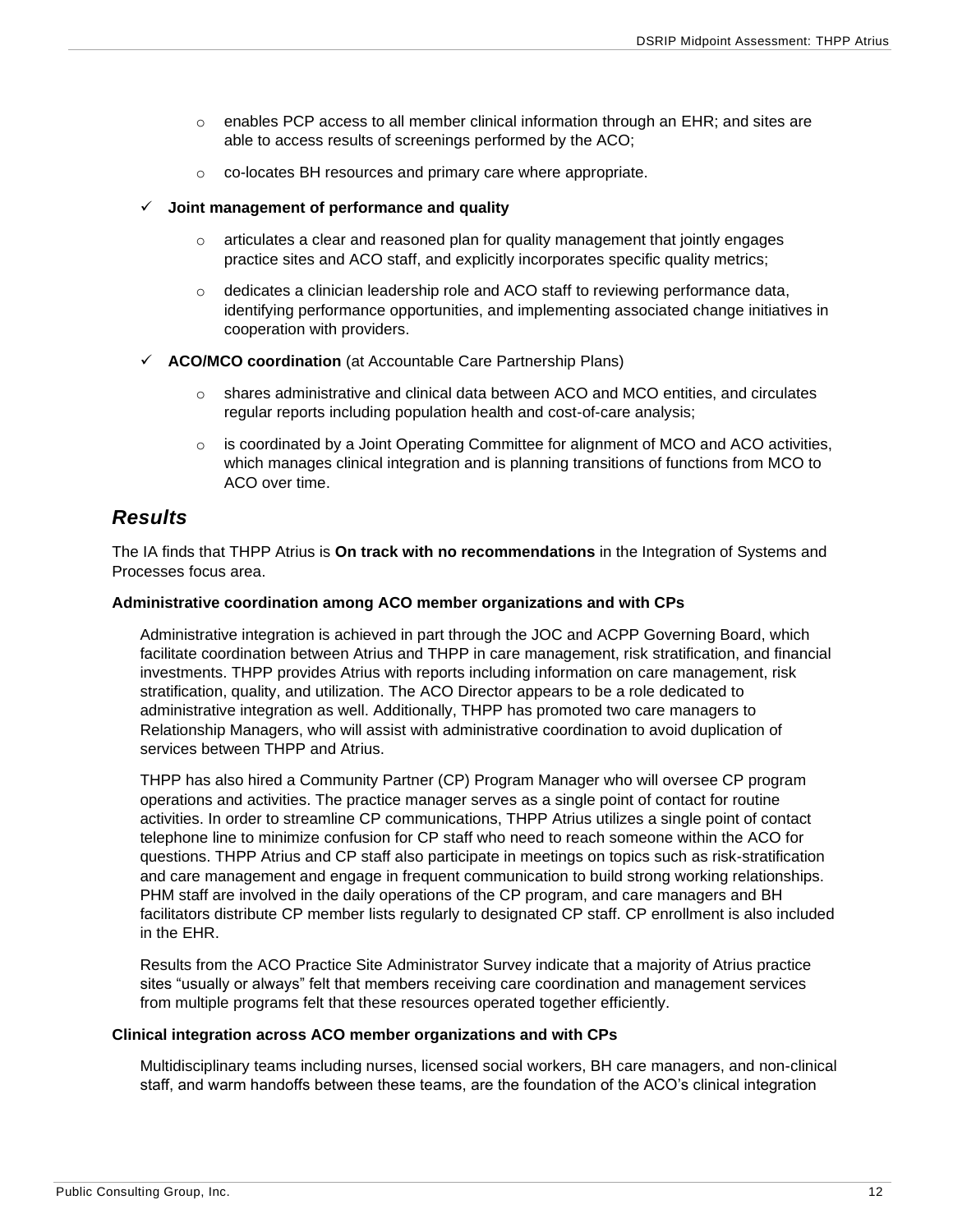strategy. ACO and CP staff collaborate in the reporting and analysis of performance data for Program-Specific Metrics, which are part of the organization's PHM strategy.

THPP Atrius has integrated BH case conferences with THPP, along with monthly high-risk case reviews with CPs. Regular care management meetings are also held for front-line staff and organizational leaders to address organizational challenges, discuss specific cases, find collaborative solutions, and examine care management reports generated by THPP. These reports from THPP are distributed to practice sites and are accessible in the EHR platform. Additionally, ambulatory care managers perform monthly follow-up on each member receiving care at a LTSS CP.

THPP Atrius' EHR allows care managers and clinical care teams to view member records and collaborate on member care. They use standardized documentation tools across sites and make care plans available to CPs. THPP Atrius and practice sites share Continuity of Care documentation using an interoperability platform across practice sites which integrate with their EHRs. Practice sites also have access to bi-directional web portals with preferred hospitals to share member care plans. THPP Atrius continues to assess opportunities to improve interoperability and integration with preferred Community Partners.

THPP Atrius Administrator Perspective*: "We're a really highly integrated practice. We meet twice a month together, we're on the same platform, and we decide our priorities together. I think we develop our strategy together jointly, and I think that's different from [other] provider networks. I think we benefit from the fact that our alignment is strong across our practice."* 

In the ACO Practice Site Administrator Survey, a majority of Atrius practice sites reported that "any type of care coordinator/manager to address health-related social needs" is co-located at the practice site (Figure 2).



#### Figure 2. Co-Location of Behavioral Health Resources

Number of Practices Reporting in the State,  $N = 225$ 

Number of Practices Reporting in Atrius,  $N = 14$ 

Figure displays responses to Q8b. *For the Behavioral Health entities you selected in the previous question, how often are they located within your practice site? For those entities to which you never refer, please select Don't Know/Not Applicable.* Statistical significance testing was not done due to small sample size.

#### **Joint management of performance and quality**

THPP Atrius has an established performance monitoring plan. THPP Atrius has a Performance Excellence team which implements and oversees PHM program performance. The Performance Excellence team sets PHM goals, monitors and analyzes quality data, and provides PHM consultation services, project management assistance, and EHR support.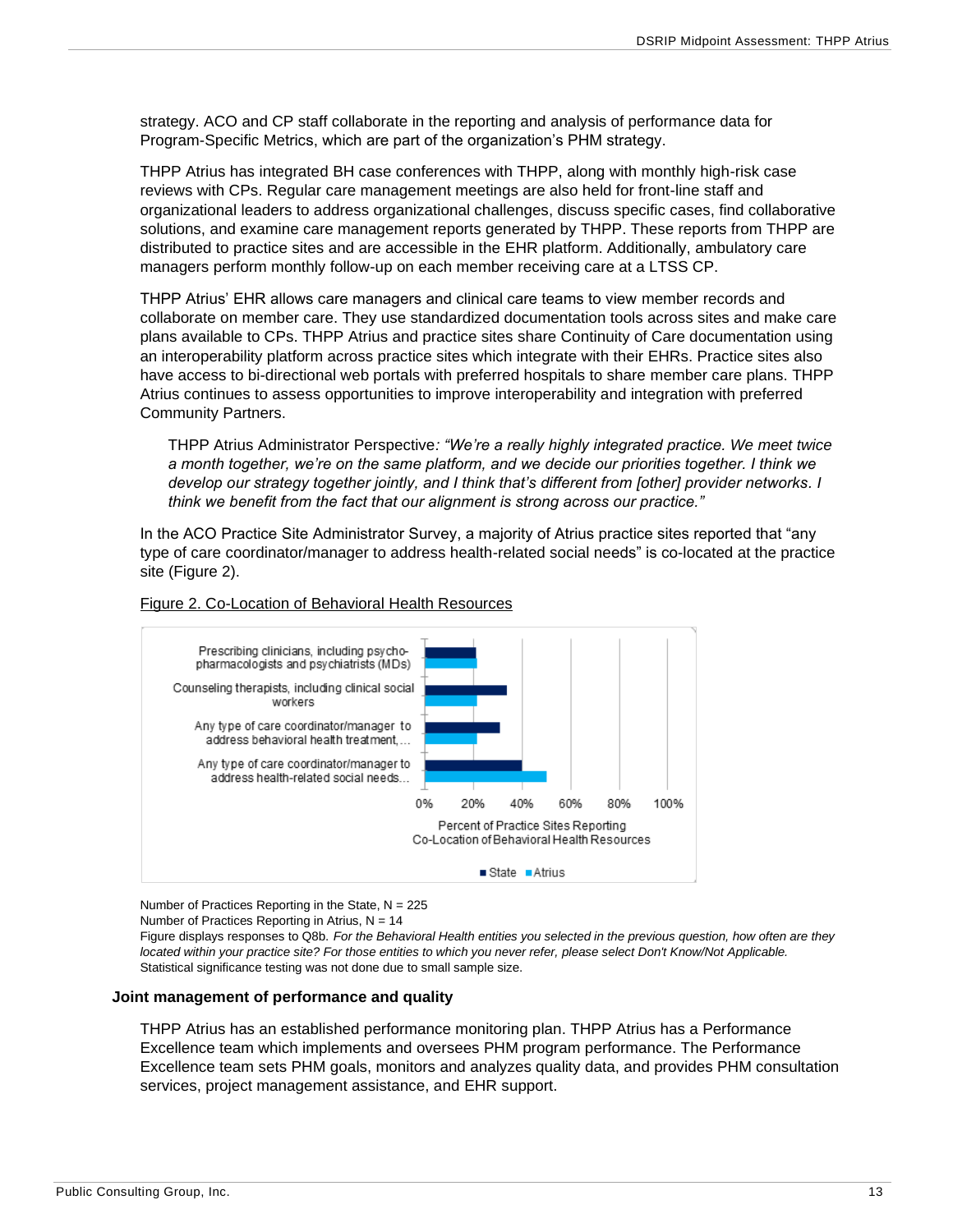Atrius and THPP leadership, together with clinical leaders at ACO practice sites, monitor performance through regular reporting and data-sharing in financial, clinical, and quality domains. Cost dashboards and member experience reports are shared quarterly, while member registries and quality performance data are shared monthly.

Each service line at each provider site has a "site chief" responsible for the implementation of PHM strategy for their team. Site chiefs review quality, cost, and performance data with individual physicians through a recurring meeting structure. It is not clear if the ACO reviews quality performance with CPs through similar structures.

Additionally, the Atrius Health Infection Control program conducted daily monitoring in 2019 for suspected contagious diseases at the ACO, including pertussis, measles, mumps, and rubella. The team then relayed information to staff to ensure that potentially exposed members and staff were tested and treated, if necessary.

#### **ACO/MCO coordination (at Accountable Care Partnership Plans)**

THPP and Atrius are represented equally in the JOC. THPP and Atrius are able to share member contact information, comprehensive needs assessments, and care plans.

### <span id="page-14-0"></span>*Recommendations*

The IA has no recommendations for the Integration of Systems and Processes focus area.

Promising practices that ACOs have found useful in this area include:

#### ✓ **Administrative coordination among ACO member organizations and with CPs**

- o Establishing weekly meetings to discuss newly engaged members.
- $\circ$  Establishing monthly meetings with practices sites and CPs to discuss member care plans.
- $\circ$  Creating a case review process including care coordination, service gaps and service duplication.
- o Sharing member risk stratification reports including results of predictive modeling.
- ✓ **Clinical Integration among ACO member organizations and with CPs**
	- $\circ$  Designating a practice site champion responsible for integrating Care Coordination and Care Management (CCCM) and clinical care plans.
	- o Embedding CCCM staff at practice sites to participate in shared model for care management.
	- $\circ$  Providing resiliency training to CCCM staff to improve team cohesion and offer emotional support.
	- $\circ$  Developing a centralized care management office to support member care teams in conducting needs assessment, follow-up, disease management and transitions of care.
	- $\circ$  Following members for at least 30 days post-discharge from the hospital.
	- $\circ$  Providing laptops or other devices that enable EHR access by off-site providers during visits with members.
	- $\circ$  Holding monthly meetings of CCCM teams to share best practices, develop solutions to recent challenges and provide collegial support.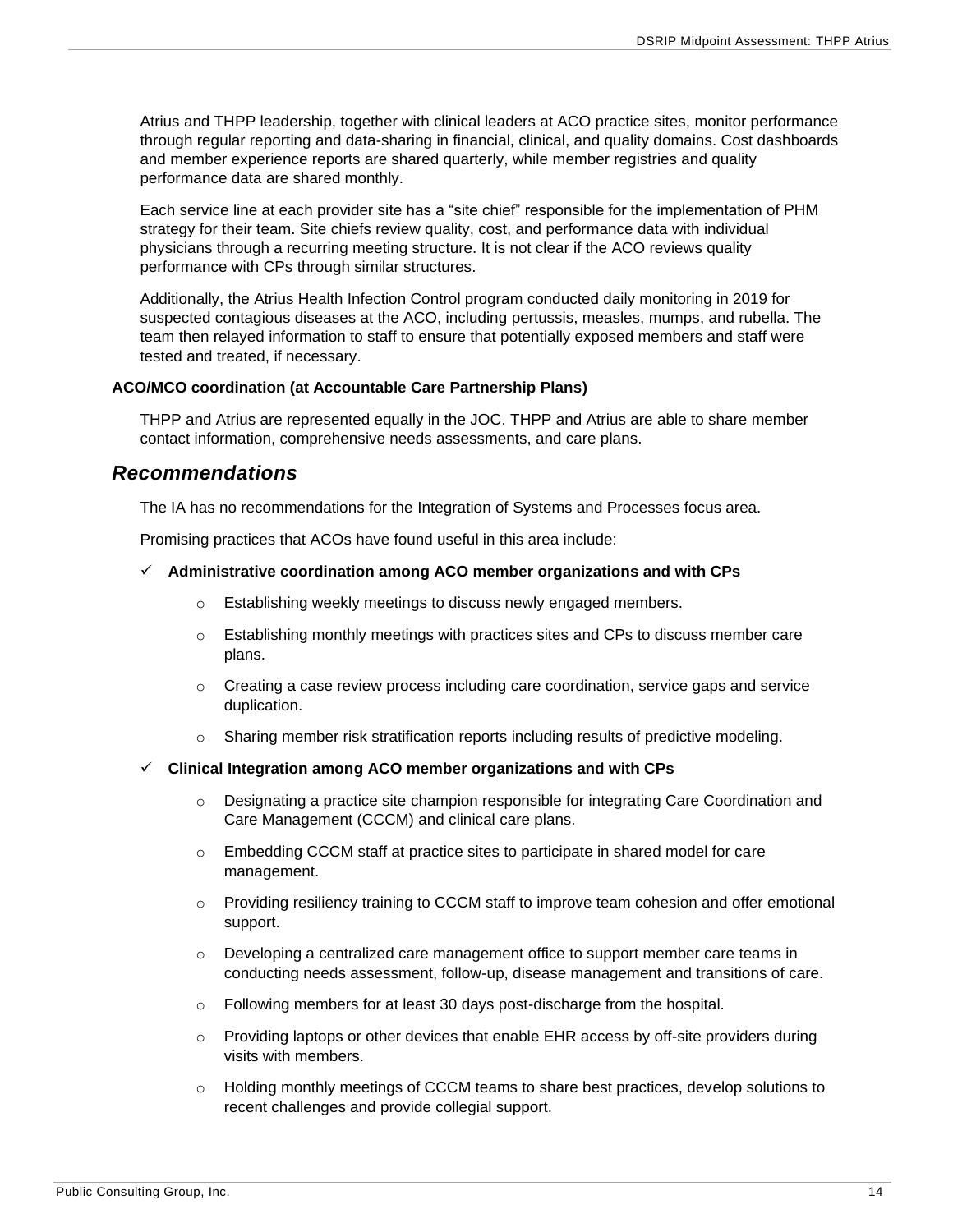#### ✓ **Joint management of performance and quality**

- o Developing practice site specific quality scorecards and reviewing them at monthly or quarterly meetings.
- o Having the Joint Operating Committee (JOC) review scorecards of clinical, quality, and financial measures.
- $\circ$  Sharing individual performance reports containing benchmarks or practice wide comparisons with providers.
- ✓ **ACO/MCO coordination** (at Accountable Care Partnership Plans)
	- $\circ$  Reviewing performance and quality outcomes at regular governance meetings.
	- $\circ$  Developing coordinated goals related to operations, budget decisions and clinical quality outcomes

### <span id="page-15-0"></span>**3. WORKFORCE DEVELOPMENT**

## <span id="page-15-1"></span>*On Track Description*

Characteristics of ACOs considered On track:

- ✓ **Recruitment and retention**
	- $\circ$  successfully hired staff for care coordination and population health, leaving no persistent vacancies;
	- $\circ$  uses a variety of mechanisms to attract and retain a diverse team, such as opportunities for career development, educational assistance, ongoing licensing and credentialing, loan forgiveness and leadership training.

#### ✓ **Training**

- $\circ$  offers training to staff, including role-specific topics such as integrating primary care, behavioral health, health-related social needs screening and management, motivational interviewing, and trauma-informed care;
- $\circ$  has established policies and procedures to ensure that staff meet the contractual training requirements, and holds ongoing, regularly scheduled, training to ensure that staff are kept up to date on best practices and advances in the field as well as refreshing their existing knowledge.
- ✓ **Teams and staff roles designed to support person-centered care delivery and population health**
	- $\circ$  hires nonclinical staff such as CHWs, navigators, and recovery peers, and deploy them as part of interdisciplinary care delivery teams including CCCM staff, medical providers, social workers and BH clinicians;
	- $\circ$  deploys clinical staff in population health roles and nontraditional settings and trains a variety of staff to provide services in homes or other nonclinical settings.

## <span id="page-15-2"></span>*Results*

The IA finds that THPP Atrius is **On track with limited recommendations** in the Workforce Development focus area.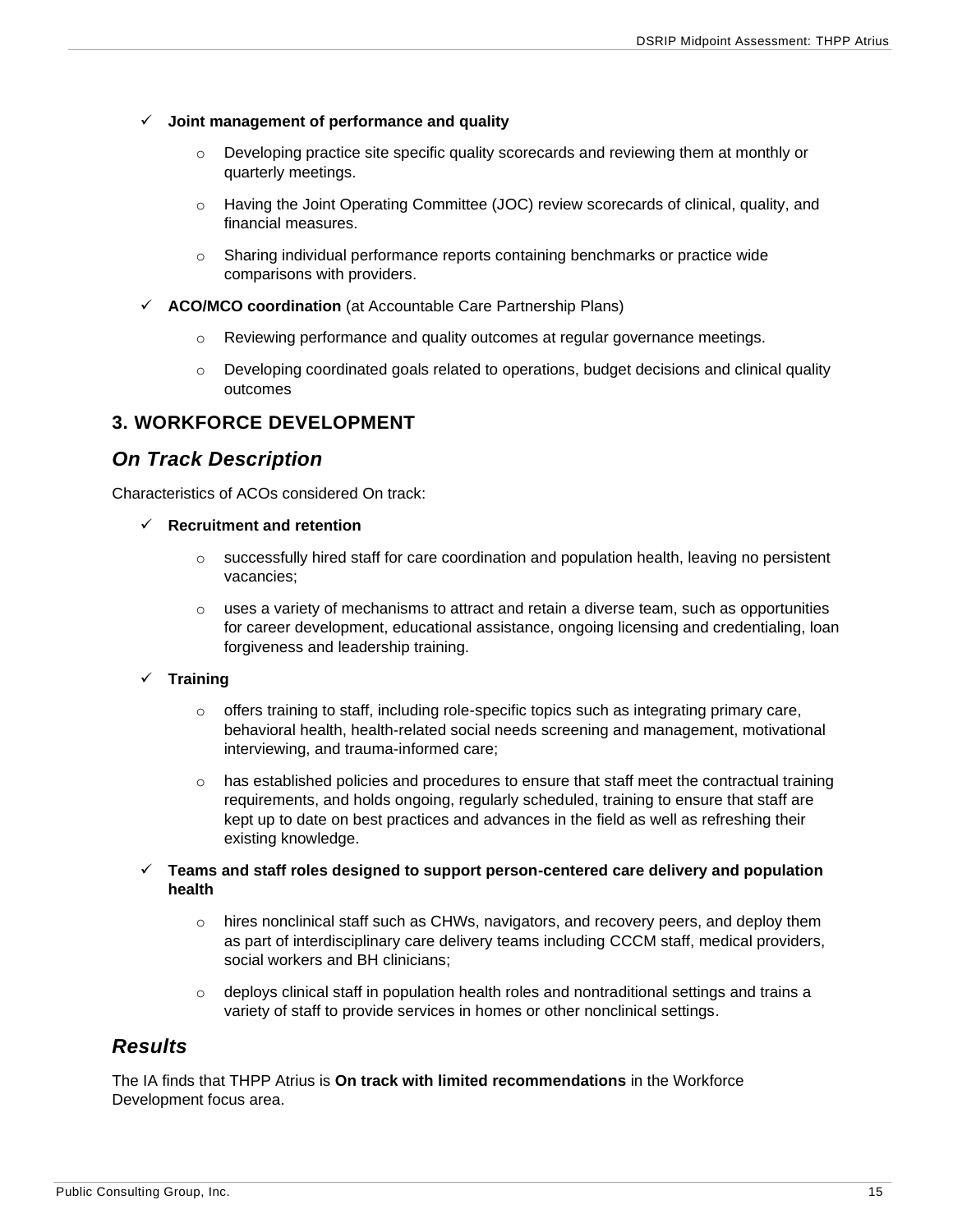#### **Recruitment and retention**

THPP Atrius has implemented recruiting and retention strategies that appear to be mitigating persistent vacancies. THPP Atrius reported success in recruiting CHWs through a partnership with a community organization already familiar with the Medicaid population that provides contracted CHWs to the ACO on an as-needed basis. THPP Atrius also reports success in fulfilling roles through internal promotion.

THPP Atrius also reports relying on a hiring strategy that emphasizes career development and promotion to motivate and retain staff members. THPP Atrius reported additional retention efforts including the regular use of targeted team building and resiliency trainings.

THPP Atrius did not report the use of educational assistance, loan forgiveness programs, ongoing licensing and credentialing, or performance bonuses in its retention strategies.

#### **Training**

All staff are provided onboarding training and continue to attend regular skill-building trainings throughout their tenure at THPP Atrius. Onboarding training focuses on providing ACO educational material on the model of care and general organizational assets available to staff. In addition, staff also begin additional role-specific training upon hire. The ACO also provides shadowing and mentoring program to link experienced individuals with newly onboarded staff.

THPP Atrius also reports having conducted ad-hoc trainings to assist staff develop capabilities in population health management strategies, EHR use, HRSN screenings and related referral management as well as pre-visit planning.

#### **Teams and staff roles designed to support patient-centered care delivery and population health**

Attempts to deliver patient-centered care are reflected in THPP Atrius's inclusion of resource navigators, licensed social workers, and other non-clinical staff on care management teams. These non-clinical staff are embedded in clinical settings and focus on assisting members obtain HRSN services and get connected to additional resources.

Similarly, clinical staff are also engaged in population health and quality roles in accordance with MassHealth guidance.

#### <span id="page-16-0"></span>*Recommendations*

The IA encourages THPP Atrius to review its practices in the following aspects of the Workforce Development focus area, for which the IA did not identify sufficient documentation to assess progress:

• developing additional programs to assist staff recruitment and retention like educational assistance, loan forgiveness programs, ongoing licensing and credentialing, or performance bonuses.

Promising practices that ACOs have found useful in this area include:

#### ✓ **Promoting diversity in the workplace**

- o Compensating staff with bilingual capabilities at a higher rate.
- $\circ$  Establishing a Diversity and Inclusion Committee to assist HR with recruiting diverse candidates.
- $\circ$  Advertising in publications tailored to non-English speaking populations.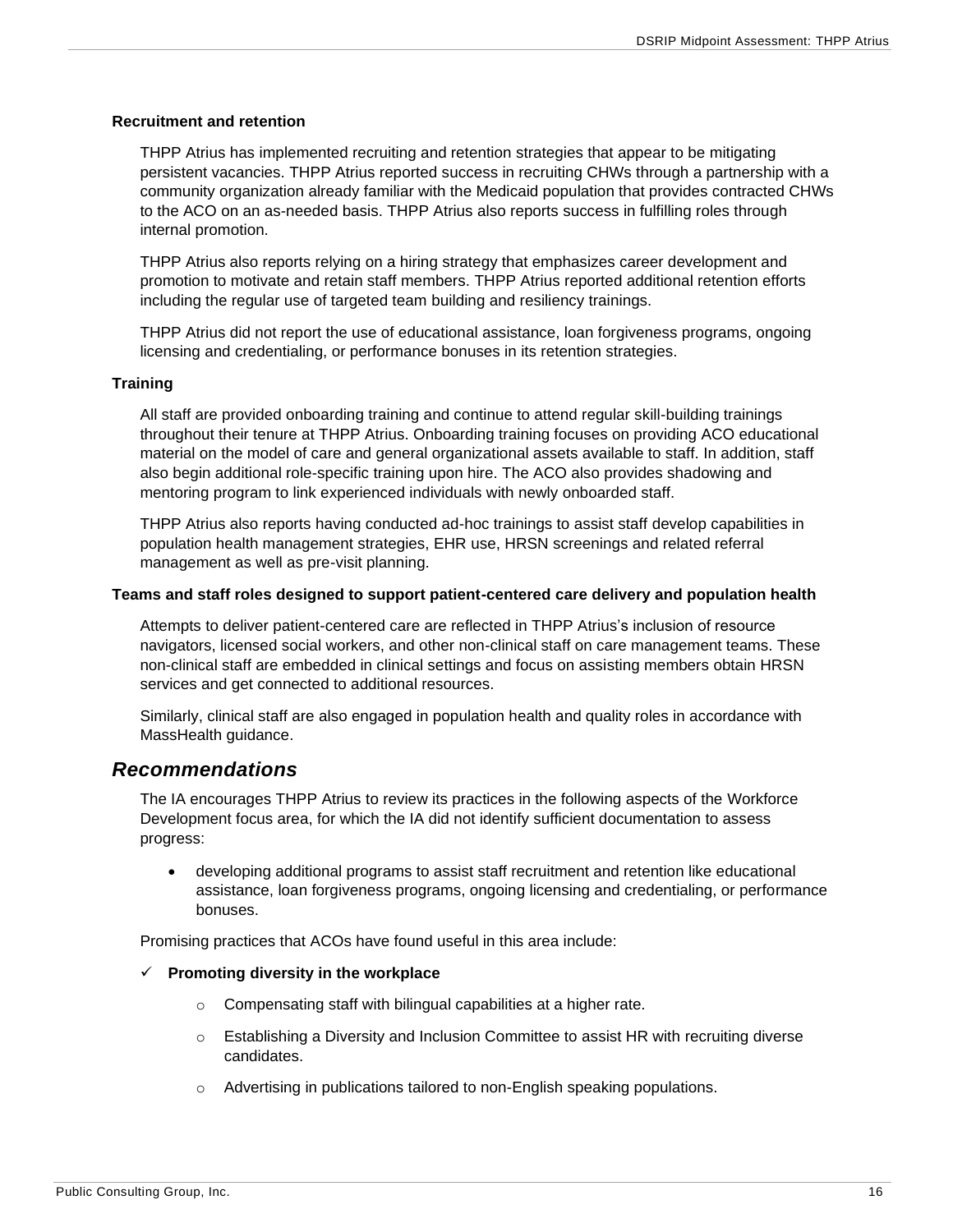- o Attending minority focused career fairs.
- o Recruiting from diversity-driven college career organizations.
- $\circ$  Tracking the demographic, cultural, and epidemiological profile of the service population to inform hiring objectives.
- o Implementing an employee referral incentive program to leverage existing bilingual and POC CP staff's professional networks for recruiting.
- $\circ$  Advertising positions with local professional and civic associations such as the National Association of Social Work, Spanish Nurses Association, Health Care Administrators, National Association of Puerto Rican and the Hispanic Social Workers.
- $\circ$  Recruiting in other geographic areas with high concentrations of Spanish speakers or other needed language skills, and then helping qualified recruits with relocation expenses.

#### ✓ **Recruitment and retention**

- $\circ$  Contracting with a local social services agency capable of providing the ACO with short term CHWs, enabling the ACO to rapidly increase staff on an as-needed basis.
- $\circ$  Onboarding cohorts of new CCCM staff with common start dates, enabling shared learning.
- $\circ$  Implementing mentorship programs that pair newly onboarded staff with senior members to expedite training, especially amongst CCCM teams with complex labor divisions.
- $\circ$  Providing opportunities for a staff voice in governance through regularly scheduled leadership town halls at individual practice sites.
- $\circ$  Recruiting staff from professional associations, such as the Case Management Society of America, and from targeted colleges and universities.
- $\circ$  Offering staff tuition reimbursement for advanced degrees and programs.
- o Using employee referral bonuses to boost recruitment.

#### ✓ **Training**

- o Offering staff reimbursement for training from third party vendors.
- $\circ$  Tracking staff engagement with training modules and proactively identifying staff who have not completed required trainings.
- $\circ$  Providing additional training opportunities through on-line training programs from third party vendors.
- o Offering Medical Interpreter Training to eligible staff.
- o Sponsoring staff visits to out of state health systems to learn best practices and bring these back to the team through peer-to-peer trainings.
- ✓ **Teams and staff roles designed to support person-centered care delivery and population health**
	- o Protecting provider time for pre-visit planning.
	- o Pairing RN care managers or social workers with CHWs to provide care coordination.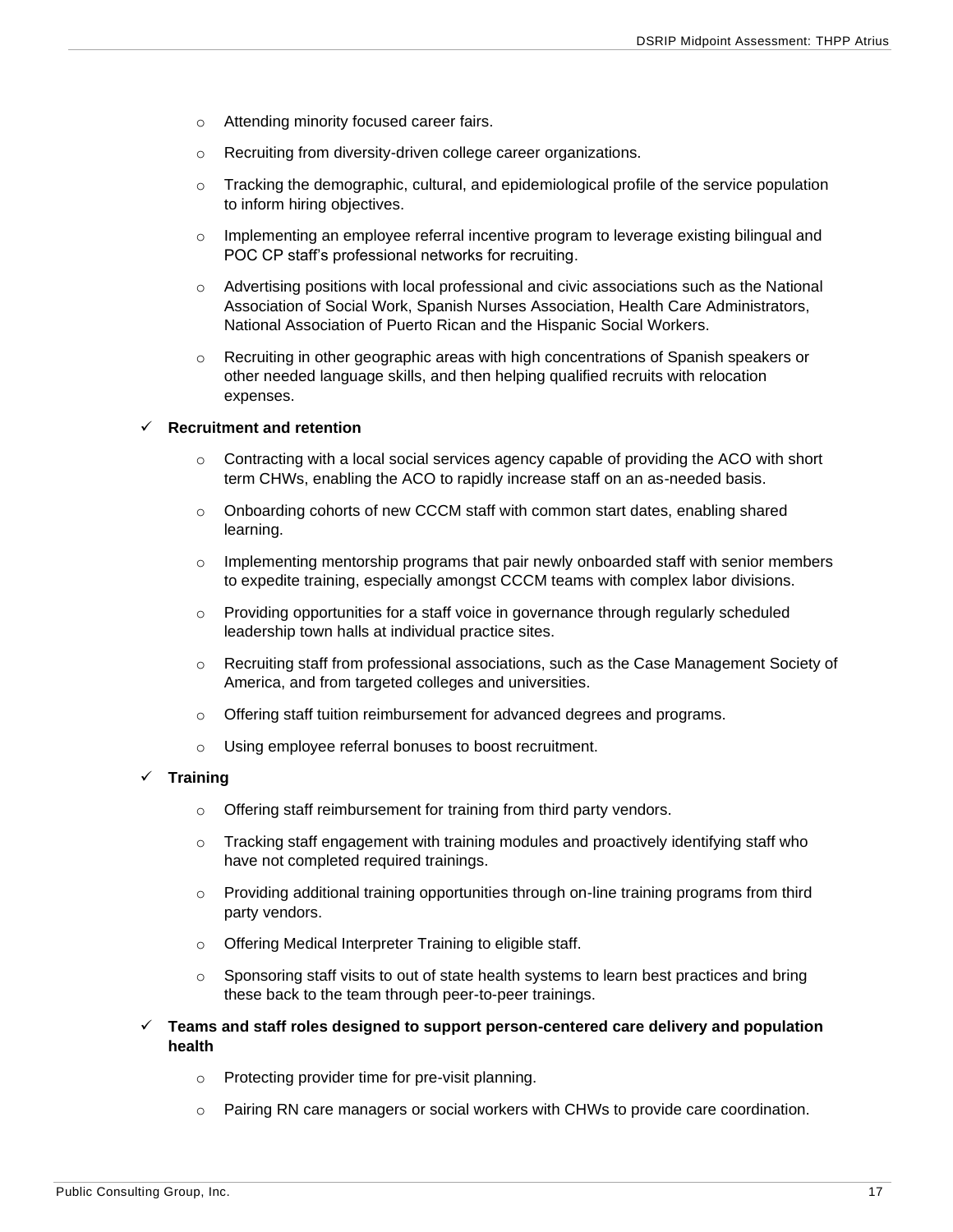- o Including pharmacists/pharmacy technicians and dieticians on care teams.
- o Developing trainings and protocols for staff providing home visits.
- o Developing trainings and protocols for staff using telemedicine.
- $\circ$  Leveraging CHWs who specialize in overcoming barriers to engagement, including issues of distrust of the medical community, to build relationships with hard-to-engage members.

## <span id="page-18-0"></span>**4. HEALTH INFORMATION TECHNOLOGY AND EXCHANGE**

## <span id="page-18-1"></span>*On Track Description*

Characteristics of ACOs considered On track:

#### ✓ **Infrastructure for care coordination and population health**

- $\circ$  uses an EHR to aggregate and share information among providers across the ACO
- $\circ$  has a care management platform in place to facilitate collaborative patient care across disciplines and providers;
- $\circ$  uses a population health platform that integrates claims, administrative, and clinical data, generates registries by condition or risk factors, predictive models, utilization patterns, and financial metrics, and identifies members eligible for programs or in need of additional care coordination.

#### ✓ **Systems for collaboration across organizations**

- $\circ$  has taken steps to improve the interoperability of their EHR;
- o shares real-time data including event notifications, and uses dashboards to share real time program eligibility and performance data;
- $\circ$  creates processes to enable two-way exchange of member information with CPs and develops workarounds to solve interoperability challenges.

## <span id="page-18-2"></span>*Results*

The IA finds that THPP Atrius is **On track with limited recommendations** in the Health Information Technology and Exchange focus area.

#### **Infrastructure for care coordination and population health**

All Atrius practices utilize the same EHR platform, facilitating integrated data sharing between providers and allowing for electronic referral requests. The EHR platform integrates several data sources including claims, clinical data, and health-related social needs (HRSNs) screenings. The EHR also includes care management features, such as a chart flag for adult members requiring complex care, and a clinical decision support tool.

Risk stratification reports are also built into the EHR system. Risk scores use utilization, cost, diagnostic, and clinical data to determine a member's likelihood of being hospitalized. THPP Atrius also generates condition-specific registries of members, along with a registry of all members who are Medicaid beneficiaries (regardless of condition). Additionally, Atrius is planning technical platform enhancements intended to support workflow improvements for disease-specific members and improved quality initiatives.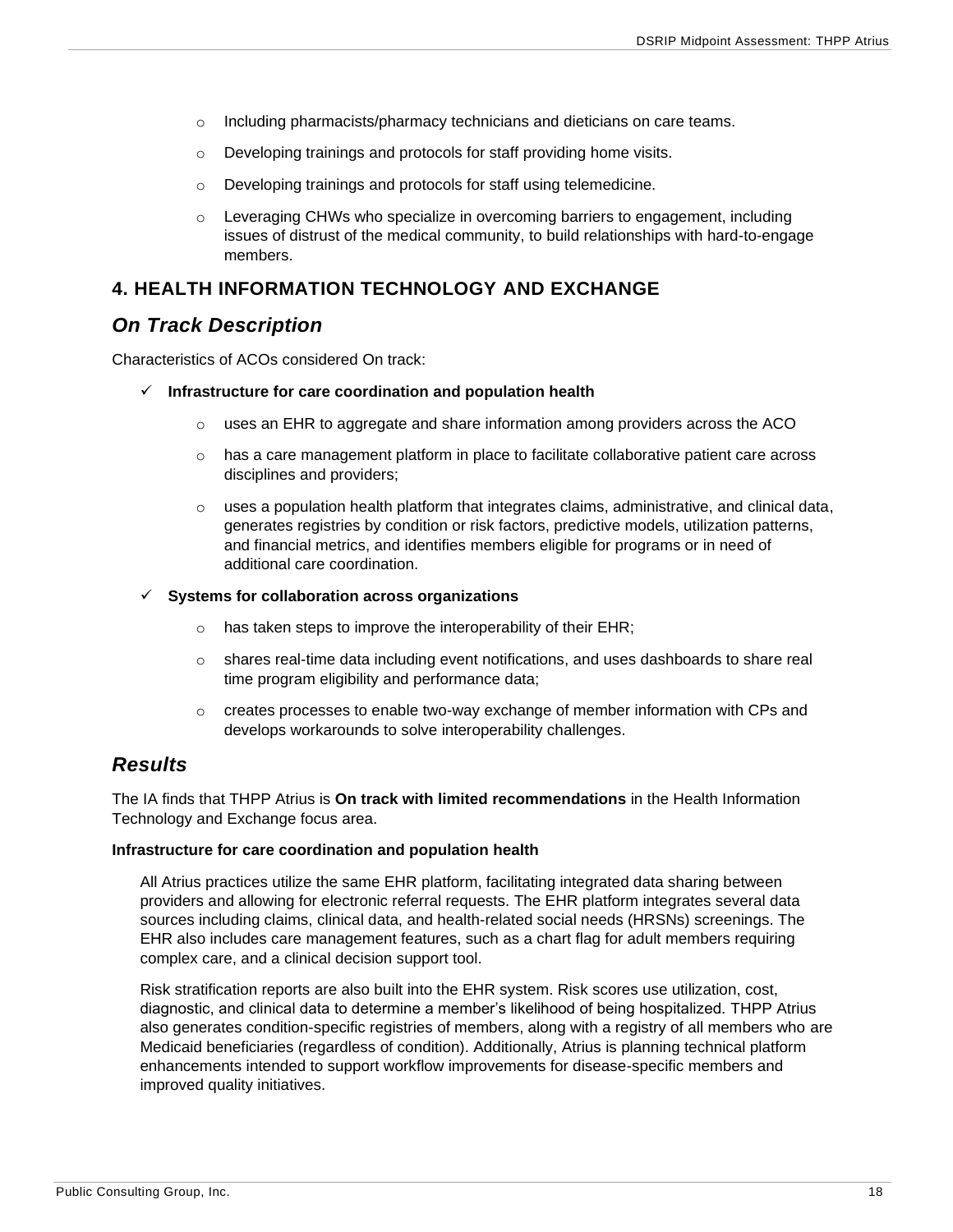Atrius uses their EHR's capacities for generating registries and developing dashboards as tools to engage and manage their member population, particularly those with complex care needs.

THPP Atrius Administrator Perspective: "*I think there's a lot of alignment that we benefit from, from the way that we're organized, that really supports outcomes. And the fact that we're all on the same electronic platform is a critical component of that*."

#### **Systems for collaboration across organizations**

THPP Atrius and all their participating PCP sites have full access to ADT feeds and real-time event notification, although the ACO is only partially able to incorporate this data into their population health analytics technology.

THPP Atrius has also constructed real-time EHR interfaces with 14 participating hospitals. These interfaces also include event notifications for member admissions, transfers, and discharges and can include more comprehensive summary of care documents. For partnered hospitals that do not utilize these real-time interfaces, bi-directional web portals are in place so that providers can still access member care plans. THPP Atrius providers also have access to a total cost of care (TCOC) dashboard that is updated quarterly with ACO cost data.

THPP Atrius is able to share and/or receive electronic Member contact information, comprehensive needs assessments and care plans through secure and compliant means with all or the majority of their participating PCP sites, participating specialists, community partners and managed care plan; but very few of their non-affiliated providers.

Results from the ACO Practice Site Administrator Survey indicate that a majority of Atrius practice sites agree or strongly agree that EHR and population and care management platforms improve their ability to coordinate care for MassHealth members (Figure 3).

#### Figure 3. Perceptions of HIT Platforms for Care Coordination



Number of Practices Reporting in the State,  $N = 225$ 

Number of Practices Reporting in Atrius,  $N = 14$ 

Figure displays responses to Q13\_EHR, Q13\_CMP, Q13\_PHP. *To what extent do you agree that the Electronic Health Record/ Care Management Platform/Population Health Platform improves your ability to coordinate care for your MassHealth members?*

Statistical significance testing was not done due to small sample size.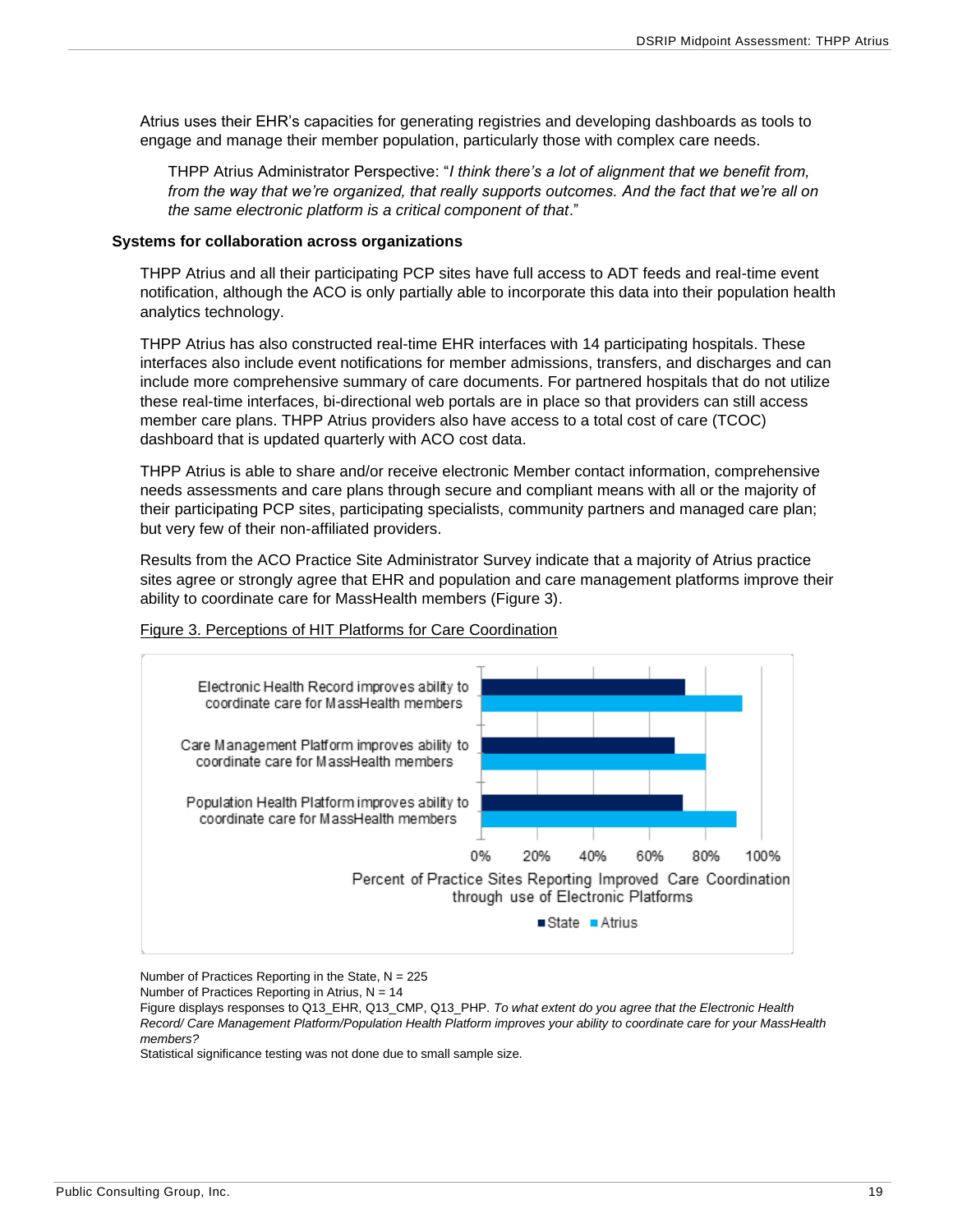## <span id="page-20-0"></span>*Recommendations*

The IA encourages THPP Atrius to review its practices in the following aspects of the Health Information Technology and Exchange focus area, for which the IA did not identify sufficient documentation to assess progress:

- developing system integration which allows for the electronic transmission of Member contact information, comprehensive needs assessments and care plans to/from their non-affiliated providers; and
- further integrating ADT feeds and other data directly into EHR and Care Coordination platforms to increase utilization by PCPs.

Promising practices that ACOs have found useful in this area include:

- ✓ **Infrastructure for care coordination and population health**
	- $\circ$  Leveraging EHR integrated care management and population health platforms.
	- o Automating risk stratification to identify high-risk, high-need members.
	- o Developing HIT training for all providers as part of an on-boarding plan.
	- o Incorporating meta-data tagging into care management platforms to allow supervisors to monitor workflow progress.
	- $\circ$  Conducting ongoing review and evaluation of risk stratification algorithms to improve algorithms and refine the ACO's approach to identifying members at risk who could benefit from PHM programs.

#### ✓ **Systems for collaboration across organizations**

- $\circ$  Establishing EHR portals that allow members to engage with their chart and their care teams.
- o Providing EHR access through a web portal for affiliated providers, CPs or other entities whose EHR platforms are not integrated with the ACOs EHR.
- $\circ$  Developing methods to aggregate data from practice sites across the ACO; particularly if sites use different EHRs.
- o Pushing ADT feeds to care managers in real time to mitigate avoidable ED visits and/or admissions.
- $\circ$  Developing continuously refreshing dashboards to share real-time program eligibility and performance data.

### <span id="page-20-1"></span>**5. CARE COORDINATION AND CARE MANAGEMENT**

## <span id="page-20-2"></span>*On Track Description*

Characteristics of ACOs considered On track:

#### ✓ **Full continuum collaboration**

o collaborates with state agencies such as DMH;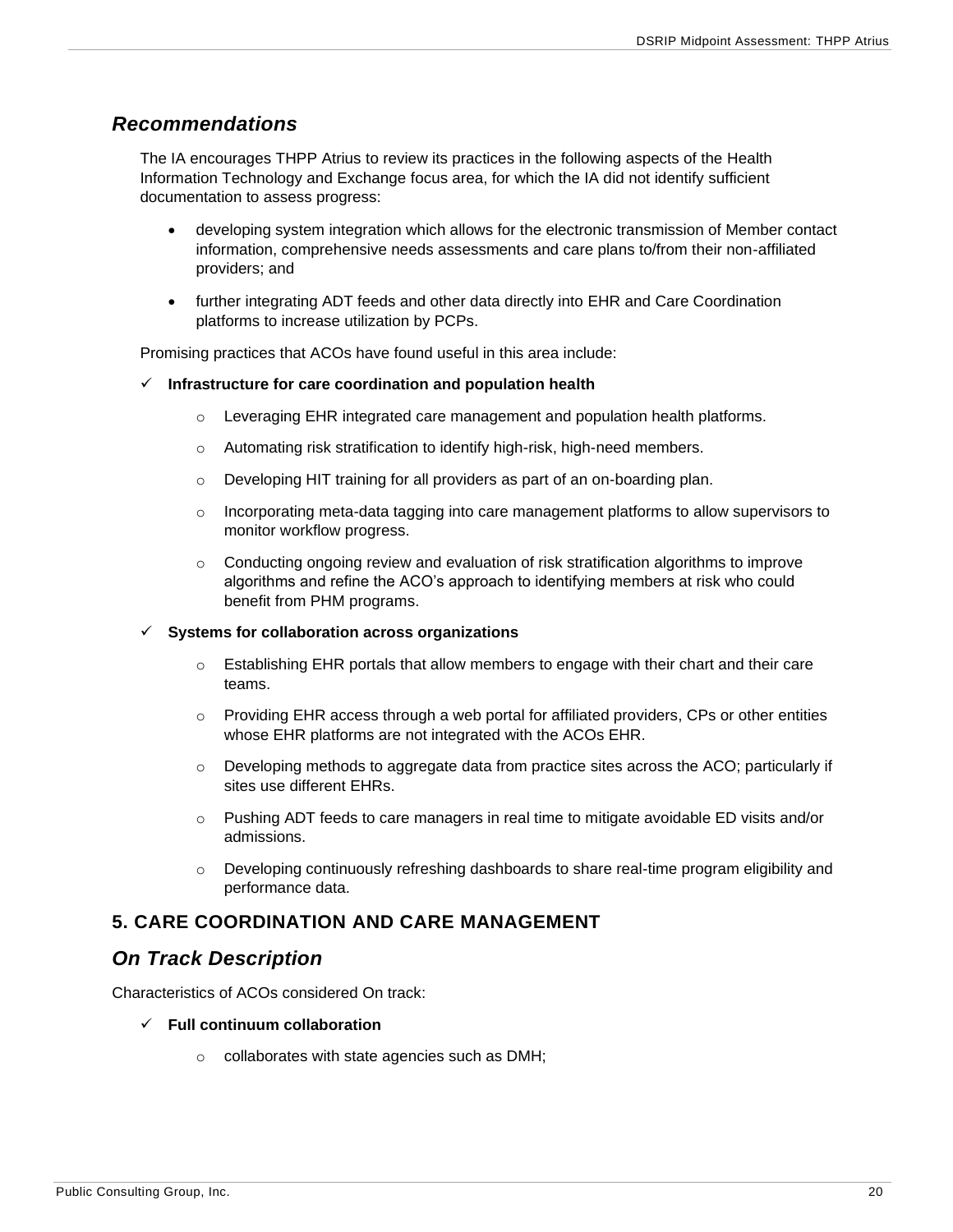- o has established processes for identifying members eligible for BH or LTSS services and collaborating with CPs, including exchanging member information, and collaborating for care coordination when CP has primary care management responsibility;
- o designates a point of contact for CPs to facilitate communication;
- $\circ$  incorporates social workers into care management teams and integrates BH services, including Office-Based Addiction Treatment (OBAT), into primary care.

#### ✓ **Member outreach and engagement**

- $\circ$  uses both IT solutions and manual outreach to improve accuracy of member contact information;
- $\circ$  uses a variety of methods to contact assigned members who cannot be reached telephonically by going to members' homes or to community locations where they might locate the individual (e.g. a congregate meal site);
- o addresses language barriers through steps such as translating member-facing materials, providing translators for appointments, and recruiting CCCM staff who speak members' languages;
- $\circ$  supports members who lack reliable transportation by providing rides or vouchers<sup>6</sup>, and/or providing services in homes or other convenient community settings;

#### ✓ **Connection with navigation and care management services**

- o locates CCCM staff in or near EDs;
- $\circ$  enables staff to build 1:1 relationships with high-need members, and uses telemedicine, secure messaging, and regular telephone calls for ongoing follow-up with members;
- $\circ$  provides members with 24/7 access to health education and nurse coaching, through a hotline or live chat;
- $\circ$  implements best practices for transitions of care, including warm handoffs between transition of care teams and ACO team;
- $\circ$  implements processes to direct members to the most appropriate care setting, including processes to re-direct members to primary care to reduce avoidable emergency department visits;

#### ✓ **Referrals and follow-up**

- $\circ$  standardizes processes for referrals for BH, LTSS, and health-related social needs (HRSN), and ability to systematically track referrals, enabling PCPs and care coordinators to confirm that a member received a service, incorporate results into the EHR and care plan;
- $\circ$  conducts regular case conferences to coordinate services when a member has been referred.

<sup>&</sup>lt;sup>6</sup> ACOs should utilize MassHealth Transportation (PT-1) for member needs first as appropriate.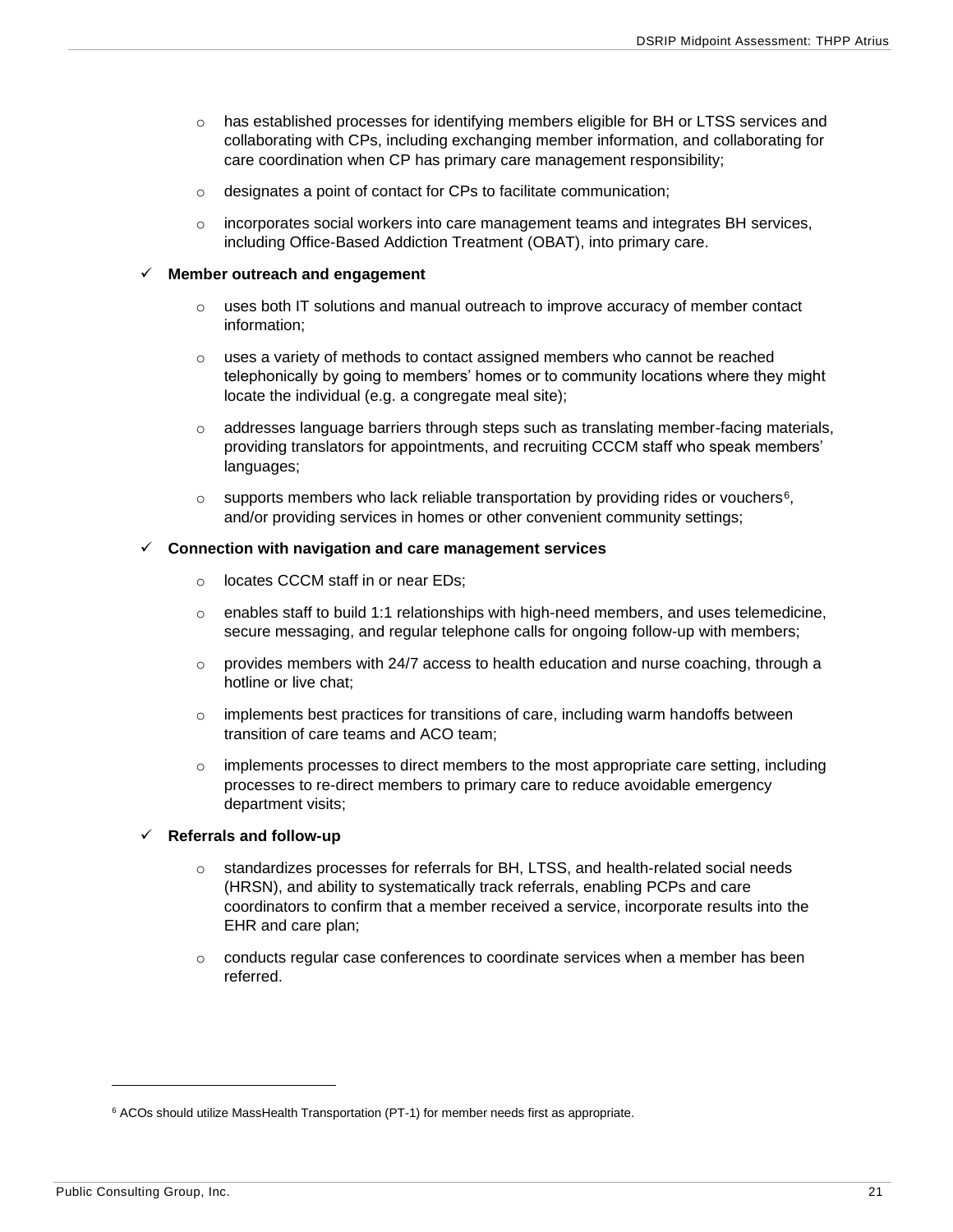## <span id="page-22-0"></span>*Results*

The IA finds that THPP Atrius is **On track with limited recommendations** in the Care Coordination and Care Management focus area.

#### **Full continuum collaboration**

THPP Atrius aims for full continuum collaboration through the inclusion of social workers and CHWs in addition to physicians and nurses on care management teams. Care facilitators are scattered throughout ACO sites. BH is addressed through co-located psychiatrists, psychiatric nurse practitioners, social workers, and BH Care Managers.

THPP Atrius also drives care coordination through strategic relationships BH and LTSS CPs. THPP Atrius established clear documentation processes with CPs to specify CP responsibilities in care coordination and has hired additional staff to support integration of the CP program. The Director of Care Management and the Chair of Behavioral Health build linkages and design workflow strategies with LTSS CPs and BH CPs, respectively. The newly-hired CP Program Manager serves as a single point of contact for all day-to-day CP-related matters, while Care Managers work with members assigned to CPs to complete needs assessments and to help members begin their CP relationship.

THPP Atrius includes clinical information extracted from the EHR in the enhanced Assignment File process and uploads care plans to the EHR. The ACO and CP also share information through care planning meetings with CCM and CP staff. Member CP enrollment is included in the EHR, which is beneficial to both providers and the Analytics and Reporting Department, which compares EHR data to State registries of CP enrollees for accurate updates.

Members with complex needs are assigned to care facilitators for intensive review with the PCP and other members of the care management team. For instance, pediatric admissions to BH facilities are discussed on weekly discharge planning calls with the CCCM team. The ACO also conducts regular pediatric roster reviews to ensure a smooth referral process (discussed below).

The IA did not find documentation of collaboration with state agencies.

#### **Member outreach and engagement**

THPP Atrius utilizes several traditional methods of member outreach, such as telephone calls and mailings. The ACO's Telecom Center offers a 24/7 hotline that members can call to speak with clinicians and is actively working to expand telehealth offerings. Additionally, CHWs outreach to "harder to engage" members in their communities if they are unable to engage these members in office. THPP Atrius has also hired Community Care Outreach Workers and invested in motivational interviewing training to bolster engagement efforts.

THPP Atrius offers member health education through disease management workshops and one-onone sessions with care managers for members with chronic conditions such as diabetes.

THPP Atrius staff receive cross-cultural communication training to improve members' interaction with ACO staff. THPP Atrius sites also utilize medical interpreter services, including services for American Sign Language.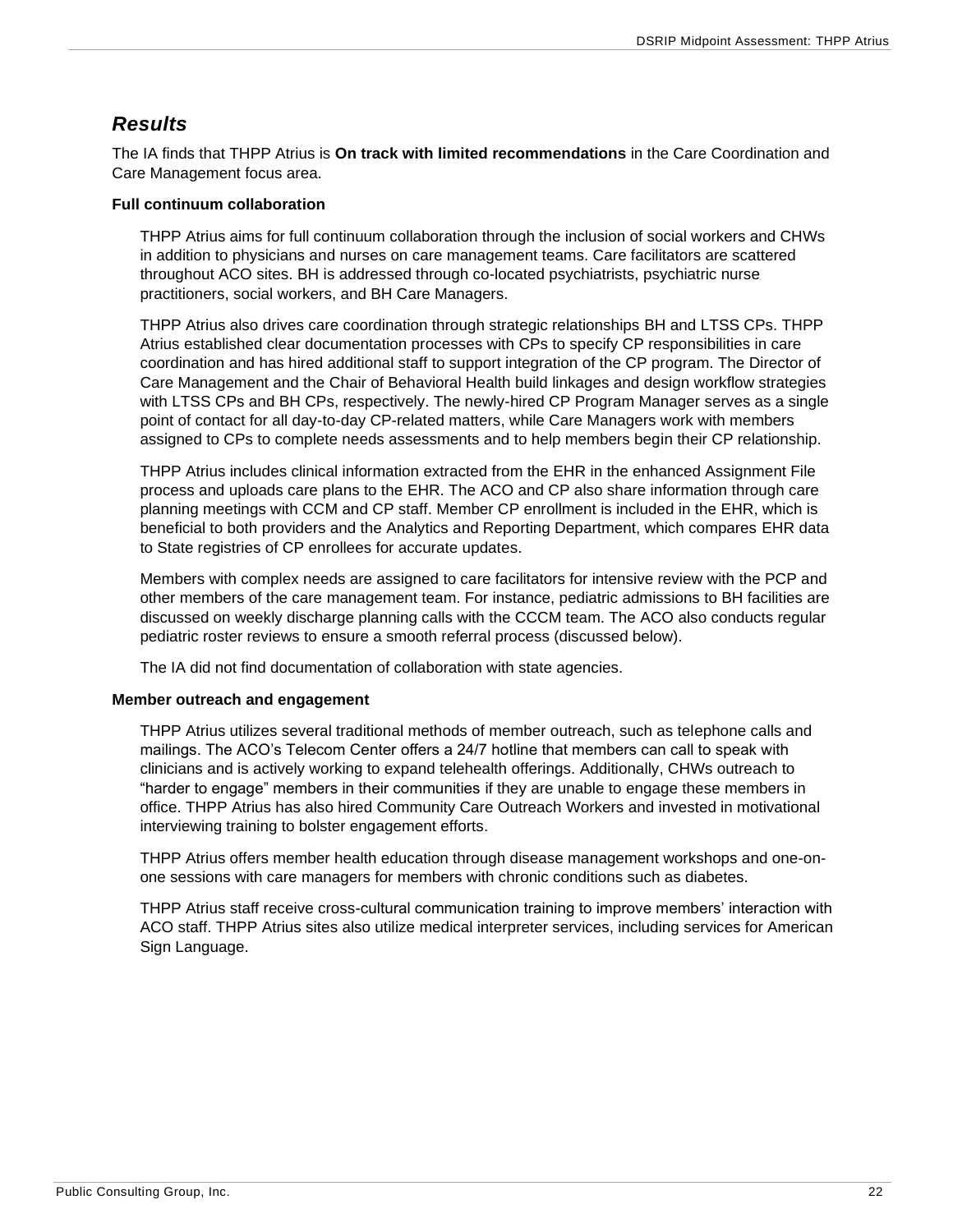#### **Connection with navigation and care management services**

THPP Atrius begins the navigation process by screening members for depression and HRSNs, although the HRSN screening initiative is still being integrated into some sites. THPP Atrius is in the process of incorporating HRSN screening data into the EHR, and members enrolled in the complex care program are marked in the EHR platform with an identifying flag. When these members call or visit an ACO site, they are automatically rerouted to a trained care management nurse, who will assess the member for exacerbation of existing problems or development of new problems. Following care encounters, CCM staff emphasize warm handoffs to care management and social services using the EHR.

THPP Atrius also has a Navigator Center dedicated to coordinating referrals outside of the Atrius Health system. For internal referrals, Patient Navigators conduct appointment scheduling and member outreach work, along with coordinating follow-up, documentation transfers, and confirmation of care following appointments. Along with the 24/7 Telecom Center, these resources are major strategies used by the ACO to redirect low-acuity ED use. Care Facilitators and CHWs also assist with navigation and work to connect members and their families with community resources.

#### **Referrals and follow-up**

THPP Atrius has detailed referral process workflows to document referrals into each department, to specific staff, and back to primary care providers, although a standardized process for HRSN referrals is still under development. For members in the psychiatric target program, care management teams triage each referral request to determine the necessary complexity of care. Members with highly complex care needs are referred to BH providers within the Atrius Health system, while members needing less complex care may be referred to external BH providers (such as BH CPs). THPP Atrius providers can send electronic referral requests to other providers in the Atrius Health system, while external referrals are completed through the Navigator Center. Patient Navigators are primarily responsible for member follow-up and confirmation of completed care. CCM teams also have regular case conferences and roster reviews to discuss complex care members and schedule follow-ups as necessary.

THPP Atrius Administrator Perspective*: "We had been engaged in trying to understand the key drivers of utilization for our socioeconomically vulnerable population. We recognized that there were unique challenges where we weren't successfully engaging those folks, so we recognized that our usual ways were not nearly sufficient. I think we [realized] that we needed to do things differently, [like] investing in spread of care facilitation, navigator services, investing in community health workers, and really engaging members in new ways that we just hadn't been doing thus far."*

Results from the ACO Practice Site Administrator Survey indicate that about half of Atrius sites report that any type of care coordinator is involved in helping complex high-need MassHealth members adhere to the care plan.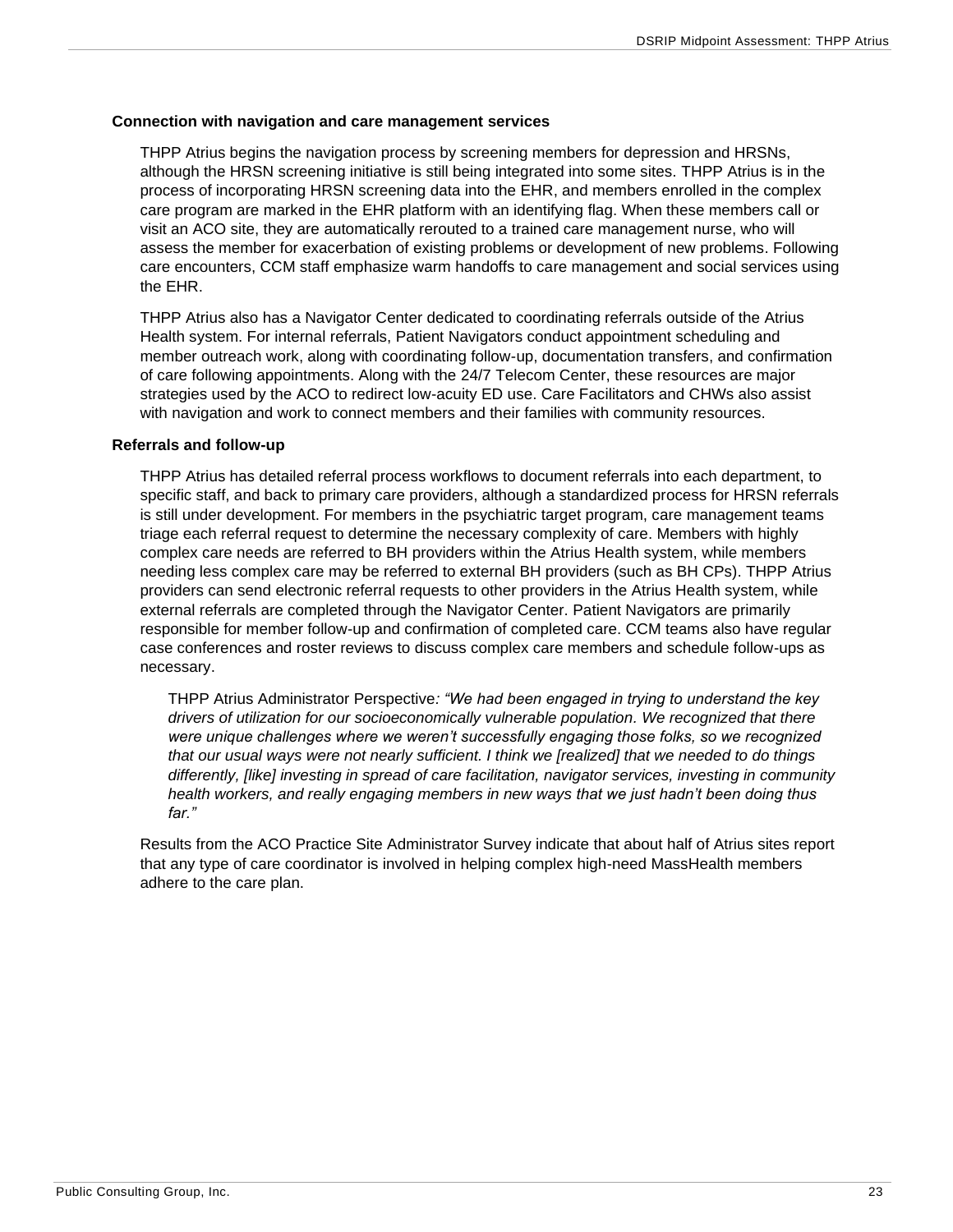Figure 4. Care Coordination Resources Involved in Helping High-Need Members Adhere to the Care Plan



Number of Practices Reporting in the State,  $N = 225$ Number of Practices Reporting in Atrius,  $N = 14$ 

Figure displays responses to Q6. *For your complex high-need MassHealth patients, how often is any type of care coordination or management resource involved in helping the patient adhere to the care plan?* Statistical significance testing was not done due to small sample size.

## <span id="page-24-0"></span>*Recommendations*

The IA encourages THPP Atrius to review its practices in the following aspects of the Care Coordination and Care Management focus area, for which the IA did not identify sufficient documentation to assess progress:

- developing collaborative relationships with state agencies such as DMH;
- locating CCCM staff in or near EDs; and
- creating a standardized process for HRSN referrals and a standardized process to track all referrals.

Promising practices that ACOs have found useful in this area include:

#### ✓ **Full continuum collaboration**

- o Establishing a systematic documentation process to track members receiving care coordination from CPs.
- $\circ$  Matching members based on their needs to interdisciplinary care coordination teams that include representatives from primary care, nursing, social work, pharmacy, community health workers and behavioral health.
- $\circ$  Expanding BH integration through multiple strategies, including embedding staff in primary care sites, reverse integration of physical health care at BH sites, and telehealth.
- o Increasing two-way sharing of information between ACOs and CPs.
- $\circ$  Leveraging EHR-integrated tools to flag members requiring a higher level of care coordination.
- $\circ$  Coordinating with government agencies and community organizations to enhance care coordination and avoid duplication for members receiving other services.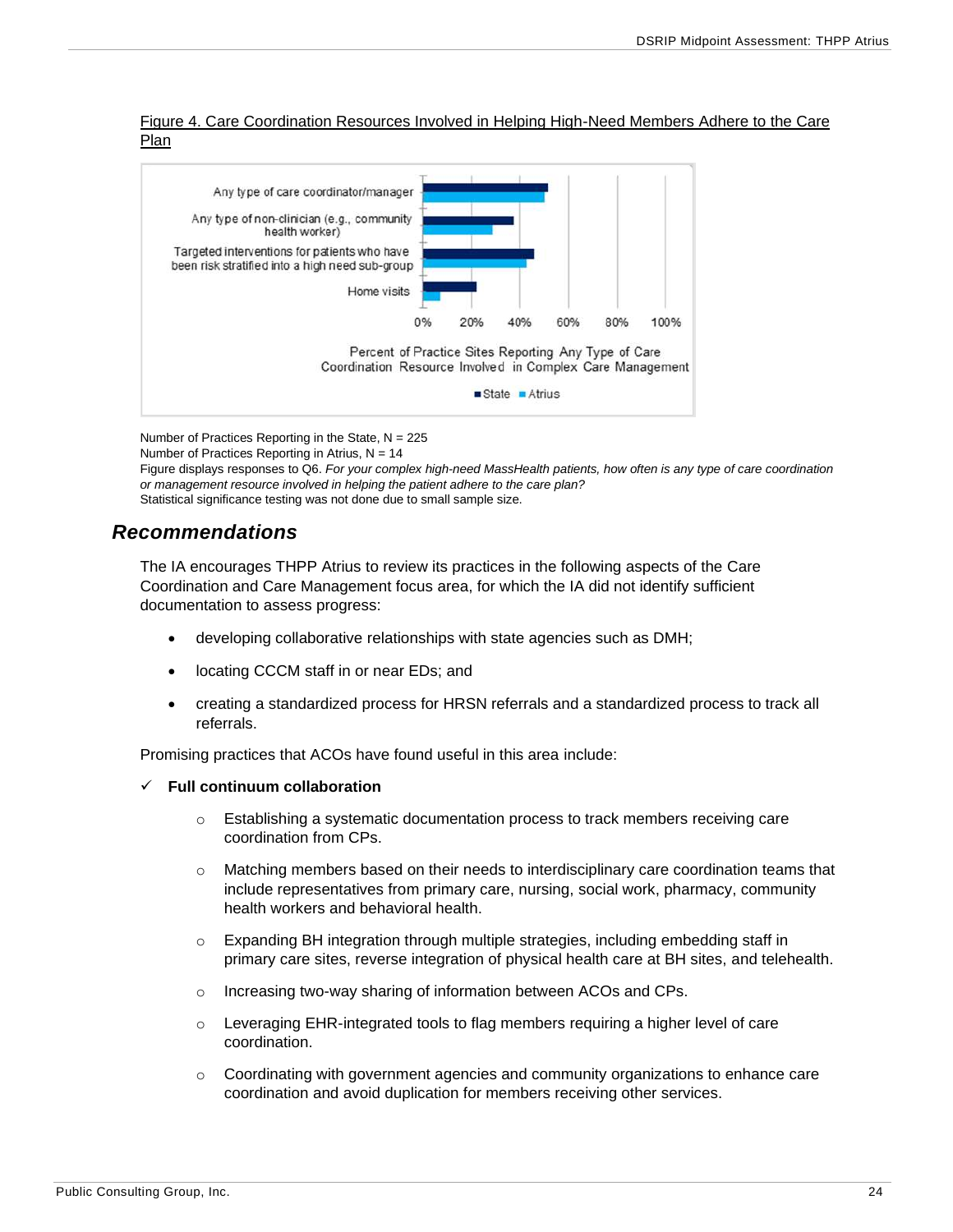$\circ$  Supporting families of pediatric members by offering to have care managers work with school-based personnel to address health or disability related needs identified in the Individualized Education Program.

#### ✓ **Member outreach and engagement**

- o Developing a high-intensity program for extremely high-need, high-risk members with strategically low case load.
- $\circ$  Establishing trust between members and CCCM staff by building and maintaining a 1:1 consistent relationship.
- $\circ$  Creating a mobile phone lending program for hard-to-reach members, particularly those experiencing housing instability.<sup>7</sup>
- o Embedding CCCM staff in EDs.
- o Creating a "Navigation Center" to manage referrals outside the ACO, handle appointment scheduling, and coordinate testing, follow-up, and documentation transfers.
- $\circ$  Developing an assistance fund to support transportation vouchers<sup>8</sup> and low-cost cell phones.<sup>9</sup>

#### ✓ **Connection with navigation and care management services**

- o Utilizing EHR-based documentation transfer during warm handoffs.
- o Establishing daily or weekly care management huddles that connect PCPs and CCCM teams and streamline care transitions.

#### ✓ **Referrals and follow-up**

- $\circ$  Utilizing EHR messaging tools to better describe the purpose of specialty consults and a plan for follow-up communication.
- o Automating referral tracking and management, using flags to prompt referrals, linked directories to suggest appropriate providers and services, notifications to care managers when referral results are available, and databases allowing care teams to easily identify follow-up needs.

### <span id="page-25-0"></span>**6. POPULATION HEALTH MANAGEMENT**

## <span id="page-25-1"></span>*On Track Description*

Characteristics of ACOs considered On track:

- ✓ **Integration of health-related social needs**
	- $\circ$  standardizes screening for health-related social needs (HRSN) that includes housing, food, and transportation;
	- $\circ$  incorporates HRSN with other factors to target members for more intensive services;

 $7$  ACOs should first utilize Lifeline program for members as appropriate

<sup>&</sup>lt;sup>8</sup> ACOs should utilize MassHealth Transportation (PT-1) for member needs first as appropriate.

<sup>&</sup>lt;sup>9</sup> ACOs should first utilize Lifeline program for members as appropriate.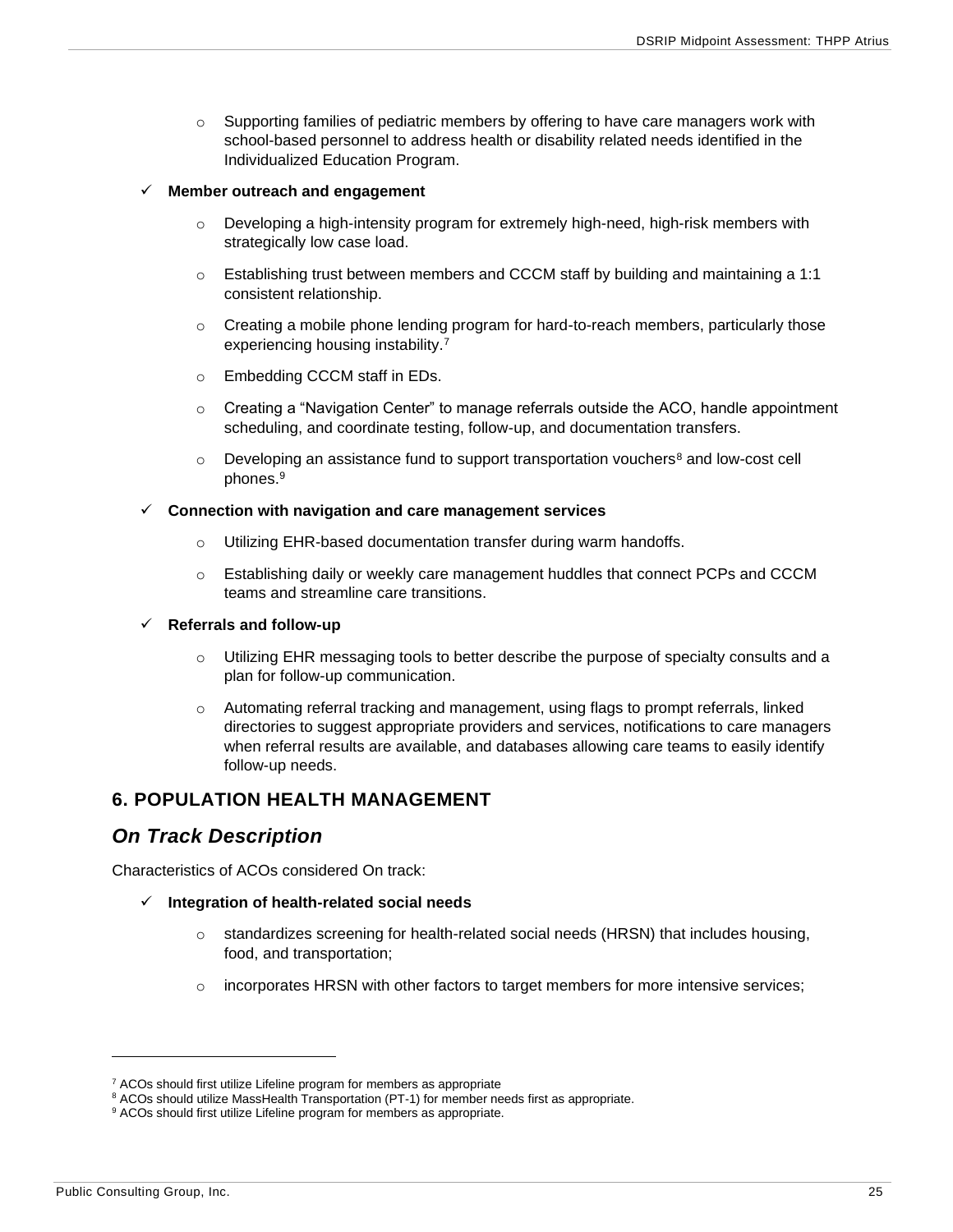- $\circ$  Builds mature partnerships with community-based organizations to whom they can refer members for services
- o has a plan approved for provision of flexible services;

#### ✓ **Population health analysis**

- $\circ$  articulates a coherent strategy for stratifying members to service intensity and use of a population health analysis platform to combine varied data sources, develop registries of high-risk members, and stratify members at the ACO level.
- o integrates cost data into reports given regularly to providers to facilitate cost-of-care management.

#### ✓ **Program development informed by population health analysis**

- o offers PHM programs that target all eligible members (not just facility-specific), and target members by medical diagnosis, BH needs (including non-CP eligible), HRSNs, care transitions;
- $\circ$  offer interactive wellness programs such as smoking cessation, diet/weight management.

## <span id="page-26-0"></span>*Results*

The IA finds that THPP Atrius is **On track with no recommendations** in the Population Health Management focus area.

#### **Integration of health-related social needs**

THPP Atrius staff conduct HRSN screenings in primary care, internal medicine, and pediatric settings. THPP Atrius has provided a modest stipend for two physicians serving as champions, identified to sponsor and support health-related social needs screening throughout the practices. The results of these screenings are included in the EHR and incorporated into risk stratification reports, which also include clinical and pharmacy claims.

All Atrius practice sites responding to the ACO Practice Site Administrator Survey indicated screening for tobacco use and depression, and most also indicated that they conduct screening for a range of needs including housing instability, transportation needs, food insecurity or SNAP eligibility, and need for financial assistance with medical bills (Figure 5).

THPP Atrius incorporates HRSNs in targeting members for more intensive services, such as through the various CCCM programs. THPP Atrius has received approval for their plan for provision of flexible services.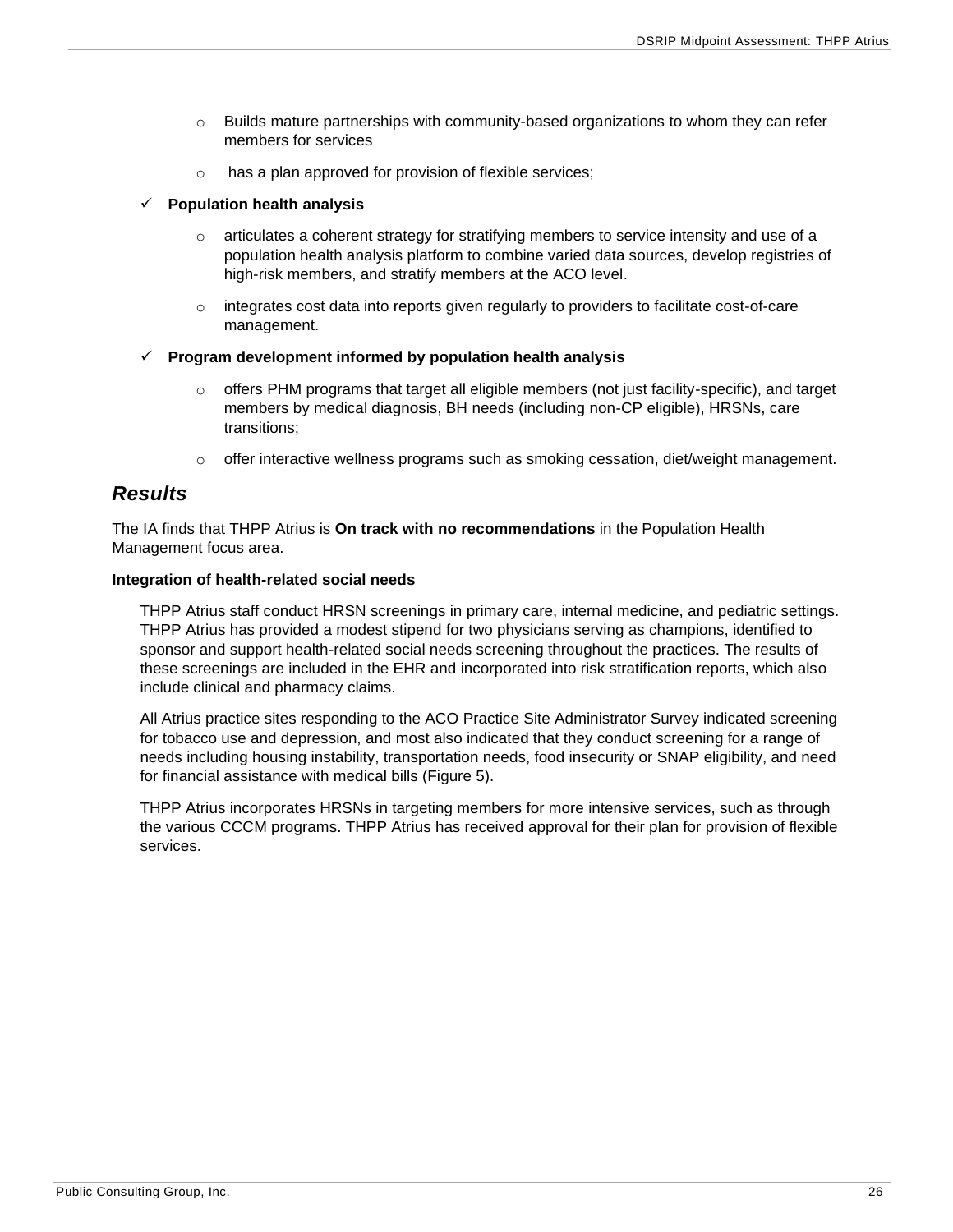

#### Figure 2. Prevalence of Screening for social and other needs at Practice Sites

Number of Practices Reporting in the State, N = 225 Number of Practices Reporting in Atrius,  $N = 14$ Figure displays responses to Q14. *For which of the following are MassHealth members in your practice systematically screened? Select if screening takes place at any level (Managed Care Organization, Accountable Care Organization, Practice, CP)* Statistical significance testing was not done due to small sample size.

#### **Population health analysis**

THPP Atrius has devised a risk stratification model that sorts members according to risk of future hospitalization and by condition based on clinical data, medical and pharmacy claims, prior utilization, BH information, demographic data, and HRSN screening results. Care planning and ACO support is tailored to members based on their risk stratification category.

THPP Atrius also develops registries of members with complex care needs and of members receiving Medicaid benefits.

In addition to the utilization cost analyses completed in the risk stratification process, THPP Atrius tracks various financial metrics and uses predictive models to identify opportunities for both clinical intervention, such as CCCM program and CP referrals, and reduction in TCOC. THPP Atrius employs data analysts dedicated specifically to this work and to identifying drivers of TCOC. The ACO also provides clinicians with access to a cost dashboard, which is updated quarterly.

THPP Atrius produces quarterly reports on utilization and TCOC. The utilization report examines costs associated with services provided on specific dates, while the TCOC report covers utilization costs associated with deliveries, prescription drugs, and various inpatient, ambulatory, and BH services.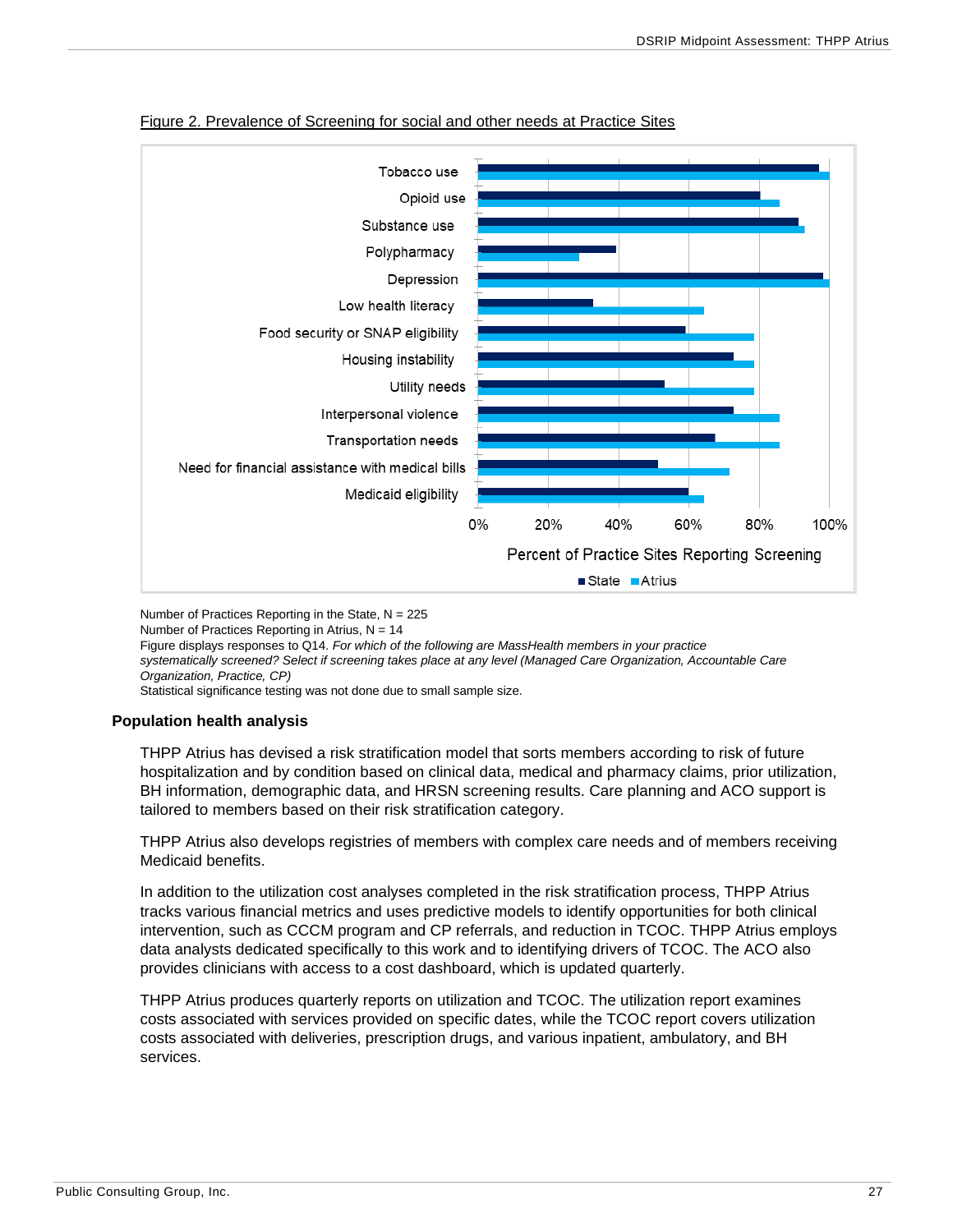#### **Program development informed by population health analysis**

THPP Atrius offers several population health programs catered to particular medical diagnoses such as BH and diabetes. For instance, the diabetes program includes one-on-one diabetes education and nutritional counseling with care managers and nutritionists, respectively. THPP Atrius's Innovation Center, which is dedicated to developing creative new programming, has initiated a program providing same-day home visits by a registered nurse, along with a "hospital at home" program that is still growing.

THPP Atrius Administrator Perspective: "*With social determinant screening, every patient is given the opportunity at every annual physical to complete the social determinants of health screening that we integrated, and they can do so electronically from home before the appointment... Anyone under 13 can complete it at home before their visit, then it's assessed by the clinician at the time of their visit. We've tried to make as many easy connections to resources as possible, based on a positive screen [for health-related social needs.]"*

### <span id="page-28-0"></span>*Recommendations*

The IA has no recommendations for the Population Health Management focus area.

Promising practices that ACOs have found useful in this area include:

- ✓ **Integration of health-related social needs**
	- $\circ$  Implementing universal HRSN screening in all primary care sites and behavioral health outpatient sites.
	- $\circ$  Using screening tools designed to identify members with high BH and LTSS needs.
	- $\circ$  Using root-cause analysis to identify underlying HRSNs or unmet BH needs that may be driving frequent ED utilization or readmissions.
	- o Partnering with local fresh produce vendors, mobile grocery markets, and food banks to provide members with access to healthy meals.
	- $\circ$  Providing a meal delivery service, including medically tailored meals, for members who are not able to shop for or prepare meals.
	- $\circ$  Organizing a cross-functional committee to understand and address the impact of homelessness on members' health care needs and utilization.
	- $\circ$  Enabling members and CCCM field staff to document HRSN screenings in the EHR using tablet devices with a secure web-based electronic platform.
	- $\circ$  Automating referrals to community agencies in the EHR/care management platform.

#### ✓ **Population health analysis**

- o Developing and utilizing condition-specific dashboard reports for performance monitoring that include ED and hospital utilization and total medical expense.
- $\circ$  Developing key performance indicator (KPI) dashboards, viewable by providers, that track financial and operational metrics and provide insights into patient demographics and how the population utilizes services.
- $\circ$  Developing a registry or roster that includes cost and utilization information from primary care and specialty services for primary care teams and ACO leadership to better serve MassHealth ACO members.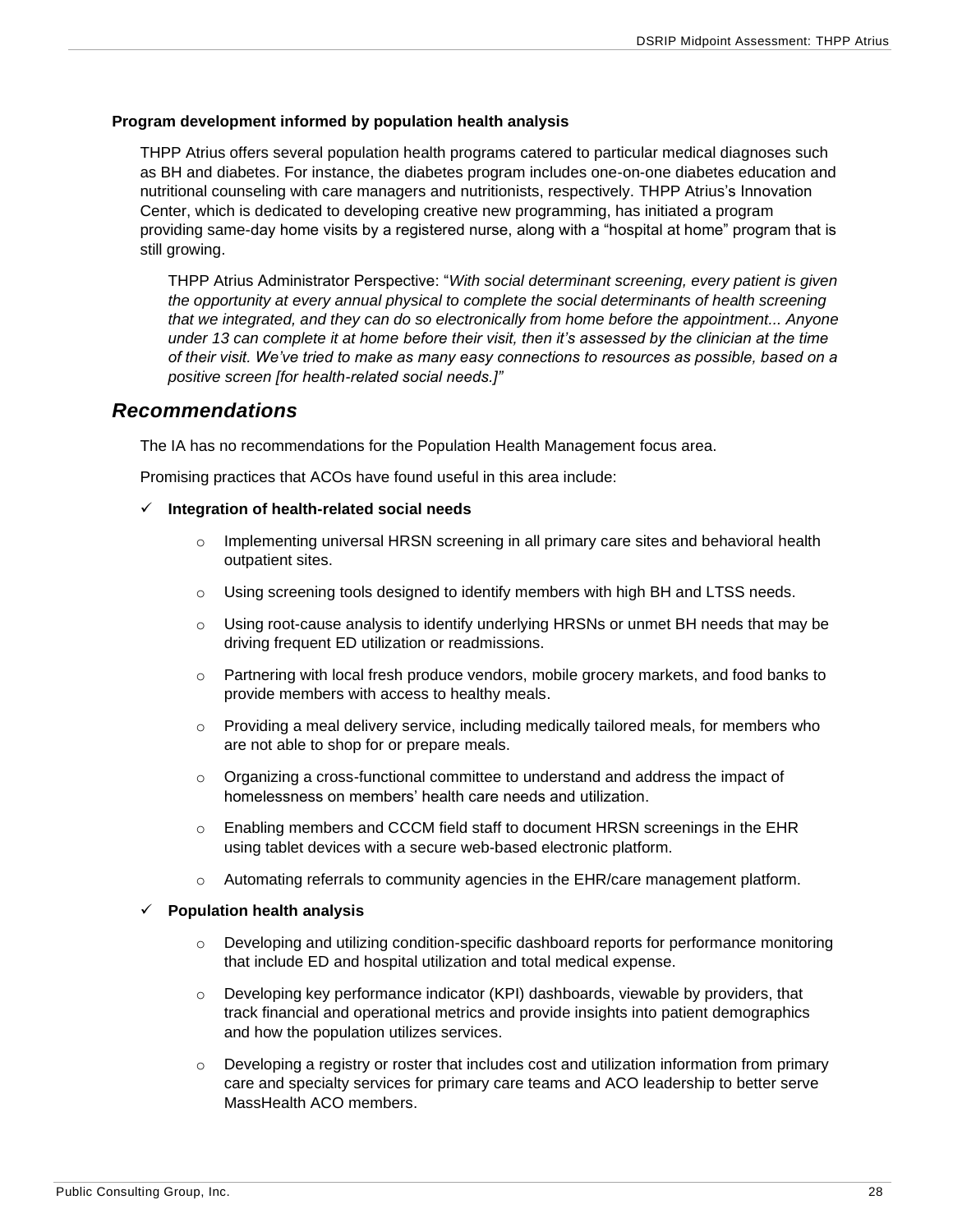o Implementing single sign-on and query capability into the online Prescription Monitoring Program, so that providers can quickly access and monitor past opioid prescriptions to promote safe opioid prescribing.

#### ✓ **Program development informed by population health analysis**

- o Engaging top level ACO leadership in design and oversight of PHM strategy.
- $\circ$  Developing methods to assess members' impactibility as well as their risk, so that programs can be tailored for and targeted to the members most likely to benefit.
- o Developing services that increase access to real-time BH care, such as an SUD urgent care center.
- o Developing programs that address BH needs and housing instability concurrently.
- $\circ$  Offering SUD programs tailored to subgroups such as pregnant members, LGBT members, and members involved with the criminal justice system allowing the care team to specialize in helping these vulnerable populations.
- $\circ$  Providing education at practice sites or community locations such as:
	- Medication workshops that cover over-the-counter and prescription medication side effects, how to take medications, knowing what a medication is for, and identifying concerns to share with the doctor.
	- Expectant parenting classes that cover preparation for childbirth, breastfeeding, siblings, newborn care, and child safety.
	- Cooking classes that offer recipes for healthy and cost-effective meals.
- o Offering items that support family health such as:
	- Free diapers for members who have delivered a baby as an incentive to keep a postpartum appointment within 1-12 weeks after delivery.
	- Car seats, booster seats, and bike helmets.
	- Dental kits.

### <span id="page-29-0"></span>**OVERALL FINDINGS AND RECOMMENDATIONS**

The IA finds that THPP Atrius is On track or On track with limited recommendations across all six focus areas of progress under assessment at the midpoint of the DSRIP Demonstration. No recommendations are provided in the following focus areas:

- Organizational Structure and Engagement
- Integration of Systems and Processes
- Population Health Management

The IA encourages THPP Atrius to review its practices in the following aspects of the focus areas, for which the IA did not identify sufficient documentation to assess or confirm progress: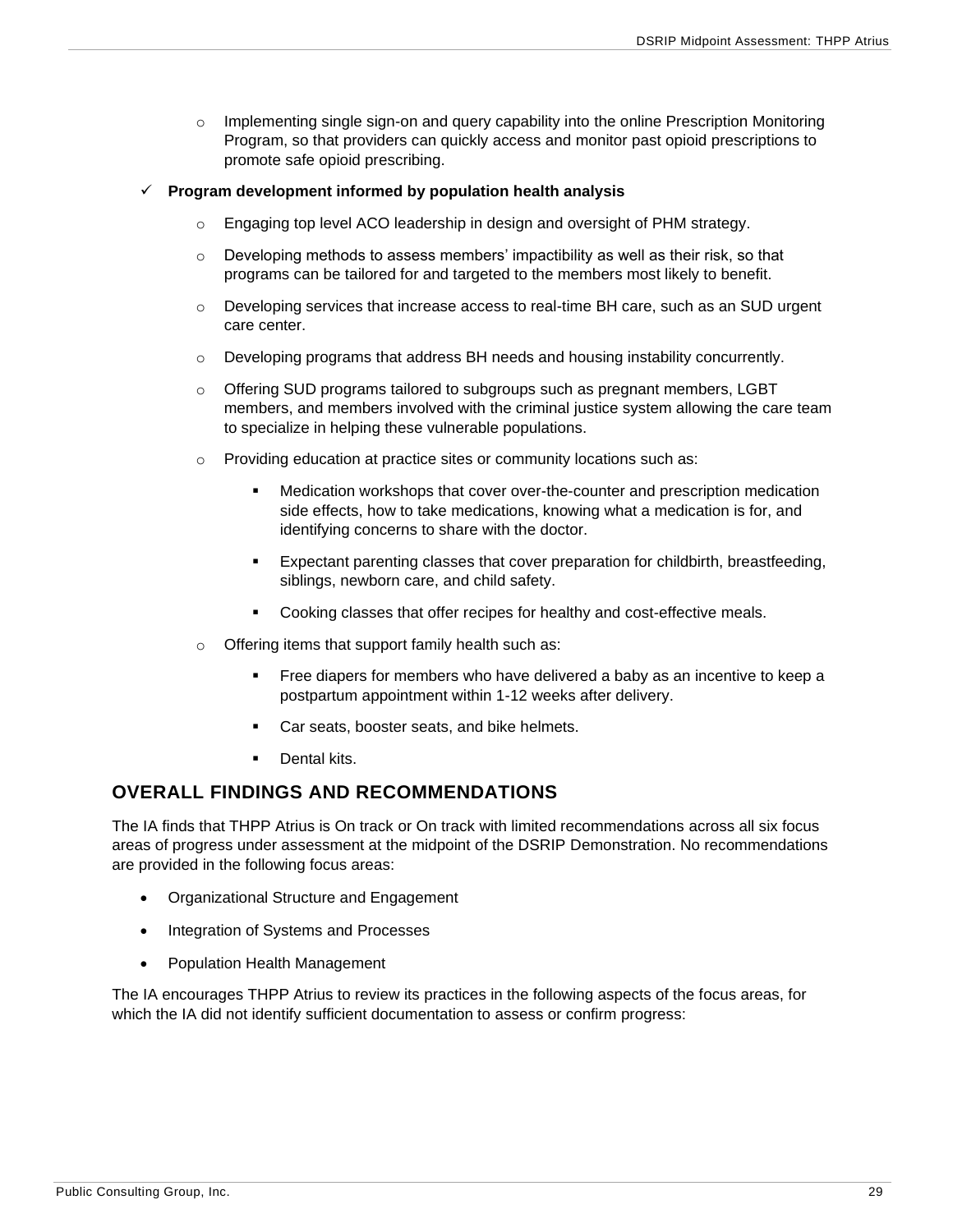#### *Workforce Development*

• developing additional programs to assist staff recruitment and retention like educational assistance, loan forgiveness programs, ongoing licensing and credentialing, or performance bonuses.

#### *Health Information Technology and Exchange*

- developing system integration which allows for the electronic transmission of Member contact information, comprehensive needs assessments and care plans to/from their non-affiliated providers; and
- further integrating ADT feeds and other data directly into EHR and Care Coordination platforms to increase utilization by PCPs.

#### *Care Coordination and Care Management*

- developing collaborative relationships with state agencies such as DMH;
- locating CCCM staff in or near EDs; and
- creating a standardized process for HRSN referrals and a standardized process to track all referrals.

THPP Atrius should carefully self-assess the areas noted above, and consider the corresponding promising practices identified by the IA for each focus area. Any action taken in response to the recommendations must comply with contractual requirements and programmatic guidance.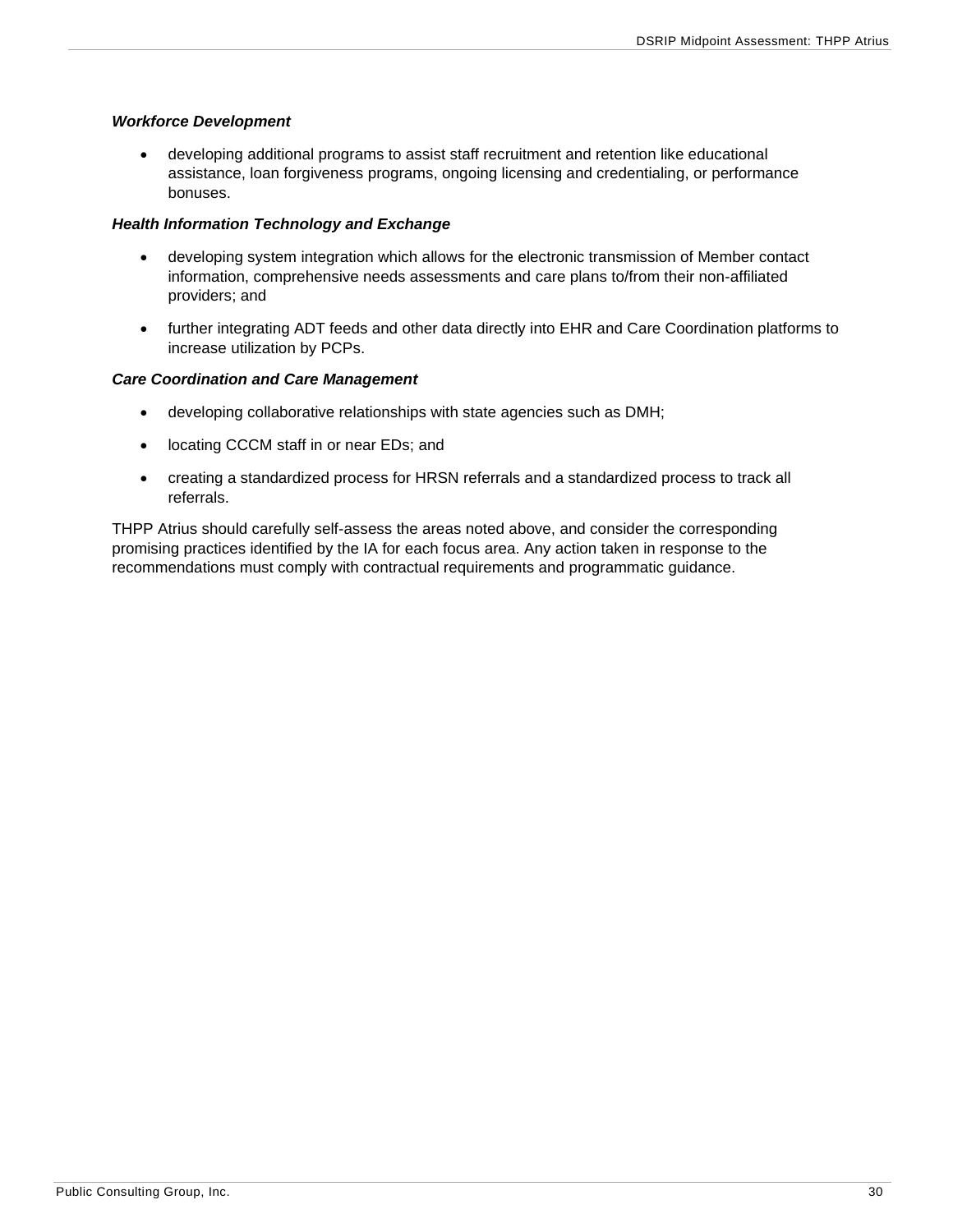## **APPENDIX I: MASSHEALTH DSRIP LOGIC MODEL**

#### **DSRIP Implementation Logic Model**

<span id="page-31-0"></span>

B. OUTPUTS (Delivery System Changes at the Organization and State Level) ACO, MCO, & CP/CSA ACTIONS SUPPORTING DELIVERY SYSTEM CHANGE INITIAL PLANNING AND ONGOING IMPLEMENTATIONS ¥. ACO UNIQUE ACTIONS 1. ACOs established with specific governance, scope, scale, & leadership W. 2. ACOs engage providers (primary care and specialty) in delivery system change through financial (e.g. shared savings) and non-financial levers (e.g. data reports) 8. ACDs recruit, train, and/or re-train administrative and provider staff by leveraging SWIs and other supports, education includes better understanding and utilization of BH and LTSS services ×. 4. ACOs develop HIT/HIE infrastructure and interpoerability to support population health management le.g. reporting, data analytics) and data exchange within and outside the ACO (e.g. CPs/CSAs; BH, LTSS, and specially providers; social service delivery entities). 5. ACOs develop capabilities and strategies for non-CP-related population health management approaches, which includes risk stratification, needs screenings and assessments, and addressing the identified needs in the copulation via range of programs (e.g., disease management programs for chronic conditions, specific programs for co-occurring MH/SUD conditions) 6. 6. ACOs develop systems and structures to coordinate services across the care continuum (i.e. medical, BH, LTSS, and social services), that align (i.e. are complementary) with services provided by other 7. ACOs develop structures and processes for integration of health-related social needs into their PHM strategy, including management of flex services. R. 8. ACOs develop strategies to reduce total cost of care (TCOC) (e.g. utilization management, referral management, non-CP complex care management programs, administrative cost reduction)  $\alpha$ 9. MCDs in Partnership Plans(Model A's) increasingly transition care management responsibilities to CP/CSA UNIQUE ACTIONS 10.CPs established with specific governance, scope, scale. & leadership 11.CPs engage constituent entities in delivery system change through financial and non-financial levers 12 CPs/CSAs recruit train, and/or re-train staff by leveraging SWIs and other supports 13 CPs/CSAs develop HIT/HIE infrastructure and interoperability to support provision of care coordination supports (e.g. reporting, data analytics) and data exchange within the CP (e.g. ACOs, MCDs; BH, LTSS, and specially providers; social service delivery entities) 34. 14 CPs/CSAs develop systems and structures to coordinate services across the care continuum (i.e. medical, BH, LTSS, and social services), that align (i.e. are complementary) with services provided by ACO, MCO, & CP/CSA COMMON ACTIONS 15.4COs, MCOs, & CPs/CSAs establish structures and processes to promote improved administrative coordination between organizations (e.g. enrollee assignment, engagement and outreach) 16.ACOs, MCOs, & CPs/CSAs establish structures and processes to promote improved clinical integration acrossorganizations (e.g. administration of care management/coordination, 17 ACOs, MCOs, & CPs/CSAs establish structures and processes for joint management of performance

#### STATEWIDE INVESTMENTS ACTIONS

- 18.State develops and implements SWI initiatives almed to increase amount and preparedness of community-based workforce available for ACOs & CPs/CSAs to hire and retain (e.g. expand residency and frontline extended workforce training programs)
- 19 ACOs & CPs/CSAs leverage OSR(P technical assistance program to identify and implement best
- 20 Entities leverage State financial support to prepare to enter APM arrangements
- 21 State develops and implements SWI initiatives to reduce Emergency Department boarding, and to improve accessibility for members with disabilities and for whom English isnot a primary language.

C. IMPROVED CARE PROCESSES (at the Member and Provider Level) AND WORKFORCE CAPACITY

#### IMPROVED IDENTIFICATION OF MEMBER NEED.

- Members are identified through risk stratification for
- participation in Population Health Management (PHM) programs Improved identification of individual members' unmet needs.
- (including SDH, BH, and LTSS needs)

#### **IMPROVED ACCESS**

- Improved access to with physical care services (including pharmacy) for members:
- Improved access to with BH services for members
- improved access to with LT55 ii.e. both ACO/MCO-Covered and Non-Covered services) for members

#### IMPROVED ENGAGEMENT

- Care management is closer to the member (e.g. care managers
- employed by ar embedded at the ACO)
- Members meaningfullyparticipate in PHM programs.

#### IMPROVED COMPLETION OF CARE PROCESSES

- Improved physical health processes (e.g., measures for wellness & erappention, chennic disagreementamenti for mambers.
- Improved SH care processes for members.
- 10. Improved LT35 care processes for members
- 11. Members experience improved care transitions resulting from PHM programs
- 12. Provider staff experience delivery system improvements related to care processes

#### IMPROVED CARE INTEGRATION

- 13. Improved integration across physical care, 6H and LTSS providers. for members.
- improved management of social needs through flexible services and/or other interventions for members
- 15. Provider staff experience delivery system improvements related to care integration (including between staff at ACOs and CPs)

#### IMPROVED TOTAL COST OF CARE MANAGEMENT LEADING **INDICATORS**

16. More effective and efficient utilization indicating that the right care is being provided in the right setting at the right time (e.g. shifting from inpatient utilization to outpatient/community based LTSS: shifting more utilization to less-expensive community hospitals; restructuring of delivery system, such as through conversion of medical/surgical beds to psychiatric beds, or reduction in inpatient capacity and increase in outpatient canacityl

#### IMPROVED STATE WORKFORCE CAPACITY

- 17. Increased preparedness of community-based workforce available 18. Increased community-based workforce capacity though more
- providers recruited, or through more existing workforce retrained
- 19. Improved retention of community-based providers

#### **D. IMPROVED PATIENT OUTCOMES AND MODERATED COST TRENDS**

1. Improved mambar nutcomes 2. Improved member experience MODERATED COST **TRENDS** R. Mosteraturi

IMPROVED MEMBER

**CIETYCOMPS** 

Medicaid cost trends for ACOenrolled population



4. Demonstrated sustainability of ACO models 5. Demonstrated sustainability of CP model, including Enhanced LTSS model 6. Demonstrated

- sustainability of
- flexible services model
- 7 Increased
- acceptance of value-
- based payment
- arrangements among MassHealth
- MCOs, ACOs, CPs.
- and providers. including specialists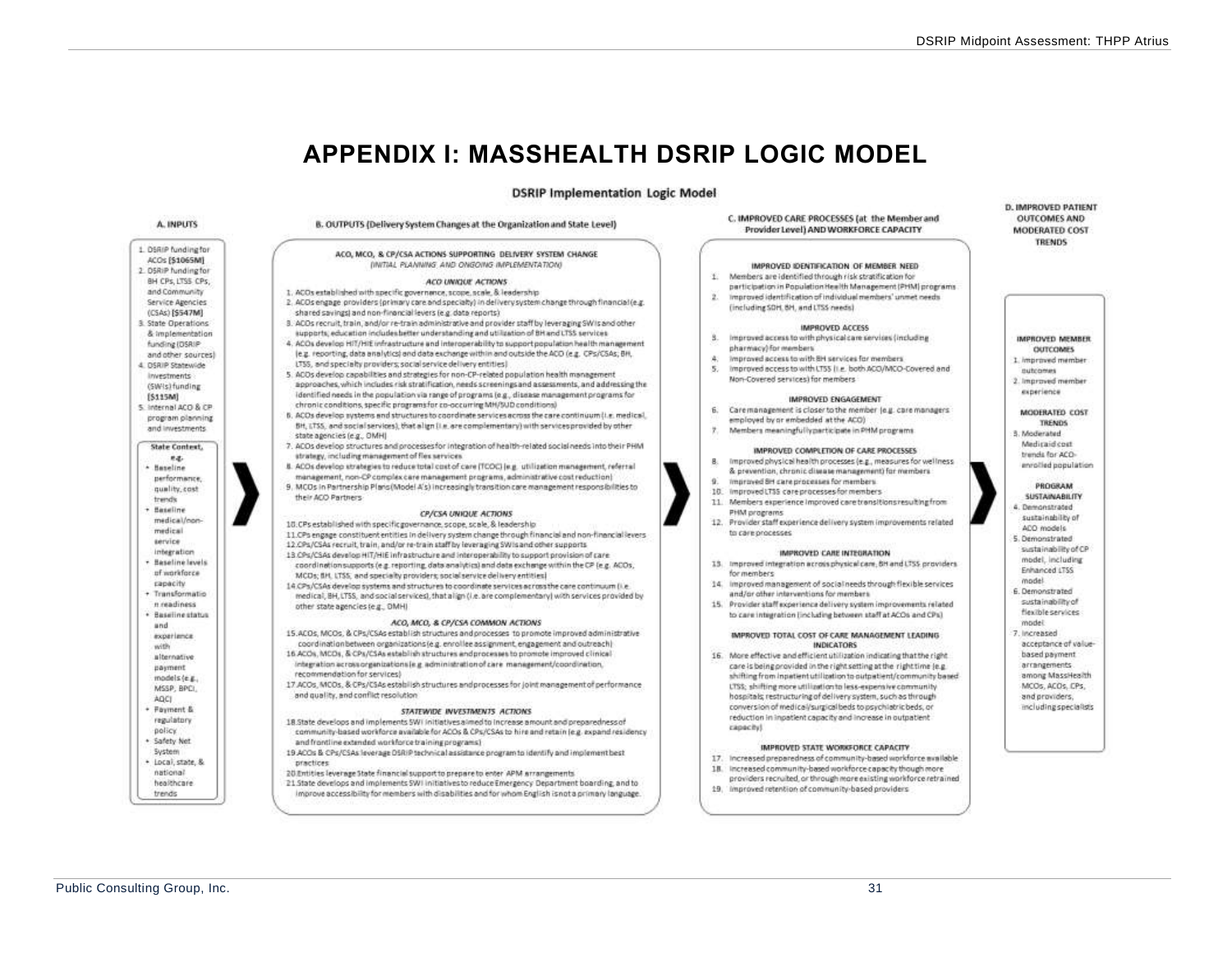## **APPENDIX II: METHODOLOGY**

<span id="page-32-0"></span>The Independent Assessor (IA) used participation plans, annual and semi-annual reports, survey responses, and key informant interviews (KIIs) to assess progress of Accountable Care Organizations<sup>10</sup> (ACOs) towards the goals of DSRIP during the time period covered by the MPA, July 1, 2017 through December 31, 2019.

Progress was defined by the ACO actions listed in the detailed MassHealth DSRIP Logic Model (Appendix I), organized into a framework of six focus areas which are outlined below. This model was developed by MassHealth and the Independent Evaluator<sup>11</sup> (IE) to tie together the implementation steps and the short- and long-term outcomes and goals of the program. It was summarized into a high-level logic model which is described in the CMS approved Massachusetts 1115 MassHealth Demonstration Evaluation Design document [\(https://www.mass.gov/doc/ma-independent-evaluation-design-1-31-19-](https://www.mass.gov/doc/ma-independent-evaluation-design-1-31-19-0/download) [0/download\)](https://www.mass.gov/doc/ma-independent-evaluation-design-1-31-19-0/download).

The question addressed by this assessment is:

*To what extent has the ACO taken organizational level actions, across six areas of focus, to transform care delivery under an accountable and integrated care model?*

## <span id="page-32-1"></span>**DATA SOURCES**

The MPA drew on multiple data sources to assess organizational performance in each focus area, including both historical data contained in the documents that ACOs were required to submit to MassHealth, and newly collected data gathered by the IA and/or IE. The IA performed a desk review of documents that ACOs were required to submit to MassHealth, including participation plans, annual and semi-annual reports. In addition, the IA developed and conducted an ACO Practice Site Administrator survey to investigate the practices and perceptions of participating primary care practices. The IE developed a protocol for ACO Administrator KIIs, which were conducted jointly by the IA and the IE.

List of MPA data sources:

Documents submitted by ACOs to MassHealth covering the reporting period of July 1, 2017 through December 31, 2019:

- Full Participation Plans (FPPs)
- Semi-annual and Annual Progress Reports (SPRs, APRs)
- Budgets and Budget Narratives (BBNs)

Newly Collected Data

- ACO Administrator KIIs
- ACO Practice Site Administrator Survey

<sup>&</sup>lt;sup>10</sup> See the ACO Background section for a description of the organization. In the case of a Model A ACO, an Accountable Care Partnership Plan, the assessment encompasses the partner managed care organization (MCO).

<sup>11</sup> The Independent Evaluator (IE) – a distinct role separate from the Independent Assessor - is responsible for evaluating the outcomes of the Demonstration.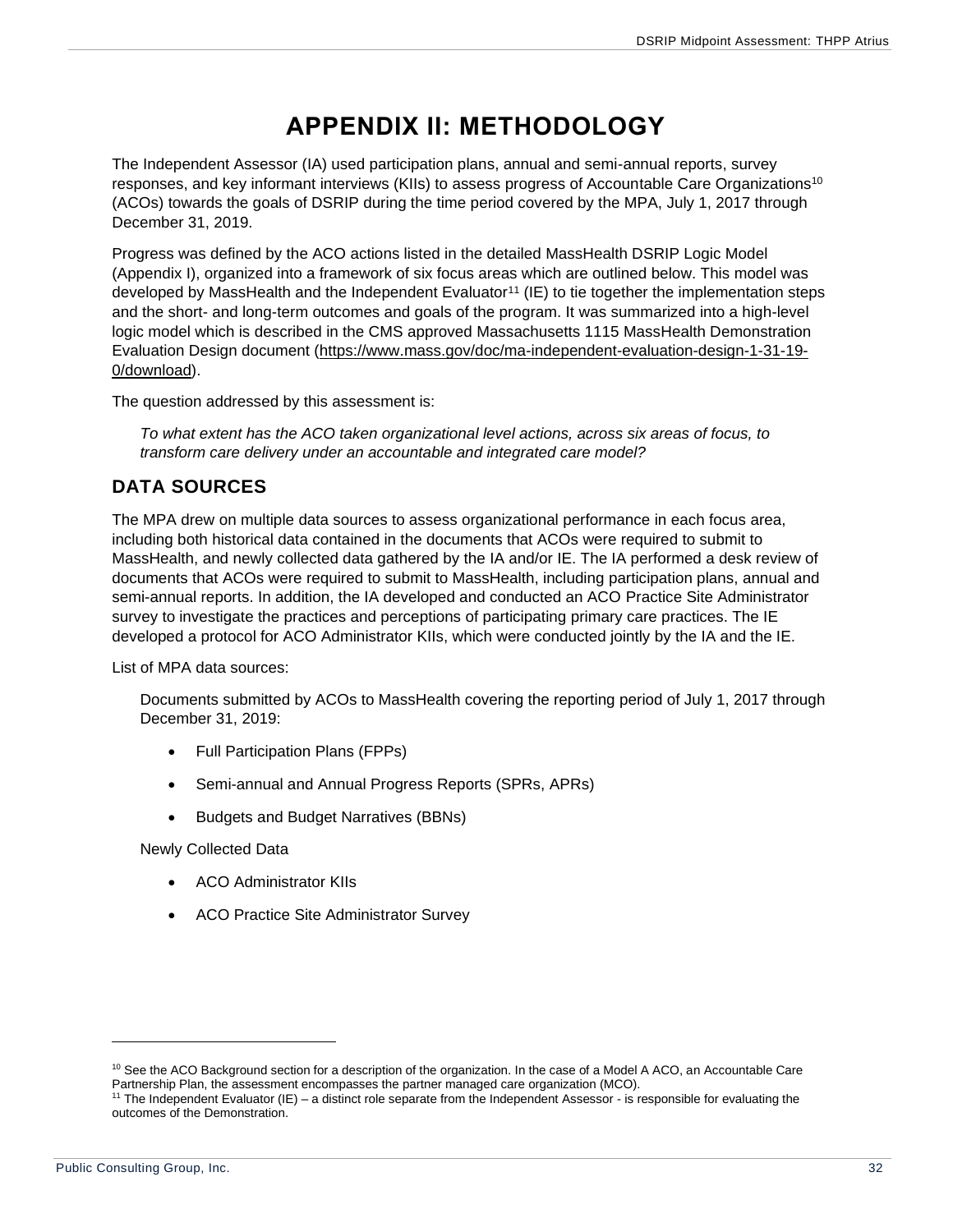## <span id="page-33-0"></span>**FOCUS AREA FRAMEWORK**

The ACO MPA assessment findings cover six "focus areas" or aspects of health system transformation. These were derived from the DSRIP logic model, by grouping organizational level actions referenced in the logic model into the following domains:

- 1. Organizational Structure and Engagement
- 2. Integration of Systems and Processes
- 3. Workforce Development
- 4. Health Information Technology and Exchange
- 5. Care Coordination and Management
- 6. Population Health Management

Table 1 shows the ACO actions that correspond to each focus area. This framework was used to assess each ACO's progress. A rating of On track indicates that the ACO has made appropriate progress in accomplishing each of the actions for the focus area. Where gaps in progress were identified, the ACO was rated "On track with limited recommendations" or, in the case of more substantial gaps, "Opportunity for improvement."

| Table 1. Framework for Organizational Assessment of ACOs |
|----------------------------------------------------------|
|----------------------------------------------------------|

| <b>Focus Area</b>                                                     | <b>ACO Actions</b>                                                                                                                                                                                                                                                                                                                                                                                                                                                                                                                                                                                                                                                                                                            |
|-----------------------------------------------------------------------|-------------------------------------------------------------------------------------------------------------------------------------------------------------------------------------------------------------------------------------------------------------------------------------------------------------------------------------------------------------------------------------------------------------------------------------------------------------------------------------------------------------------------------------------------------------------------------------------------------------------------------------------------------------------------------------------------------------------------------|
| <b>Organizational</b><br><b>Structure and</b><br><b>Governance</b>    | ACOs established with specific governance, scope, scale, & leadership<br>$\bullet$<br>ACOs engage providers (primary care and specialty) in delivery system<br>change through financial (e.g. shared savings) and non-financial levers<br>(e.g. data reports)                                                                                                                                                                                                                                                                                                                                                                                                                                                                 |
| <b>Integration of</b><br><b>Systems and</b><br><b>Processes</b>       | ACOs establish structures and processes to promote improved<br>$\bullet$<br>administrative coordination between organizations (e.g. enrollee<br>assignment, engagement and outreach)<br>ACOs establish structures and processes to promote improved clinical<br>$\bullet$<br>integration across organizations (e.g. administration of care<br>management/coordination, recommendation for services)<br>ACOs establish structures and processes for joint management of<br>$\bullet$<br>performance and quality, and conflict resolution<br>Accountable Care Partnership Plans (Model A) transition more of the care<br>$\bullet$<br>management responsibilities to their ACO Partners over the course of the<br>Demonstration |
| <b>Workforce</b><br><b>Development</b>                                | ACOs recruit, train, and/or re-train administrative and provider staff by<br>$\bullet$<br>leveraging Statewide Investments (SWIs) and other supports; education<br>includes better understanding and utilization of behavioral health (BH) and<br>long-term services and supports (LTSS)                                                                                                                                                                                                                                                                                                                                                                                                                                      |
| <b>Health Information</b><br><b>Technology and</b><br><b>Exchange</b> | ACOs develop Health Information Technology and Exchange (HIT/HIE)<br>$\bullet$<br>infrastructure and interoperability to support provision of population health<br>management (e.g. reporting, data analytics) and data exchange within and<br>outside the ACO (e.g. Community Partners/Community Service Agencies<br>(CPs/CSAs), BH, LTSS, and specialty providers)                                                                                                                                                                                                                                                                                                                                                          |
| <b>Care Coordination</b><br>and Care<br><b>Management</b>             | ACOs develop systems and structures to coordinate services across the<br>$\bullet$<br>care continuum (i.e. medical, BH, LTSS, and social services), that align<br>(i.e. are complementary) with services provided by other state agencies<br>(e.g., Department of Mental Health (DMH))                                                                                                                                                                                                                                                                                                                                                                                                                                        |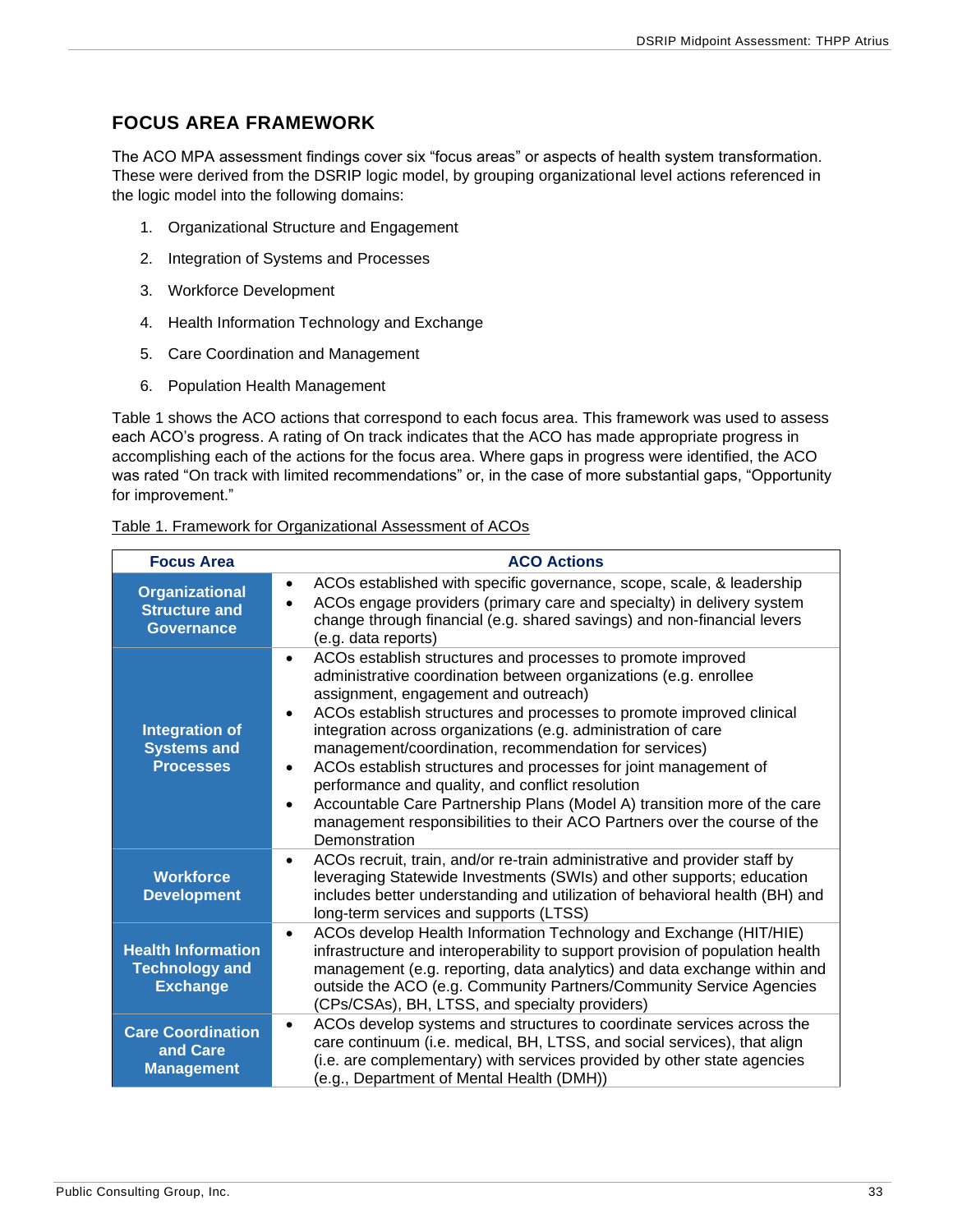| <b>Population Health</b><br><b>Management</b> | ACOs develop capabilities and strategies for non-CP-related population<br>health management approaches, which include risk stratification, needs<br>screenings and assessments, and addressing the identified needs in the<br>population via range of programs (e.g., disease management programs for<br>chronic conditions, specific programs for co-occurring mental health<br>(MH)/substance use disorder (SUD) conditions)<br>ACOs develop structures and processes for integration of health-related<br>social needs (HRSN) into their Population Health Management (PHM)<br>strategy, including management of flexible services<br>ACOs develop strategies to reduce total cost of care (TCOC; e.g. utilization<br>management, referral management, non-CP complex care management<br>programs, administrative cost reduction) |
|-----------------------------------------------|--------------------------------------------------------------------------------------------------------------------------------------------------------------------------------------------------------------------------------------------------------------------------------------------------------------------------------------------------------------------------------------------------------------------------------------------------------------------------------------------------------------------------------------------------------------------------------------------------------------------------------------------------------------------------------------------------------------------------------------------------------------------------------------------------------------------------------------|
|-----------------------------------------------|--------------------------------------------------------------------------------------------------------------------------------------------------------------------------------------------------------------------------------------------------------------------------------------------------------------------------------------------------------------------------------------------------------------------------------------------------------------------------------------------------------------------------------------------------------------------------------------------------------------------------------------------------------------------------------------------------------------------------------------------------------------------------------------------------------------------------------------|

## <span id="page-34-0"></span>**ANALYTIC APPROACH**

The ACO actions are broad enough to be accomplished in a variety of ways by different ACOs, and the scope of the IA is to assess progress, not to prescribe the best approach for an ACO. Moreover, no preestablished benchmark is available to determine what represents adequate progress at the midpoint. The need for a realistic threshold of expected progress led the IA to use a semi-empirical approach to define the state that should be considered On track. Guided by the focus areas, the IA performed a preliminary review of Full Participation Plans, which identified a broad range of activities and capabilities that fell within the logic model actions. This provided specific operational examples of how ACOs can accomplish the logic model actions for each focus area. Once an inclusive list of specific items was compiled, the IA considered the prevalence of each item, and relevance to the focus area. A descriptive definition of On track performance for each focus area was developed from the items that had been adopted by a plurality of ACOs. Items that had been accomplished by only a small number of ACOs were considered to be emerging practices, and were not included in the expectations for On track performance. This calibrated the threshold for expected progress to the actual performance of the cohort as a whole.

Qualitative coding of documents to focus areas, and analysis of survey results relevant to each focus area, were used to assess whether and how each ACO had accomplished the actions for each focus area. The assessment was holistic, and as such did not require that ACOs meet every item on a list. A finding of On track was made where the available evidence demonstrated that the entity had accomplished all or nearly all of the expected items, and there are no recommendations for improvement. Where evidence was lacking in the results of desk review and survey, keyword searches of KII interview transcripts were used to seek additional information. Prior to finalizing the findings for an entity, the multiple reviewers convened to confirm that thresholds were applied consistently, and that the reasoning was clearly articulated and documented.

A rating of On track indicates that the ACO has made appropriate progress in accomplishing the indicators for the focus area. Where gaps in progress were identified, the entity was rated On track with limited recommendations or, in the case of more substantial gaps, Opportunity for improvement.

## <span id="page-34-1"></span>**DATA COLLECTION**

## <span id="page-34-2"></span>*ACO Practice Site Administrator Survey Methodology*

The aim of the ACO Practice Site Administrator Survey was to systematically measure ACO implementation and related organizational factors from the perspective of the ACOs' participating primary care practice sites. For the purpose of this report, "practice site" refers to an adult or pediatric primary care practice location.

The results of the survey were used in combination with other data sources to assess ACO cohort-wide performance in the MPA focus areas. The survey did not seek to evaluate the success of the DSRIIP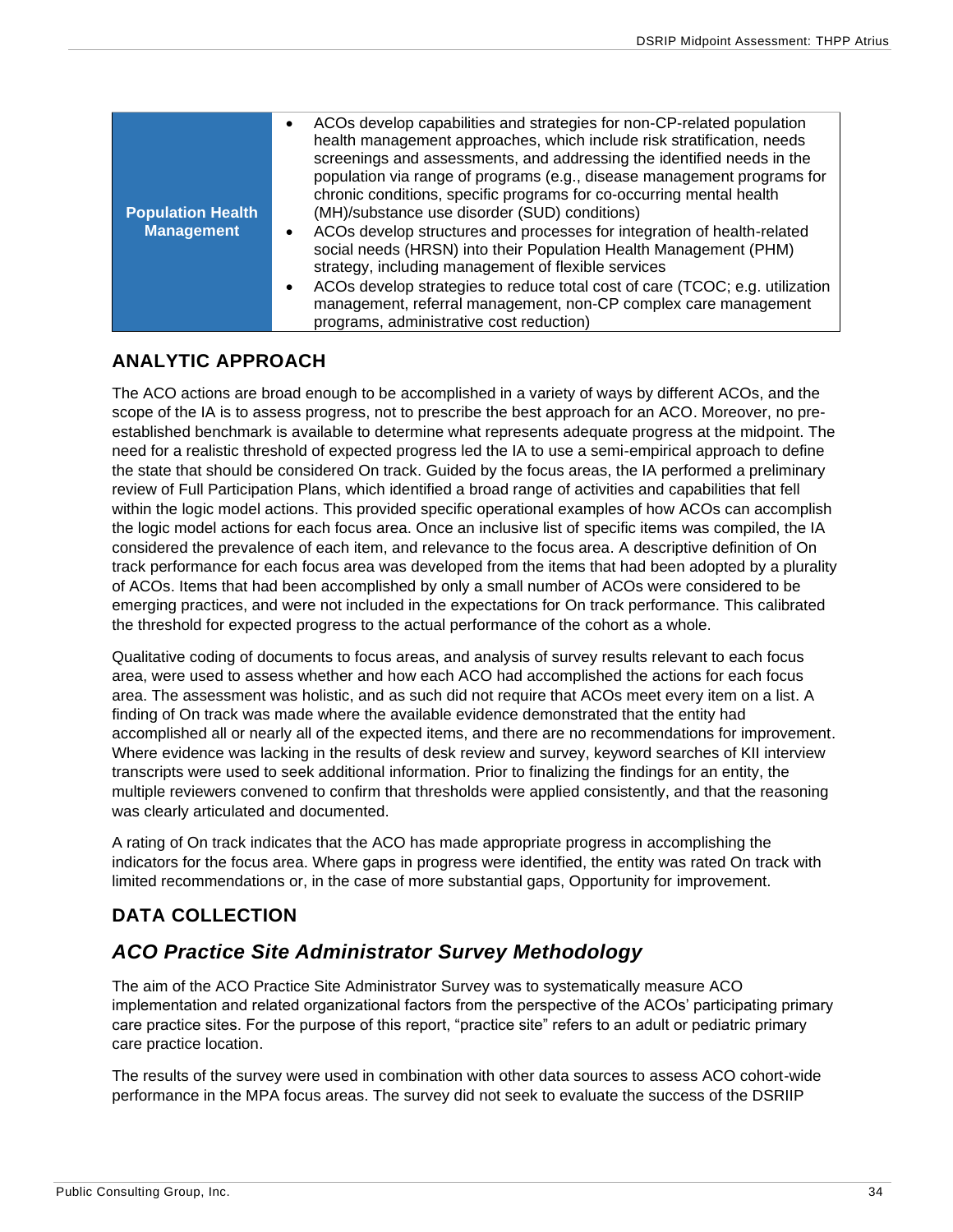program. Rather, the survey focused on illuminating the connections between structural components and implementation progress across various ACO types and / or cohorts for the purpose of midpoint assessment.

Survey Development: The survey tool was structured around the MPA focus areas described previously, with questions pertaining to each of the six areas. Following a literature review of existing validated survey instruments, questions were drawn from the National Survey of ACOs, National Survey of Healthcare Organizations and Systems, and the Health System Integration Manager Survey to develop measures relevant to the State and appropriate for the target group. Cognitive testing (field testing) of the survey was conducted at 4 ACO practice sites. Following the cognitive testing and collaboration with the State, survey questions were added or modified to better align with the purpose of the MPA and the target respondents.

Sampling: A sampling methodology was developed to yield a sample of practice sites that is reasonably representative of the ACO universe of practice sites. First, practice sites serving fewer than 50 attributed members were excluded. Next, a random sample of 30 sites was selected within each ACO; if an ACO had fewer than 30 total sites, all sites were included. A stratified approach was applied in order to draw a proportional distribution of sites across Group Practices and Health Centers (Health Centers include both Community Health Centers and Hospital-Licensed Health Centers). A 64% survey response rate was achieved; 225 practice sites completed the survey, out of 353 sampled sites. The responses were wellbalanced across practice site type (Table 1) and across geographical region (Table 2).

| Table 1. Distribution of Practice Site Types |  |  |
|----------------------------------------------|--|--|
|                                              |  |  |

| Distribution of Sites by Practice Site Type                    |                    |                       |  |  |
|----------------------------------------------------------------|--------------------|-----------------------|--|--|
|                                                                | Group<br>Practices | <b>Health Centers</b> |  |  |
| Percentage of Practice Site Types in Survey Sample (N=353)     | 80%                | <b>20%</b>            |  |  |
| Percentage of Practice Site Types in Surveys Completed (N=225) | 78%                | 22%                   |  |  |

Table 2. Distribution of Practices Across Geography

| Regional Distribution of Practice Sites                 |                                                             |     |     |            |     |  |  |  |  |  |  |
|---------------------------------------------------------|-------------------------------------------------------------|-----|-----|------------|-----|--|--|--|--|--|--|
|                                                         | Greater<br>Central<br>Southern<br>Northern<br><b>Boston</b> |     |     |            |     |  |  |  |  |  |  |
| Distribution of Practice Sites in Sample<br>$(N=353)$   | 16%                                                         | 22% | 25% | <b>24%</b> | 13% |  |  |  |  |  |  |
| Distribution of Practice Sites Responses<br>$(N = 225)$ | 16%                                                         | 19% | 25% | 25%        | 14% |  |  |  |  |  |  |

Administration: The primary contact for each ACO was asked to assist in identifying the best individual to respond to the survey for each of the sites sampled. The survey was administered using an online platform; the survey opened July 18, 2019 and closed October 2, 2019. Survey recipients were e-mailed an introduction to the survey, instructions for completing it, a link to the survey itself, and information on where to direct questions. Multiple reminders were sent to non-responders, followed by phone calls reminding them to complete the survey.

Analysis: Results were analyzed using descriptive statistics at both the individual ACO level (aggregating all practice site responses for a given ACO) and the statewide ACO cohort level (aggregating all responses). Given the relatively small number of sites for each ACO, raw differences among ACOs, or between an ACO and the statewide aggregate results, should be viewed with caution. The sample was not developed to support tests of statistical significance at the ACO level.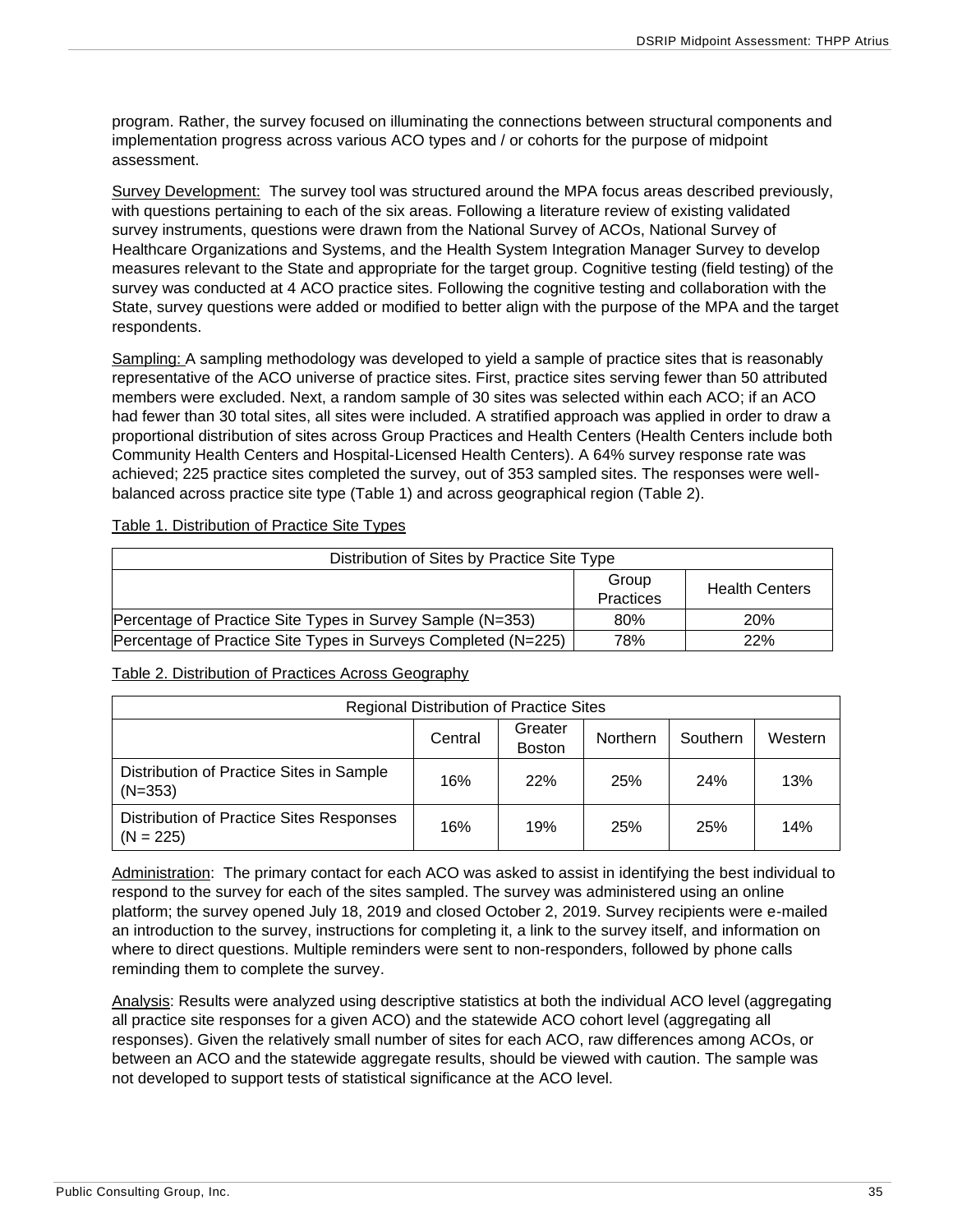## <span id="page-36-0"></span>*Key Informant Interviews*

Key Informant Interviews (KII) of ACO Administrators were conducted in order to understand the degree to which participating entities are adopting core ACO competencies, the barriers to transformation, and the organization's experience with state support for transformation.<sup>12</sup> Keyword searches of the KII transcripts were used to fill gaps identified through the desk review process.

<sup>&</sup>lt;sup>12</sup> KII were developed by the IE and conducted jointly by the IE and the IA. The IA utilized the KII transcripts as a secondary data source; the IA did not perform a full qualitative analysis of the KII.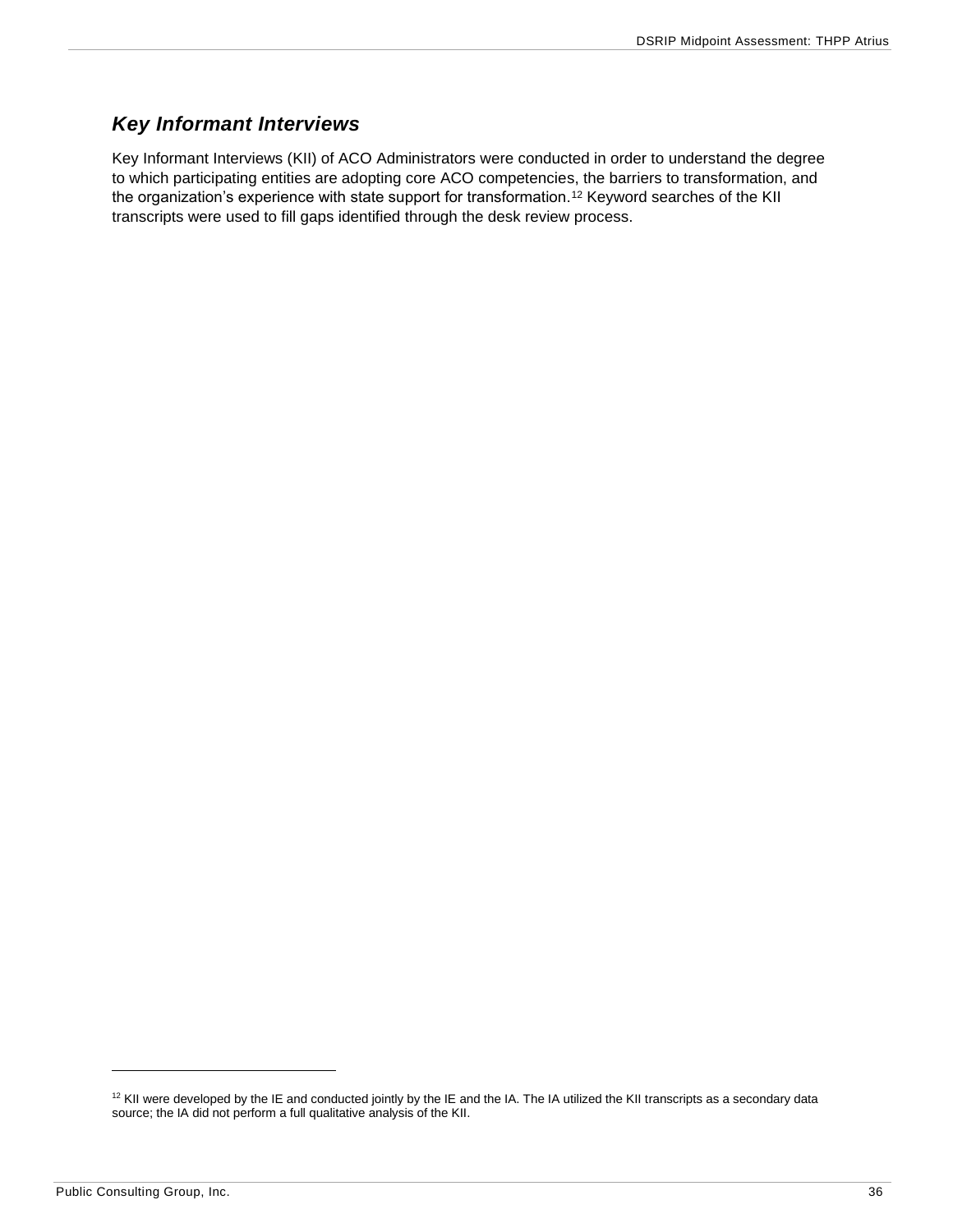## <span id="page-37-0"></span>**APPENDIX III: THPP ATRIUS PRACTICE SITE ADMINISTRATOR SURVEY RESULTS**

The ACOs survey results, in their entirety, are provided in this appendix. The MassHealth DSRIP Midpoint Assessment Report provides statewide aggregate results.

- 25 practice sites were sampled; 14 responded (56% response rate)
- Survey questions are organized by focus area.
- The table provides the survey question, answer choices, and percent of respondents that selected each available answer.
- <span id="page-37-1"></span>• Gray fill indicates an answer choice that is not applicable to the survey question.

## **FOCUS AREA: ORGANIZATIONAL STRUCTURE AND GOVERNANCE**

| Q# | Question                                                                                                                                                                                                                                  | <b>Answer Choices</b>                                                                                                                                                                                                                                                                                                                                    | $\mathbf{1}$ | $\overline{2}$ | 3   | $\overline{\mathbf{4}}$ | 5   | 6   | $\overline{7}$ | Don't<br>Know |
|----|-------------------------------------------------------------------------------------------------------------------------------------------------------------------------------------------------------------------------------------------|----------------------------------------------------------------------------------------------------------------------------------------------------------------------------------------------------------------------------------------------------------------------------------------------------------------------------------------------------------|--------------|----------------|-----|-------------------------|-----|-----|----------------|---------------|
|    | In the past year, to what degree                                                                                                                                                                                                          | a. Physician compensation                                                                                                                                                                                                                                                                                                                                | 0%           | 0%             | 29% | 7%                      | 7%  | N/A | N/A            | 57%           |
|    | have the following practices in<br>your clinic become more                                                                                                                                                                                | b. Performance management of physicians                                                                                                                                                                                                                                                                                                                  | 0%           | 0%             | 7%  | 21%                     | 7%  | N/A | N/A            | 64%           |
|    | standardized. less standardized                                                                                                                                                                                                           | c. Care processes and team structure                                                                                                                                                                                                                                                                                                                     | 0%           | 0%             | 14% | 43%                     | 43% | N/A | N/A            | 0%            |
| 12 | or not changed?                                                                                                                                                                                                                           | d. Hospital discharge planning and follow-up                                                                                                                                                                                                                                                                                                             | 0%           | 0%             | 7%  | 21%                     | 64% | N/A | N/A            | 7%            |
|    | A lot less, a little less, no<br>change, a little more, a lot more                                                                                                                                                                        | e. Recruiting and performance review                                                                                                                                                                                                                                                                                                                     | 0%           | 7%             | 36% | 21%                     | 7%  | N/A | N/A            | 29%           |
|    | standardized (1-5), I Don't Know                                                                                                                                                                                                          | f. Data elements in the electronic health record                                                                                                                                                                                                                                                                                                         | 0%           | 0%             | 7%  | 21%                     | 64% | N/A | N/A            | 7%            |
| 21 | To the best of your knowledge, in<br>the past, has your practice<br>participated in<br>payment contract(s) together<br>with the other clinical providers<br>and practices that are now<br>participating in the [ACO Name]?<br>Select one. | a. Yes, with most of the clinical providers and<br>practices that now compose this ACO (1)<br>b. Yes, with some of the clinical providers and<br>practices that now compose this ACO (2)<br>c. No, this is our first time participating in a<br>payment contract with the clinical providers<br>and practices that compose this ACO (3)<br>d. Don't know | 21%          | 0%             | 0%  | N/A                     | N/A | N/A | N/A            | 79%           |
| 22 | Has your practice received any<br>financial distributions (DSRIP<br>dollars) as part of its<br>engagement with the<br>MassHealth Accountable Care<br>Organization?                                                                        | Yes $(1)$<br>No $(2)$<br>Don't know                                                                                                                                                                                                                                                                                                                      | 0%           | 7%             | N/A | N/A                     | N/A | N/A | N/A            | 93%           |
| 23 | Is a representative from your<br>practice site engaged in ACO<br>qovernance?                                                                                                                                                              | Yes $(1)$<br>No $(2)$<br>Don't know                                                                                                                                                                                                                                                                                                                      | 7%           | 21%            | N/A | N/A                     | N/A | N/A | N/A            | 71%           |
| 24 | To what extent do you feel your<br>practice has had a say in<br>important aspects of planning<br>and decision making within the<br>MassHealth Accountable Care<br>Organization that affect your<br>practice site?                         | Almost never had a say (1)<br>Rarely had a say (2)<br>Sometimes had a say (3)<br>Usually had a say (4)<br>Almost always had a say (5)<br>Don't Know/Not Applicable                                                                                                                                                                                       | 7%           | 29%            | 7%  | 7%                      | 14% | N/A | N/A            | 36%           |
| 25 | Please indicate the extent to<br>which you agree or disagree with<br>the following<br>statement: ACO leaders have<br>communicated to this practice<br>site a vision for the MassHealth<br>ACO and the care it delivers.                   | Strongly disagree (1)<br>Disagree (2)<br>Neither agree nor disagree (3)<br>Agree (4)<br>Strongly agree (5)<br>Don't know/ Not applicable                                                                                                                                                                                                                 | 0%           | 29%            | 14% | 29%                     | 7%  | N/A | N/A            | 21%           |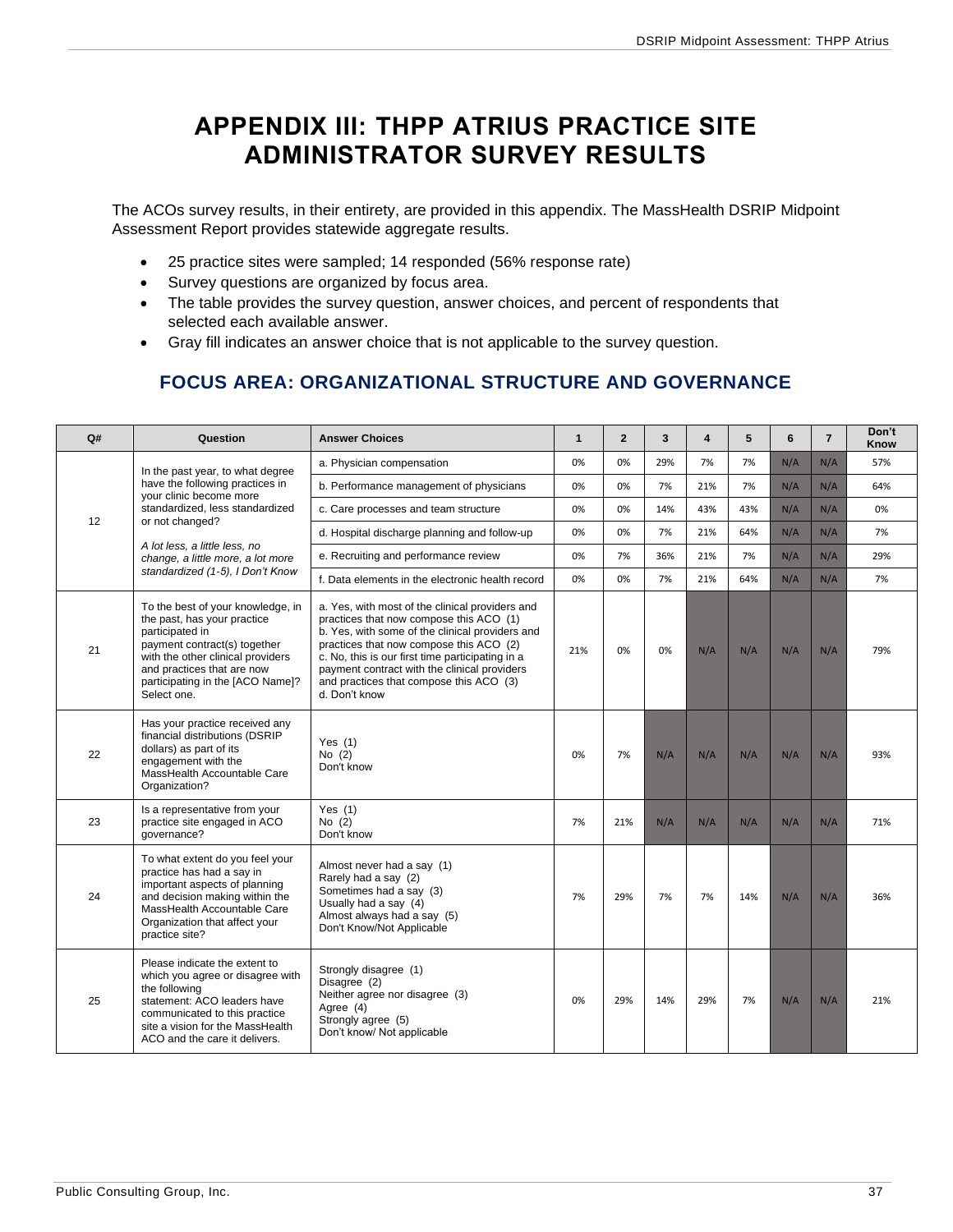|    | To what extent do you agree or<br>disagree with each of the                                                                                                                                                                                                                                             | a. The MassHealth ACO is a resource and<br>partner<br>in problem-solving for our practice. (1)                                                                                                                                                                                                                                                                                                                                                                                                                                                                                                                                                                                                                                                                                 | 7%  | 0%  | 43% | 21% | 7%  | N/A | N/A | 21% |
|----|---------------------------------------------------------------------------------------------------------------------------------------------------------------------------------------------------------------------------------------------------------------------------------------------------------|--------------------------------------------------------------------------------------------------------------------------------------------------------------------------------------------------------------------------------------------------------------------------------------------------------------------------------------------------------------------------------------------------------------------------------------------------------------------------------------------------------------------------------------------------------------------------------------------------------------------------------------------------------------------------------------------------------------------------------------------------------------------------------|-----|-----|-----|-----|-----|-----|-----|-----|
| 26 | following statements?<br>Strongly Disagree, Disagree,<br>Neither agree nor disagree.<br>Agree, Strongly agree (1-5) Don't                                                                                                                                                                               | b. When problems arise with other clinical<br>providers in the MassHealth ACO, we are able<br>to work jointly to find solutions. (2)                                                                                                                                                                                                                                                                                                                                                                                                                                                                                                                                                                                                                                           | 7%  | 0%  | 57% | 7%  | 0%  | N/A | N/A | 29% |
|    | Know/Not Applicable (6)                                                                                                                                                                                                                                                                                 | c. All entities in this MassHealth ACO work<br>together to solve problems when needed. (3)                                                                                                                                                                                                                                                                                                                                                                                                                                                                                                                                                                                                                                                                                     | 7%  | 7%  | 29% | 0%  | 21% | N/A | N/A | 36% |
| 28 | Overall, how satisfied are you<br>with your practice's experience<br>as part of this<br>MassHealth ACO?                                                                                                                                                                                                 | Highly dissatisfied (1)<br>Somewhat dissatisfied (2)<br>Neither satisfied nor dissatisfied (3)<br>Somewhat satisfied (4)<br>Highly satisfied (5)                                                                                                                                                                                                                                                                                                                                                                                                                                                                                                                                                                                                                               | 0%  | 31% | 31% | 38% | 0%  | N/A | N/A | N/A |
| 34 | In the past year, to what extent<br>has your practice changed its<br>processes and approaches to<br>caring for MassHealth members?                                                                                                                                                                      | a. Massive change - completely redesigned<br>their care $(1)$<br>b. A lot of change (2)<br>c. Some change (3)<br>d. Very little change (4)<br>e. No change (5)                                                                                                                                                                                                                                                                                                                                                                                                                                                                                                                                                                                                                 | 0%  | 0%  | 46% | 38% | 15% | N/A | N/A | N/A |
| 35 | In the past year, to what extent<br>has your practice's ability to<br>deliver high quality care to<br>MassHealth members gotten<br>better, gotten worse, or stayed<br>the same?                                                                                                                         | Gotten a lot harder (1)<br>Gotten a little harder (2)<br>No change (3)<br>Gotten a little easier (4)<br>Gotten a lot easier (5)                                                                                                                                                                                                                                                                                                                                                                                                                                                                                                                                                                                                                                                | 0%  | 15% | 38% | 46% | 0%  | N/A | N/A | N/A |
| 37 | Which of the following<br>approaches are used to manage<br>the performance of individual<br>physicians who practice at your<br>site? Select all that apply.                                                                                                                                             | a. Performance measures on quality are<br>reported<br>and shared with physicians (1)<br>b. Performance measures on cost are reported<br>and shared with physicians (2)<br>c. One-on-one review and feedback is used<br>(3)<br>d. Individual financial incentives are used (4)<br>e. Individual non-financial awards or<br>recognition<br>is used $(5)$                                                                                                                                                                                                                                                                                                                                                                                                                         | 92% | 54% | 92% | 38% | 38% | N/A | N/A | N/A |
| 38 | To the best of your knowledge,<br>has your practice ever<br>participated in any of the<br>following, either directly or<br>through participation in a<br>physician group or other<br>organization authorized to enter<br>into such an agreement on<br>behalf of the practice? Select all<br>that apply. | a. Bundled or episode-based payments (1)<br>b. Primary care improvement and support<br>programs (e.g. Comprehensive Primary Care<br>Initiative, Patient Centered Medical Home,<br>Primary Care Payment Reform etc.) (2)<br>c. Pay for performance programs in which part<br>of payment is contingent on quality measure<br>performance (3)<br>d. Capitated contracts with commercial health<br>plans (e.g. Blue Cross Blue Shield Alternative<br>Quality Contract), etc.) (4)<br>e. Medicare ACO upside-only risk bearing<br>contracts (Medicare Shared Savings Program<br>tracks one and two) (5)<br>f. Medicare ACO risk bearing contracts<br>(Pioneer ACO, Next Generation ACO,<br>Medicare Shared Savings Program track<br>three) $(6)$<br>g. Commercial ACO contracts (7) | 18% | 64% | 55% | 91% | 0%  | 55% | 9%  | N/A |

## **FOCUS AREA: INTEGRATION OF SYSTEMS AND PROCESSES**

<span id="page-38-0"></span>

| Q# | Question                                                                                                         | <b>Answer Choices</b>                                                            |     |     |     |    |     |     |     | Don't<br>Know |
|----|------------------------------------------------------------------------------------------------------------------|----------------------------------------------------------------------------------|-----|-----|-----|----|-----|-----|-----|---------------|
|    |                                                                                                                  | a. An ACO/MCO                                                                    | 36% | 43% | 14% | 7% | N/A | N/A | N/A | N/A           |
|    | For the care coordination and management<br>resources used by your practice, how many                            | b. The physical location and<br>department where you work                        | 36% | 21% | 36% | 7% | N/A | N/A | N/A | N/A           |
|    | of these resources are MANAGED by people                                                                         | c. A community-based organization                                                | 14% | 79% | 7%  | 0% | N/A | N/A | N/A | N/A           |
|    | at the following organizations (e.g.,<br>overseen, supervised)?<br>None, Some, Most, or All of the Resources (1- | d. A different practice site,<br>department, or location<br>in your organization | 21% | 71% | 7%  | 0% | N/A | N/A | N/A | N/A           |
|    | 4)                                                                                                               | e. Other organization, entity, or<br>location                                    | 43% | 57% | 0%  | 0% | N/A | N/A | N/A | N/A           |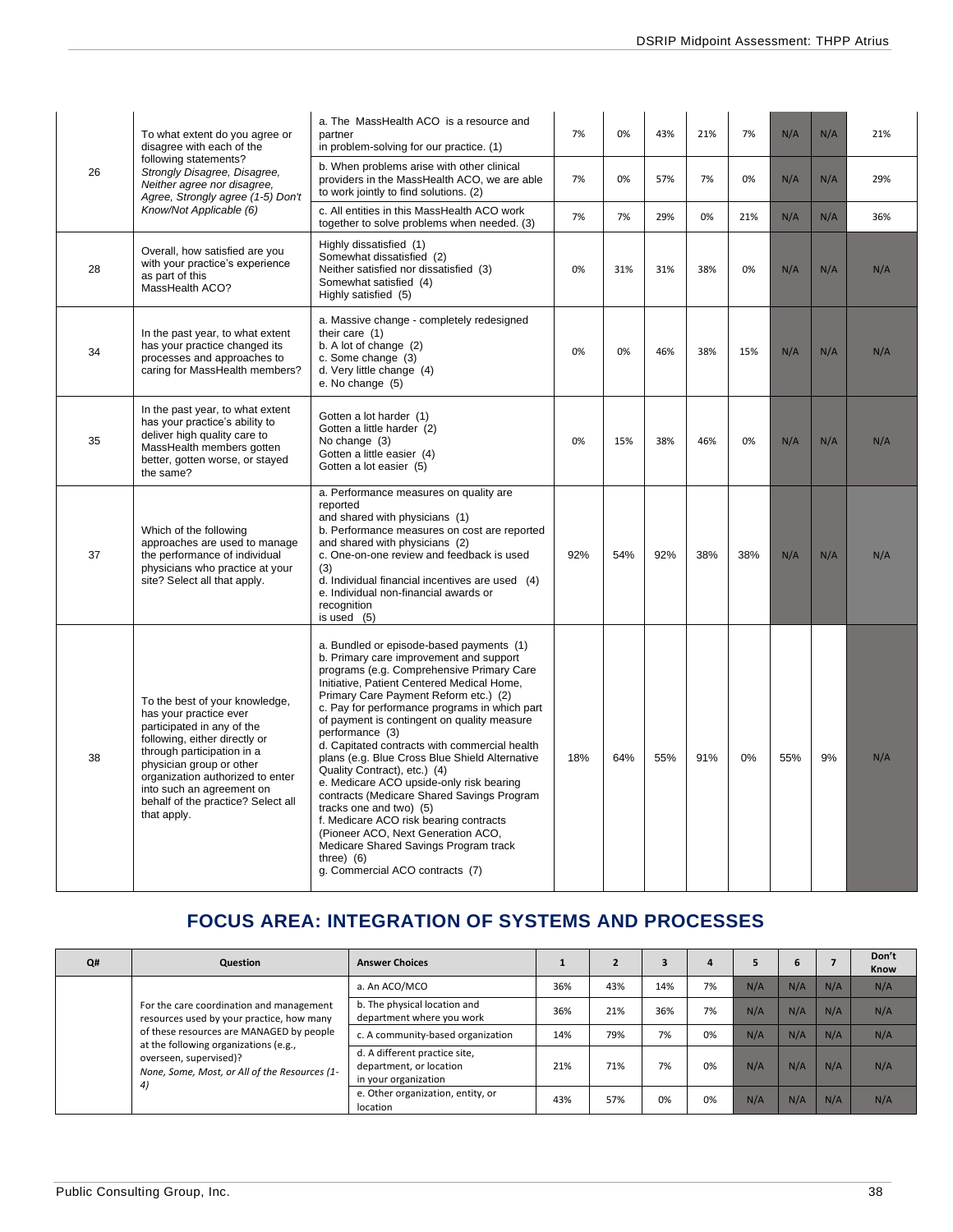|    |                                                                                                                                                                                                                       | a. An ACO/MCO                                                                                                                                                                                                                                          | 29% | 64% | 7%   | 0%   | N/A | N/A | N/A | N/A |
|----|-----------------------------------------------------------------------------------------------------------------------------------------------------------------------------------------------------------------------|--------------------------------------------------------------------------------------------------------------------------------------------------------------------------------------------------------------------------------------------------------|-----|-----|------|------|-----|-----|-----|-----|
|    | For the care coordination and management<br>resources used by your practice, how many                                                                                                                                 | b. The physical location and<br>department where you work                                                                                                                                                                                              | 36% | 29% | 29%  | 7%   | N/A | N/A | N/A | N/A |
|    | of these resources are HOUSED at the<br>following locations (by housed we mean the                                                                                                                                    | c. A community-based organization                                                                                                                                                                                                                      | 14% | 79% | 7%   | 0%   | N/A | N/A | N/A | N/A |
| 1c | place where these resources primarily<br>provide patient services)?<br>None, Some, Most, or All of the Resources (1-                                                                                                  | d. A different practice site,<br>department, or location<br>in your organization                                                                                                                                                                       | 36% | 50% | 14%  | 0%   | N/A | N/A | N/A | N/A |
|    | 4)                                                                                                                                                                                                                    | e. Other organization, entity, or<br>location                                                                                                                                                                                                          | 36% | 64% | 0%   | 0%   | N/A | N/A | N/A | N/A |
| 3  | For your MassHealth members who receive<br>care coordination and management services<br>from more than one program or person, how<br>often do these resources operate together<br>efficiently?                        | Never (1)<br>Rarely (2)<br>Sometimes (3)<br>Usually (4)<br>Always (5)<br>Don't Know/Not Applicable                                                                                                                                                     | 0%  | 29% | 7%   | 57%  | 0%  | N/A | N/A | 7%  |
|    |                                                                                                                                                                                                                       | a. prescribing clinicians, including<br>psycho-pharmacologists and<br>psychiatrists (MDs)                                                                                                                                                              | 43% | 7%  | 29%  | 21%  | 0%  | N/A | N/A | 0%  |
|    | In the last 12 months, how often were your<br>MassHealth members with behavioral health                                                                                                                               | b. counseling therapists, including<br>clinical social workers                                                                                                                                                                                         | 36% | 7%  | 36%  | 7%   | 14% | N/A | N/A | 0%  |
| 8b | conditions referred to the following entities<br>when needed?<br>Almost Never, Rarely, Sometimes, Often,<br>Almost Always (1-5), I Don't Know                                                                         | c. any type of care<br>coordinator/manager to address<br>behavioral health treatment, including<br>addiction services                                                                                                                                  | 29% | 14% | 36%  | 14%  | 7%  | N/A | N/A | 0%  |
|    |                                                                                                                                                                                                                       | d. any type of care<br>coordinator/manager to address<br>health-related social needs (housing,<br>support, etc.)                                                                                                                                       | 36% | 0%  | 14%  | 7%   | 43% | N/A | N/A | 0%  |
| 10 | How difficult is it for your practice to obtain<br>treatment for your MassHealth members<br>with opioid use disorders?                                                                                                | Nearly impossible (1)<br>Very difficult (2)<br>Somewhat difficult (3)<br>A little difficult (4)<br>Not at all difficult (5)<br>Don't Know/Not Applicable                                                                                               | 7%  | 29% | 7%   | 14%  | 14% | N/A | N/A | 29% |
| 15 | If screening for the needs in the previous<br>question is performed at a level other than<br>the practice (e.g., by an accountable care<br>organization), how often does your practice<br>have access to the results? | Almost Never, Rarely, Sometimes,<br>Usually, Almost Always (1-5)<br>Not Applicable                                                                                                                                                                     | 14% | 36% | 7%   | 0%   | 0%  | N/A | N/A | 43% |
| 31 | Currently which of the following best<br>describes how many MassHealth members<br>in your practice are receiving care<br>coordination services from a MassHealth<br>designated Community Partner?                     | a. Very few (1)<br>b. More than very few, but not many<br>(2)<br>c. About half (3)<br>d. A majority (4)<br>e. Nearly all (5)<br>f. I don't know/I'm not aware)                                                                                         | 0%  | 8%  | 0%   | 0%   | 0%  | N/A | N/A | 92% |
| 32 | How frequently have clinicians, staff and/or<br>administrators interacted with Community<br>Partner organization staff in coordinating<br>these patients' care?                                                       | Almost Never (1)<br>Rarely (2)<br>Sometimes (3)<br>Often (4)<br>Almost Always (5)<br>Don't know                                                                                                                                                        | 0%  | 0%  | 100% | 0%   | 0%  | N/A | N/A | 0%  |
| 33 | To the best of your knowledge, how has the<br>existence of Community Partners impacted<br>your ability to provide high quality care, for<br>your MassHealth members?                                                  | Has made it harder almost all of the<br>time $(1)$<br>Has made it harder some of the time<br>(2)<br>Has made little or no change (3)<br>Has made it easier some of the time<br>(4)<br>Has made it easier almost all of the<br>time $(5)$<br>Don't know | 0%  | 0%  | 0%   | 100% | 0%  | N/A | N/A | 0%  |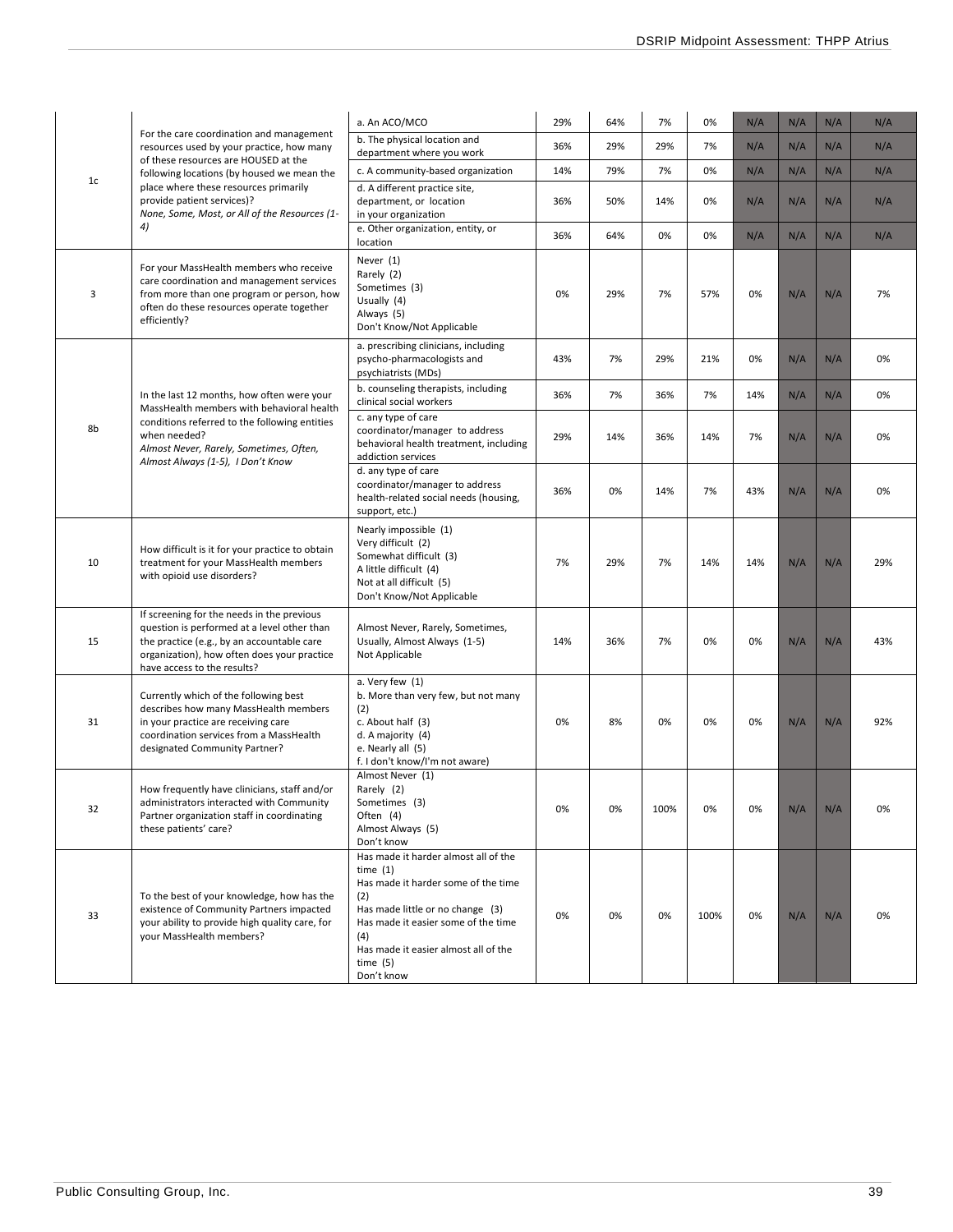<span id="page-40-0"></span>

| Q# | Question                                                                                                                                                            | <b>Answer Choices</b>                                                                                                                                                                                                                                                                                                                                                                                                                                                                                                                                                                             |    |     |     | 4   |    | 6   |     | Don't<br>Know |
|----|---------------------------------------------------------------------------------------------------------------------------------------------------------------------|---------------------------------------------------------------------------------------------------------------------------------------------------------------------------------------------------------------------------------------------------------------------------------------------------------------------------------------------------------------------------------------------------------------------------------------------------------------------------------------------------------------------------------------------------------------------------------------------------|----|-----|-----|-----|----|-----|-----|---------------|
| 27 | In the past year, which of the<br>following resources has your practice<br>accessed as part of its involvement in<br>this MassHealth ACO? Select all that<br>apply. | (1) The MassHealth ACO has provided resources<br>and/or assistance to help recruit providers and/or<br>staff<br>(2) The MassHealth ACO has provided resources<br>and/or assistance to help train providers and/or staff<br>(3) Providers and/or staff have taken part in<br>trainings made available directly by MassHealth<br>(4) Providers and/or staff have received training<br>focused on behavioral health and long-term services<br>and supports.<br>(5) DSRIP Statewide Investments (e.g. Student Loan<br>Repayment Program) have been provided to help in<br>training and/or recruiting. | 0% | 57% | 14% | 29% | 0% | N/A | N/A | N/A           |

## **FOCUS AREA: WORKFORCE DEVELOPMENT**

## <span id="page-40-1"></span>**FOCUS AREA: HEALTH INFORMATION TECHNOLOGY AND EXCHANGE**

| Q#      | Question                                                                                                                                                                                                                                            |      | $\overline{2}$ | 3   | 4   |     | 6   |     | Don't<br>Know |
|---------|-----------------------------------------------------------------------------------------------------------------------------------------------------------------------------------------------------------------------------------------------------|------|----------------|-----|-----|-----|-----|-----|---------------|
| 13      | Which of the following technologies are in use at your practice? Select all that apply.<br>(1) Electronic health record<br>(2) Care management platform<br>(3) Population health management platform<br>(4) Other technology                        | 100% | 71%            | 79% | 14% | N/A | N/A | N/A | N/A           |
| 13 EHR  | To what extent do you agree that the<br>Electronic Health Record improves your ability to coordinate care for your MassHealth<br>members?<br>Strongly disagree, Disagree, Neither agree nor disagree, Agree, Strongly agree (1-5) I<br>Don't Know   | 7%   | 0%             | 0%  | 21% | 71% | N/A | N/A | 0%            |
| 13 CMP  | To what extent do you agree that the<br>Care Management Platform improves your ability to coordinate care for your MassHealth<br>members?<br>Strongly disagree, Disagree, Neither agree nor disagree, Agree,<br>Strongly agree (1-5) I Don't Know   | 0%   | 0%             | 0%  | 60% | 20% | N/A | N/A | 20%           |
| Q13 PHP | To what extent do you agree that the<br>Population Health Platform improves your ability to coordinate care for your MassHealth<br>members?<br>Strongly disagree, Disagree, Neither agree nor disagree, Agree,<br>Strongly agree (1-5) I Don't Know | 0%   | 0%             | 0%  | 27% | 64% | N/A | N/A | 9%            |

## <span id="page-40-2"></span>**FOCUS AREA: CARE COORDINATION AND CARE MANAGEMENT**

| Q# | Question                                                                                                                                                                                     | <b>Answer Choices</b>                                                                                                                                                                                                |     | $\overline{2}$ |     |     |     | 6   |     | Don't<br>Know |
|----|----------------------------------------------------------------------------------------------------------------------------------------------------------------------------------------------|----------------------------------------------------------------------------------------------------------------------------------------------------------------------------------------------------------------------|-----|----------------|-----|-----|-----|-----|-----|---------------|
| 1a | Which of the following care<br>coordination and management<br>resources has your practice used in<br>the past 12 months for your<br>MassHealth members? Select all.                          | Community Health Workers (1)<br>Patient Navigators/Referral Navigators<br>(2)<br>Nurse Manager/Care Coordinator (3)<br>Any other (non-nurse) Care<br>Coordinator/Manager (4)<br>Social Worker (5)<br>Other title (6) | 71% | 64%            | 64% | 57% | 93% | 0%  | N/A | N/A           |
|    | In the past 12 months to what extent<br>have these coordination and<br>management resources helped your<br>practice's efforts to deliver high<br>quality care to your MassHealth<br>members? | Not at all, A little, Somewhat, Mostly, A<br>great deal (1-5)                                                                                                                                                        | 7%  | 0%             | 29% | 21% | 43% | N/A | N/A | N/A           |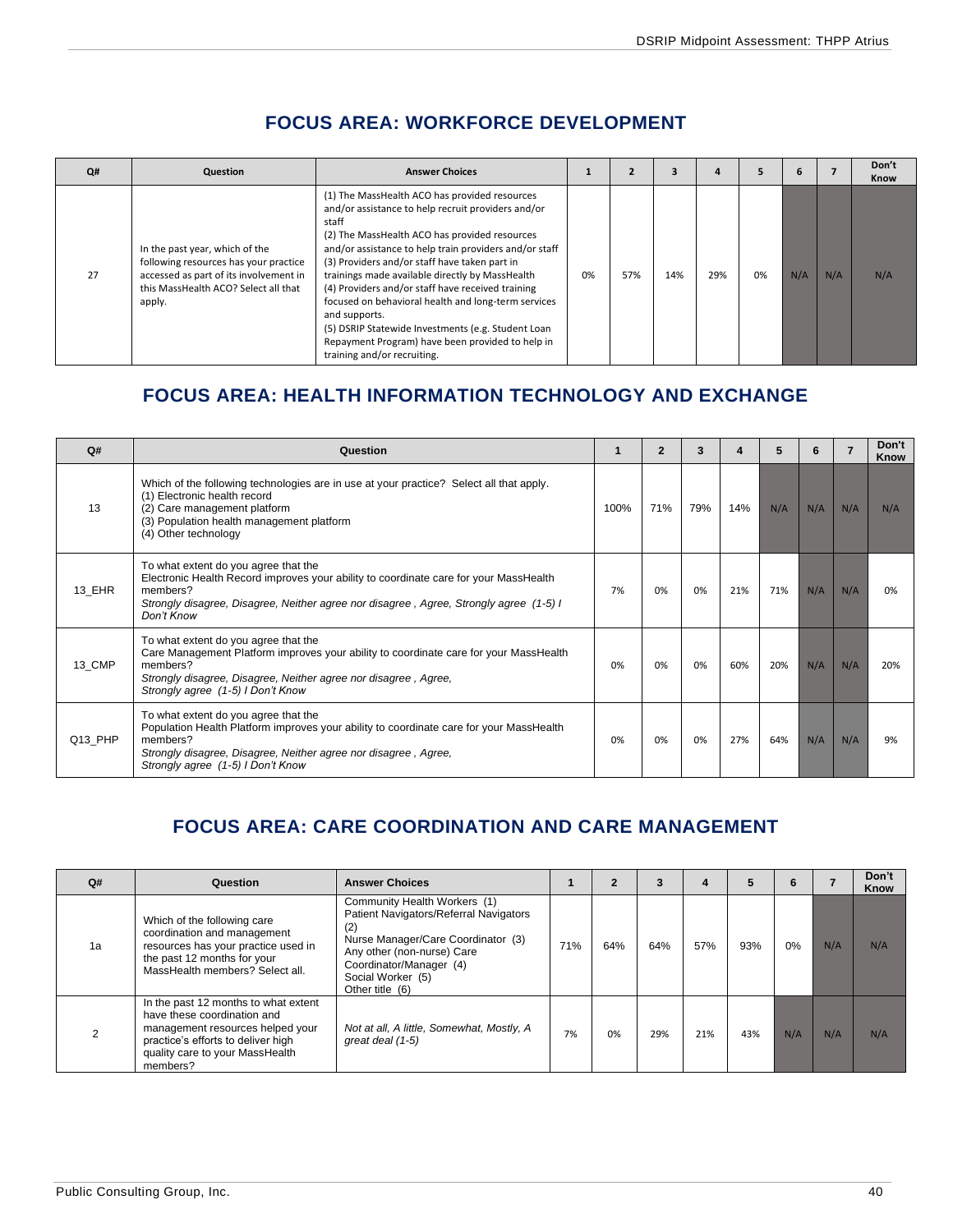|                |                                                                                                                                                                                                                                                   | a. Learn the result of a test your practice<br>site<br>ordered                                                                                                                       | 0%  | 0%  | 0%  | 57% | 43% | N/A | N/A | 0%  |
|----------------|---------------------------------------------------------------------------------------------------------------------------------------------------------------------------------------------------------------------------------------------------|--------------------------------------------------------------------------------------------------------------------------------------------------------------------------------------|-----|-----|-----|-----|-----|-----|-----|-----|
|                | In the past 12 months, how often was                                                                                                                                                                                                              | b. Know that a patient referred by your<br>practice site<br>was seen by the consulting clinician                                                                                     | 0%  | 29% | 21% | 43% | 7%  | N/A | N/A | 0%  |
| 4              | it difficult for staff in your practice site<br>to do each of the following for your<br>MassHealth members?                                                                                                                                       | c. Learn what the consulting clinician<br>recommends<br>for your practice site's patient                                                                                             | 0%  | 36% | 21% | 36% | 7%  | N/A | N/A | 0%  |
|                | Always, Usually, Sometimes, Rarely,<br>Never Difficult (1-5)<br>Don't Know (6)                                                                                                                                                                    | d. Transmit relevant information about a<br>patient who your practice site refers to a<br>consulting<br>clinician                                                                    | 0%  | 0%  | 14% | 71% | 14% | N/A | N/A | 0%  |
|                |                                                                                                                                                                                                                                                   | e. Reach the consulting clinician caring<br>for a patient<br>when your staff need to                                                                                                 | 0%  | 0%  | 43% | 21% | 7%  | N/A | N/A | 29% |
|                | To what extent do you agree or<br>disagree that providers and/or staff                                                                                                                                                                            | a. Arranging eye care from an<br>ophthalmologist or<br>optometrist                                                                                                                   | 7%  | 0%  | 0%  | 36% | 43% | 14% | N/A | 0%  |
| 5              | follow a clear, established process for<br>each of the following?<br>There is no process in place, Strongly                                                                                                                                       | b. Confirming that a diabetic eye exam<br>was<br>performed                                                                                                                           | 7%  | 0%  | 0%  | 43% | 21% | 7%  | N/A | 21% |
|                | Disagree, Disagree, Neither agree nor<br>disagree, Agree, Strongly Agree (1-6);<br>Don't Know/Not Applicable (7)                                                                                                                                  | c. Ensuring that [Practice Name]<br>receives the<br>ophthalmologist or optometrist consult<br>note                                                                                   | 0%  | 0%  | 0%  | 43% | 50% | 7%  | N/A | 0%  |
|                | For your complex high-need                                                                                                                                                                                                                        | a. Any type of care coordinator/manager                                                                                                                                              | 0%  | 14% | 36% | 21% | 29% | N/A | N/A | N/A |
|                | MassHealth patients, how often is any<br>type of care coordination or<br>management resource involved in                                                                                                                                          | b. Any type of non-clinician (e.g.,<br>community<br>health worker)                                                                                                                   | 0%  | 21% | 50% | 21% | 7%  | N/A | N/A | N/A |
| 6              | helping the patient adhere to the care<br>plan?<br>Almost Never, Rarely, Sometimes,                                                                                                                                                               | c. Targeted interventions for patients<br>who have been risk stratified into a high<br>need sub-group                                                                                | 0%  | 7%  | 50% | 29% | 14% | N/A | N/A | N/A |
|                | Often, Almost Always (1-5)                                                                                                                                                                                                                        | d. Home visits                                                                                                                                                                       | 0%  | 14% | 79% | 0%  | 7%  | N/A | N/A | N/A |
|                |                                                                                                                                                                                                                                                   | a. Referral to community-based services<br>for health-related social needs                                                                                                           | 7%  | 0%  | 43% | 43% | 7%  | N/A | N/A | N/A |
|                | For complex, high-need MassHealth<br>members, how often does your<br>practice use each of the following                                                                                                                                           | b. Communication with the patient within<br>72 hours of discharge                                                                                                                    | 7%  | 0%  | 29% | 21% | 43% | N/A | N/A | N/A |
| $\overline{7}$ | resources to help the patient adhere                                                                                                                                                                                                              | c. Home visit after discharge                                                                                                                                                        | 14% | 29% | 57% | 0%  | 0%  | N/A | N/A | N/A |
|                | to the care plan?<br>Almost Never, Rarely, Sometimes,<br>Often, Almost Always (1-5)                                                                                                                                                               | d. Discharge summaries sent to primary<br>care clinician within 72 hours of<br>discharge                                                                                             | 7%  | 0%  | 36% | 36% | 21% | N/A | N/A | N/A |
|                |                                                                                                                                                                                                                                                   | e. Standardized process to reconcile<br>multiple medications                                                                                                                         | 7%  | 0%  | 36% | 29% | 29% | N/A | N/A | N/A |
|                | In the last 12 months, how often were<br>your MassHealth members with                                                                                                                                                                             | a. prescribing clinicians, including<br>psycho-pharmacologists and<br>psychiatrists (MDs)                                                                                            | 0%  | 0%  | 14% | 21% | 57% | N/A | N/A | 7%  |
|                | behavioral health conditions referred<br>to the following entities                                                                                                                                                                                | b. counseling therapists, including<br>clinical social workers                                                                                                                       | 0%  | 0%  | 7%  | 21% | 71% | N/A | N/A | 0%  |
| 8a             | when needed?<br>Almost Never, Rarely, Sometimes,<br>Usually, Almost Always within the                                                                                                                                                             | c. any type of care coordinator/manager<br>to address behavioral health treatment,<br>including addiction services                                                                   | 0%  | 0%  | 14% | 14% | 57% | N/A | N/A | 14% |
|                | practice site (1-5), Don't Know/Not<br>Applicable (6)                                                                                                                                                                                             | d. any type of care coordinator/manager<br>to address health-related social needs<br>(housing, support, etc.)                                                                        | 0%  | 0%  | 14% | 29% | 57% | N/A | N/A | 0%  |
|                |                                                                                                                                                                                                                                                   | a. Scheduling the appropriate behavioral<br>health<br>services                                                                                                                       | 7%  | 0%  | 0%  | 7%  | 43% | 36% | N/A | 7%  |
|                | To what extent do you agree or<br>disagree that providers and/or staff                                                                                                                                                                            | b. Confirming that behavioral health<br>services were<br>received                                                                                                                    | 14% | 7%  | 29% | 14% | 14% | 21% | N/A | 0%  |
| 9              | follow a clear, established process for<br>MassHealth members obtaining the<br>following behavioral health services?<br>There is no process in place, Strongly<br>Disagree, Disagree, Neither agree nor<br>disagree, Agree, Strongly Agree (1-6); | c. Ensuring that your practice site<br>receives the prescribing clinician,<br>counseling therapist, or any type of care<br>coordinator/manager's consult note, as<br>appropriate     | 7%  | 0%  | 36% | 7%  | 29% | 21% | N/A | 0%  |
|                | Don't Know/Not Applicable (7)                                                                                                                                                                                                                     | d. Establishing when a prescribing<br>clinician, counseling therapist, or any<br>type of care coordinator/manager will<br>share responsibility for co-managing the<br>patient's care | 0%  | 0%  | 29% | 29% | 21% | 21% | N/A | 0%  |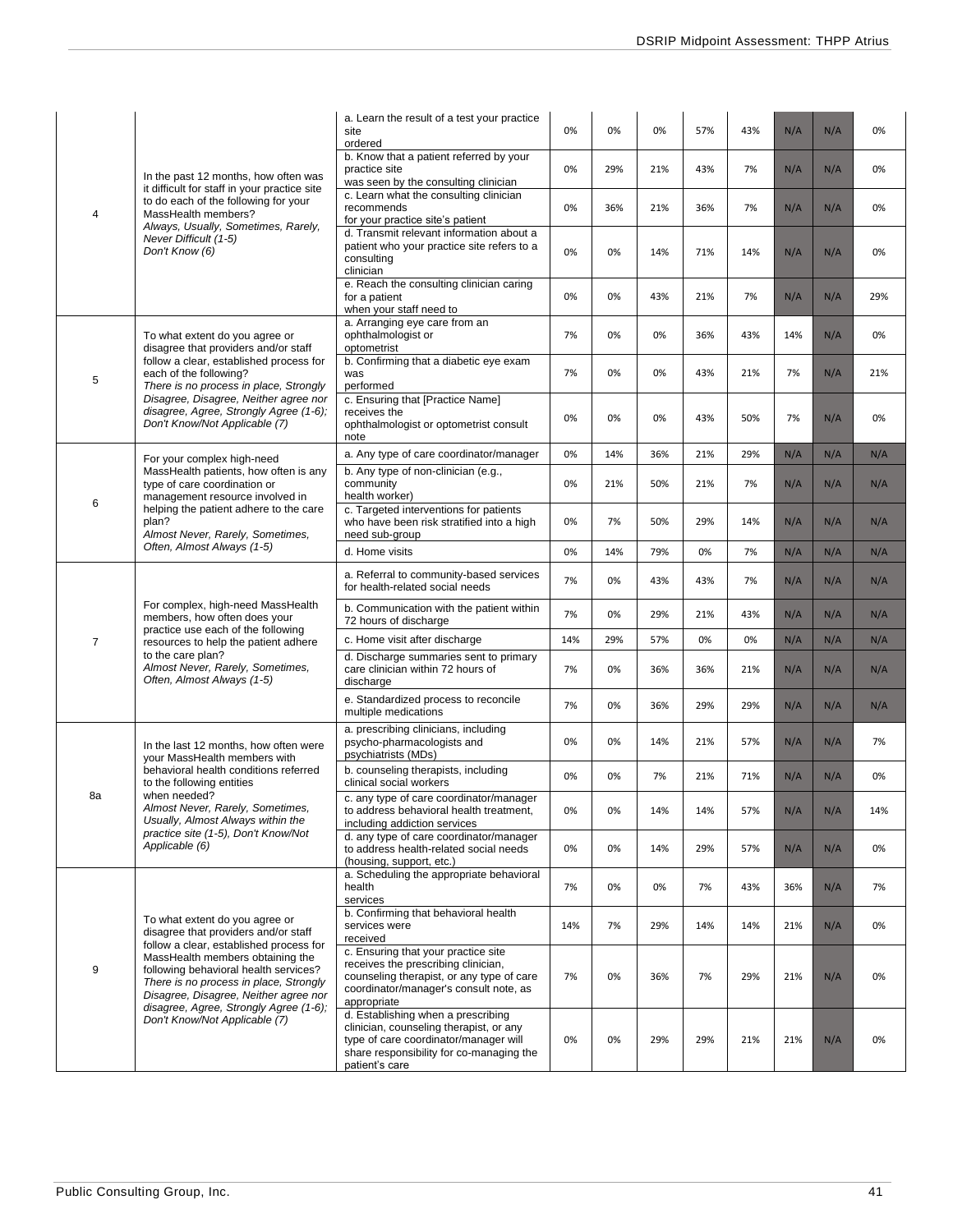|    |                                                                                                                                                                                                | a. Screening for service needs at home<br>that are<br>important for the patient's health?                                                                                                                                                                                                                                                                                                                                                                   | 0%  | 0%  | 0%  | 7%  | 43% | 43% | N/A | 7%  |
|----|------------------------------------------------------------------------------------------------------------------------------------------------------------------------------------------------|-------------------------------------------------------------------------------------------------------------------------------------------------------------------------------------------------------------------------------------------------------------------------------------------------------------------------------------------------------------------------------------------------------------------------------------------------------------|-----|-----|-----|-----|-----|-----|-----|-----|
|    |                                                                                                                                                                                                | b. Choosing among LTSS providers?                                                                                                                                                                                                                                                                                                                                                                                                                           | 0%  | 0%  | 29% | 14% | 7%  | 29% | N/A | 21% |
|    | To what extent do you agree or<br>disagree that providers follow a clear,<br>established process for the following<br>activities?                                                              | c. Referring patients to specific LTSS<br>providers<br>with which your office has a<br>relationship?                                                                                                                                                                                                                                                                                                                                                        | 0%  | 0%  | 29% | 14% | 14% | 21% | N/A | 21% |
| 11 | There is no process in place, Strongly<br>Disagree, Disagree, Neither agree nor<br>disagree, Agree, Strongly Agree (1-6);                                                                      | d. Confirming that the recommended<br><b>LTSS</b><br>have been provided?                                                                                                                                                                                                                                                                                                                                                                                    | 0%  | 0%  | 29% | 7%  | 14% | 29% | N/A | 21% |
|    | Don't Know/Not Applicable (7)                                                                                                                                                                  | e. Establishing relationships with LTSS<br>providers<br>who serve your patients?                                                                                                                                                                                                                                                                                                                                                                            | 0%  | 0%  | 29% | 14% | 7%  | 21% | N/A | 29% |
|    |                                                                                                                                                                                                | f. Getting updates about a patient's<br>condition<br>from the LTSS providers?                                                                                                                                                                                                                                                                                                                                                                               | 0%  | 0%  | 29% | 14% | 21% | 29% | N/A | 7%  |
| 17 | When MassHealth members receive<br>referrals to social service<br>organizations, how often is your<br>practice aware that those patients<br>have received support from those<br>organizations? | Almost Never, Rarely, Sometimes,<br>Usually, Almost Always (1-5)<br>Not Applicable                                                                                                                                                                                                                                                                                                                                                                          | 0%  | 29% | 36% | 14% | 7%  | N/A | N/A | 14% |
| 18 | Does your practice regularly provide<br>any of the following? Select all that<br>apply.                                                                                                        | Scheduling to enable same day<br>appointments (1)<br>Appointments on weekdays before 8 am<br>or after 5<br>pm $(2)$<br>Appointments on weekends (3)<br>Home visits carried out by practice staff<br>or a clinician (4)<br>Clinical pharmacy services provided<br>after<br>discharge at the practice site (5)<br>Care that is provided in part or in whole<br>by phone or electronic media (e.g.,<br>patient portal, e-mail, telemedicine<br>technology) (6) | 93% | 86% | 86% | 43% | 71% | 64% | N/A | N/A |

## **FOCUS AREA: POPULATION HEALTH MANAGEMENT**

<span id="page-42-0"></span>

| Q# | Question                                    | <b>Answer Choices</b>                                  |      | $\overline{2}$ | 3   | 4   | 5   | 6   | $\overline{7}$ | Don't<br>Know |
|----|---------------------------------------------|--------------------------------------------------------|------|----------------|-----|-----|-----|-----|----------------|---------------|
|    |                                             | a. tobacco use                                         | 100% | N/A            | N/A | N/A | N/A | N/A | N/A            | N/A           |
|    |                                             | b. opioid use                                          | 86%  | N/A            | N/A | N/A | N/A | N/A | N/A            | N/A           |
|    |                                             | c. substance use                                       | 93%  | N/A            | N/A | N/A | N/A | N/A | N/A            | N/A           |
|    | For which of the                            | d. polypharmacy                                        | 29%  | N/A            | N/A | N/A | N/A | N/A | N/A            | N/A           |
|    | following are                               | e. depression                                          | 100% | N/A            | N/A | N/A | N/A | N/A | N/A            | N/A           |
|    | MassHealth members in<br>your practice      | f. low health literacy                                 | 64%  | N/A            | N/A | N/A | N/A | N/A | N/A            | N/A           |
|    | systematically<br>screened? Select if       | g. food security or SNAP eligibility                   | 79%  | N/A            | N/A | N/A | N/A | N/A | N/A            | N/A           |
| 14 | screening takes place at                    | h. housing instability                                 | 79%  | N/A            | N/A | N/A | N/A | N/A | N/A            | N/A           |
|    | any level (Managed<br>Care Organization,    | i. utility needs                                       | 79%  | N/A            | N/A | N/A | N/A | N/A | N/A            | N/A           |
|    | Accountable Care<br>Organization, Practice, | j. interpersonal violence                              | 86%  | N/A            | N/A | N/A | N/A | N/A | N/A            | N/A           |
|    | CP)                                         | k. transportation needs                                | 86%  | N/A            | N/A | N/A | N/A | N/A | N/A            | N/A           |
|    |                                             | I. need for financial assistance with medical<br>bills | 71%  | N/A            | N/A | N/A | N/A | N/A | N/A            | N/A           |
|    |                                             | m. Medicaid eligibility                                | 64%  | N/A            | N/A | N/A | N/A | N/A | N/A            | N/A           |
|    |                                             | n. none of the above                                   | 0%   | N/A            | N/A | N/A | N/A | N/A | N/A            | N/A           |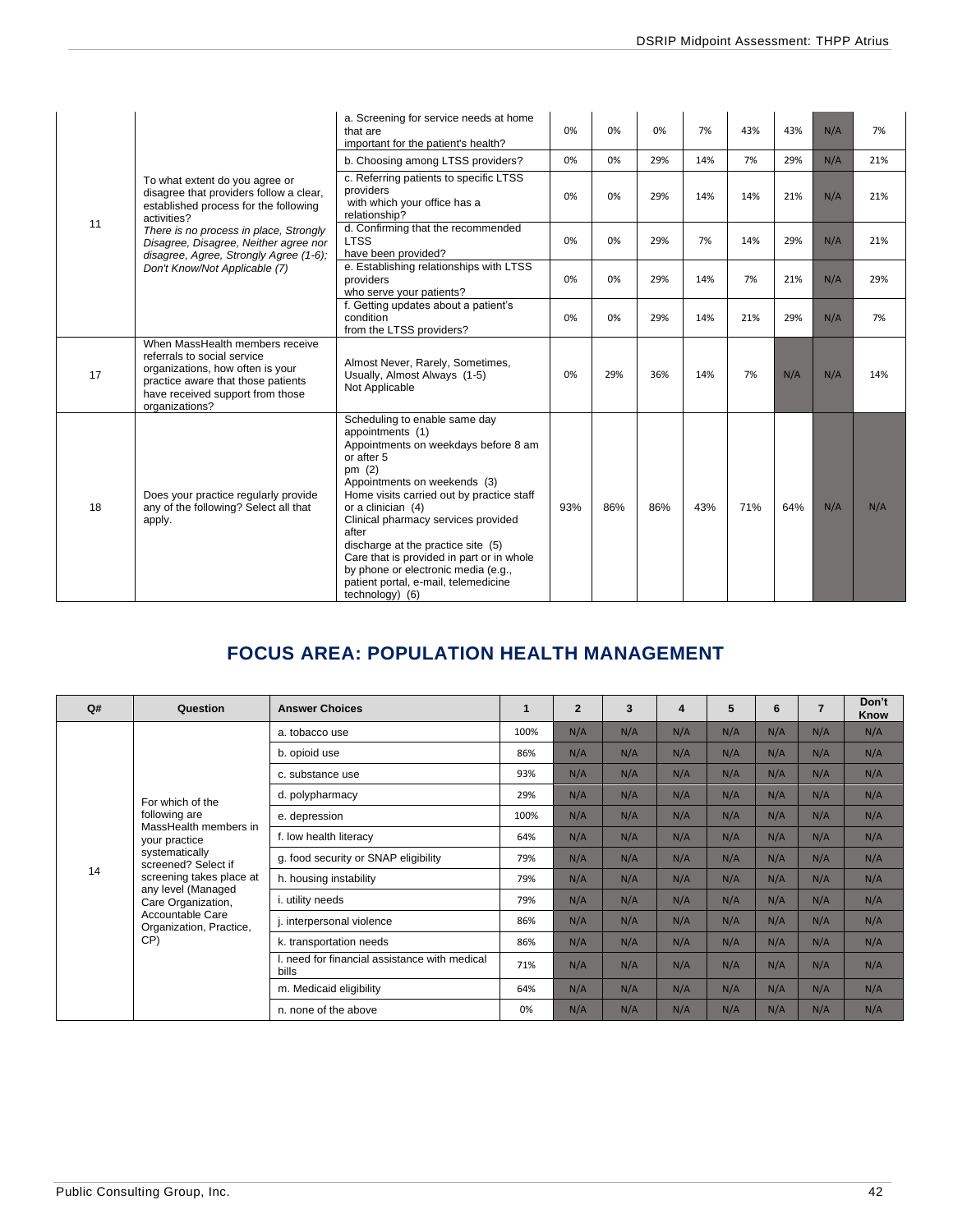| 16 | How often are<br>MassHealth members<br>referred from your<br>practice to social service<br>organizations to address<br>health-related social<br>needs (e.g., housing,<br>food security)?                                                                                                                    | Almost Never, Rarely, Sometimes, Usually,<br>Almost Always (1-5)<br>Not Applicable                                                                                                                                                                                                                                                                                                                                                                                                        | 0%  | 7%  | 29% | 7%  | 36% | N/A | N/A | 21% |
|----|-------------------------------------------------------------------------------------------------------------------------------------------------------------------------------------------------------------------------------------------------------------------------------------------------------------|-------------------------------------------------------------------------------------------------------------------------------------------------------------------------------------------------------------------------------------------------------------------------------------------------------------------------------------------------------------------------------------------------------------------------------------------------------------------------------------------|-----|-----|-----|-----|-----|-----|-----|-----|
| 19 | What is the main source<br>of information that your<br>practice uses to identify<br>which of your<br>MassHealth members<br>are complex, high need<br>patients? Select one.                                                                                                                                  | a. We perform an ad hoc review of<br>information from our own practice's<br>system(s) (e.g., EHR) when we think it is<br>relevant (1)<br>b. We regularly apply systematic risk<br>stratification algorithms in our practice using<br>our patient data (2)<br>c. We receive risk stratification information<br>from a managed care organization or<br>accountable care organization (3)<br>d. We do not have a way of knowing which<br>patients are complex/high need (4)<br>e. Don't know | 29% | 50% | 0%  | 0%  | N/A | N/A | N/A | 21% |
| 29 | Please select the option<br>below that best<br>describes the change in<br>the past year in<br>your practice site's<br>ability to tailor delivery of<br>care to meet the needs<br>of patients affected by<br>health inequities (e.g.,<br>by using culturally and<br>linguistically appropriate<br>services): | Gotten a lot harder (1)<br>Gotten a little harder (2)<br>No change (3)<br>Gotten a little easier (4)<br>Gotten a lot easier (5)                                                                                                                                                                                                                                                                                                                                                           | 0%  | 0%  | 62% | 31% | 8%  | N/A | N/A | N/A |
| 30 | How often does your<br>practice site use site-<br>specific data to identify<br>health inequities within<br>its served population?<br>For example, data might<br>include EHR charts or<br>ACO reports.                                                                                                       | Annually (1)<br>Bi-annually (2)<br>Quarterly (3)<br>Monthly (4)<br>On an ad hoc basis (5)<br>We do not have access to this type of data.<br>(6)<br>We have access to this type of data but do<br>no analyze it for health inequities. (7)                                                                                                                                                                                                                                                 | 8%  | 0%  | 0%  | 15% | 69% | 8%  | 0%  | N/A |

## **FOCUS AREA: GENERAL QUESTIONS**

<span id="page-43-0"></span>

| Q#   | Question                                                                                                                                              | <b>Answer Choices</b>                                                                                                                                                         | 1    | $\overline{2}$ | 3   | $\boldsymbol{4}$ | 5   | 6   | $\overline{7}$ | Don't<br>Know |
|------|-------------------------------------------------------------------------------------------------------------------------------------------------------|-------------------------------------------------------------------------------------------------------------------------------------------------------------------------------|------|----------------|-----|------------------|-----|-----|----------------|---------------|
| 20   | Our records show that your practice is<br>participating in the [ACO name] for some<br>or all of its MassHealth Medicaid patients.<br>Is that correct? | Yes $(1)$<br>I am not aware of this (2)                                                                                                                                       | 71%  | 29%            | N/A | N/A              | N/A | N/A | N/A            | N/A           |
| 20 O | Were you able to find a colleague who<br>can help you answer questions about<br>[ACO Name]?                                                           | Yes $(1)$<br>No(2)                                                                                                                                                            | 100% | 0%             | N/A | N/A              | N/A | N/A | N/A            | N/A           |
| 20a  | Currently, which of the following best<br>describes how many of your practice's<br>patients are covered by [ACO Name]?                                | Very few (1)<br>A minority (2)<br>About half (3)<br>A clear majority (4)<br>Nearly all (5)                                                                                    | 0%   | 57%            | 36% | 7%               | 0%  | N/A | N/A            | N/A           |
| 36   | Who owns your practice? (select one)                                                                                                                  | a. Independently owned (1)<br>b. A larger physician group (2)<br>c. A hospital (3)<br>d. A healthcare system (may include<br>a hospital) (4)<br>e. Other (please specify) (5) | 38%  | 38%            | 0%  | 23%              | 0%  | N/A | N/A            | N/A           |
| 39   | Which of the following best describes<br>your practice site?                                                                                          | Adult (1)<br>Pediatric (2)<br>Both $(3)$                                                                                                                                      | 8%   | 38%            | 54% | N/A              | N/A | N/A | N/A            | N/A           |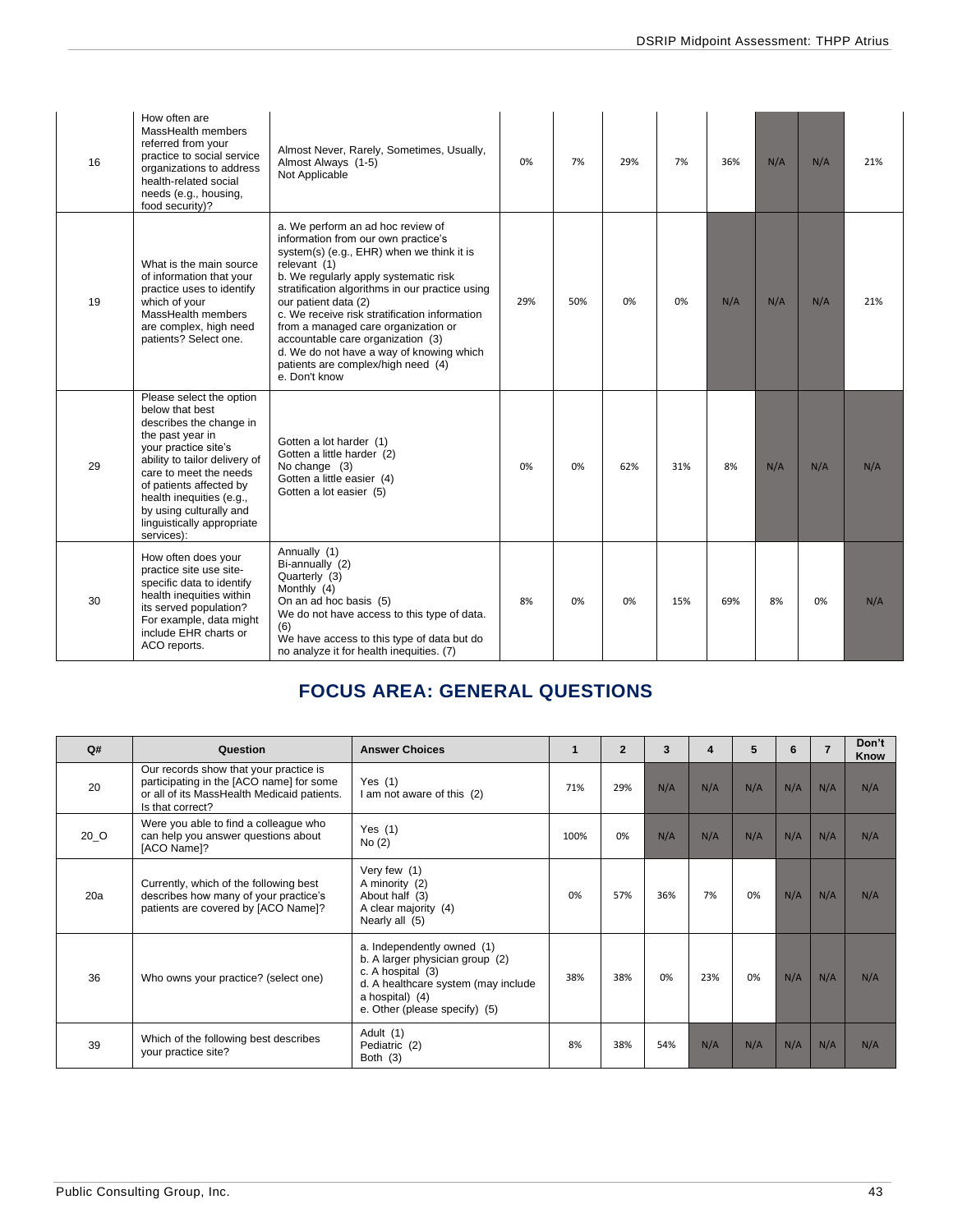| 40 | Currently which of the following best<br>describes how many of your practice's<br>patients are covered by any contracts<br>with cost of care accountability?                                                                                 | Very few (1)<br>A minority (2)<br>About half (3)<br>A majority (4)<br>Nearly all (5)                                                                                                                                                        | 0%  | 50% | 25% | 25% | 0%  | N/A | N/A | N/A |
|----|----------------------------------------------------------------------------------------------------------------------------------------------------------------------------------------------------------------------------------------------|---------------------------------------------------------------------------------------------------------------------------------------------------------------------------------------------------------------------------------------------|-----|-----|-----|-----|-----|-----|-----|-----|
| 41 | To what extent do providers and staff at<br>your practice site seem to agree that<br>"total cost of care" contracts will become<br>a major and sustained model of payment<br>at your practice in the near-term (i.e.,<br>within five years)? | Strongly disagree (1)<br>Disagree (2)<br>Neither agree nor disagree (3)<br>Agree (4)<br>Strongly agree (5)                                                                                                                                  | 0%  | 8%  | 33% | 33% | 25% | N/A | N/A | N/A |
| 42 | What is your professional discipline?<br>(select one)                                                                                                                                                                                        | a. Primary care physician (1)<br>b. Physician assistant/nurse<br>practitioner (2)<br>c. Registered nurse/nurse care<br>manager/LVN/LPN (3)<br>d. Professional administrator (e.g.,<br>practice manager) (4)<br>e. Other-please specify: (5) | 0%  | 0%  | 62% | 38% | 0%  | N/A | N/A | N/A |
| 43 | How long have you worked at this<br>practice site? (select one)                                                                                                                                                                              | a. Less than 6 months (1)<br>$b. 6-12$ months $(2)$<br>c. $1-2$ years $(3)$<br>d. $3-5$ years $(4)$<br>e. More than 5 years (5)                                                                                                             | 0%  | 8%  | 62% | 8%  | 23% | N/A | N/A | N/A |
| 44 | Did you ask a colleague for help in<br>answering questions on the survey?                                                                                                                                                                    | Yes $(1)$<br>No (2)                                                                                                                                                                                                                         | 62% | 38% | N/A | N/A | N/A | N/A | N/A | N/A |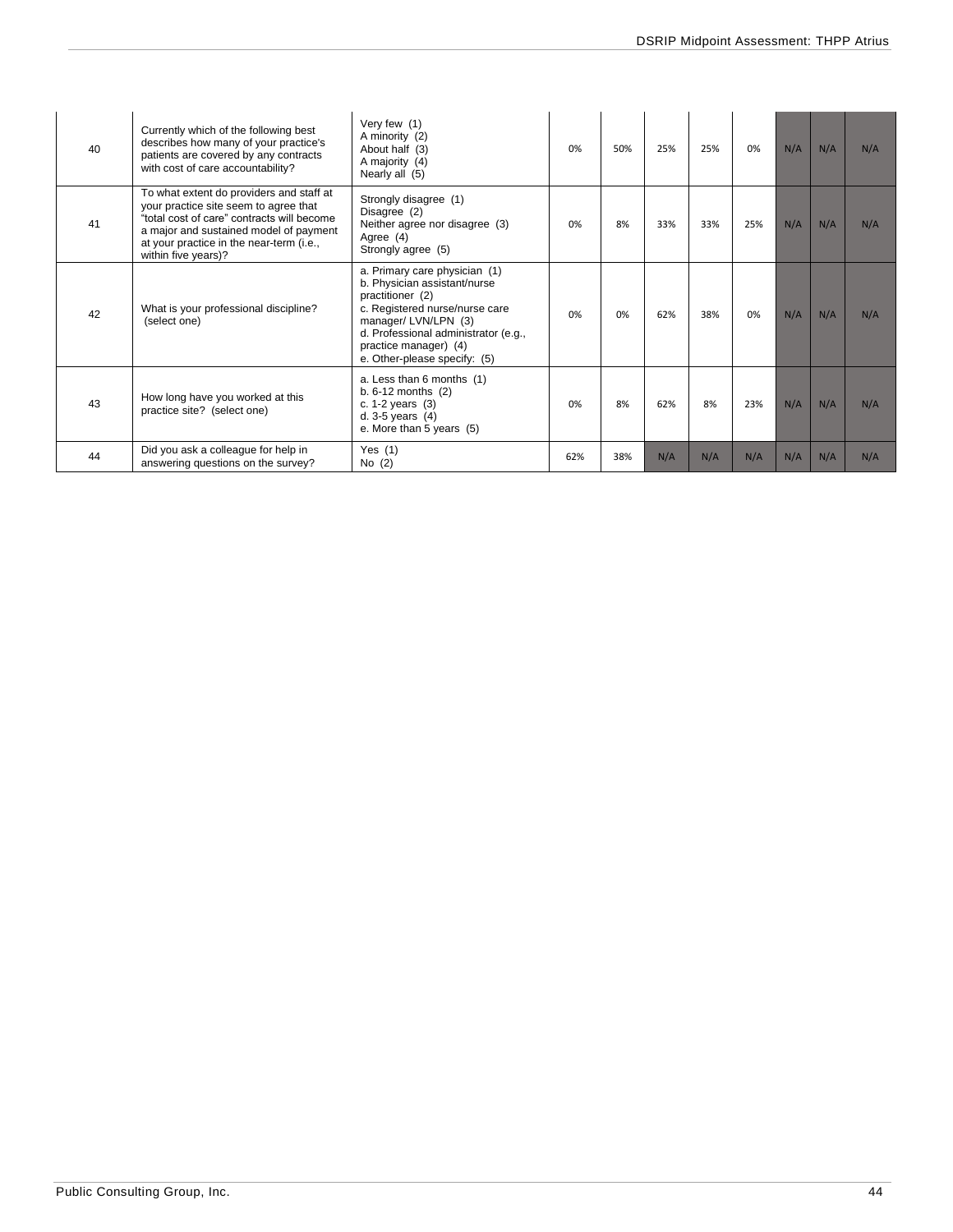<span id="page-45-0"></span>

| <b>ACPP</b>  | Accountable Care Partnership Plan                       |
|--------------|---------------------------------------------------------|
| <b>ACO</b>   | Accountable Care Organization                           |
| <b>ADT</b>   | Admission, Discharge, Transfer                          |
| <b>BHCP</b>  | <b>Behavioral Health Community Partner</b>              |
| <b>CCCM</b>  | Care Coordination & Care Management                     |
| <b>CCM</b>   | <b>Complex Care Management</b>                          |
| <b>CHA</b>   | <b>Community Health Advocate</b>                        |
| <b>CHW</b>   | <b>Community Health Worker</b>                          |
| <b>CMS</b>   | Centers for Medicare and Medicaid Services              |
| <b>CP</b>    | <b>Community Partner</b>                                |
| <b>CWA</b>   | <b>Community Wellness Advocate</b>                      |
| <b>DMH</b>   | Department of Mental Health                             |
| <b>DSRIP</b> | Delivery System Reform Incentive Payment                |
| ED           | <b>Emergency Department</b>                             |
| <b>EHR</b>   | <b>Electronic Health Record</b>                         |
| <b>ENS</b>   | <b>Event Notification Service</b>                       |
| <b>EOHHS</b> | <b>Executive Office of Health and Human Services</b>    |
| <b>FPL</b>   | <b>Federal Poverty Level</b>                            |
| <b>FPP</b>   | <b>Full Participation Plan</b>                          |
| <b>FQHC</b>  | <b>Federally Qualified Health Center</b>                |
| <b>HIE</b>   | <b>Health Information Exchange</b>                      |
| <b>HIT</b>   | <b>Health Information Technology</b>                    |
| <b>HRSN</b>  | <b>Health Related Social Need</b>                       |
| IA           | <b>Independent Assessor</b>                             |
| IE           | Independent Evaluator                                   |
| <b>JOC</b>   | Joint Operating Committee                               |
| KII          | Key Informant Interview                                 |
| <b>LGBTQ</b> | lesbian, gay, bisexual, transgender, queer, questioning |
| <b>LCSW</b>  | Licensed Independent Clinical Social Worker             |
| <b>LPN</b>   | <b>Licensed Practical Nurse</b>                         |
| LTSS CP      | Long Term Services and Supports Community Partner       |
| <b>MAeHC</b> | Massachusetts eHealth Collaborative                     |
| <b>MAT</b>   | <b>Medication for Addiction Treatment</b>               |
| <b>MCO</b>   | Managed Care Organization                               |
| <b>MPA</b>   | <b>Midpoint Assessment</b>                              |
| <b>OBAT</b>  | <b>Office-Based Addiction Treatment</b>                 |
| <b>PCP</b>   | <b>Primary Care Provider</b>                            |
| <b>PFAC</b>  | Patient and Family Advisory Committee                   |
| <b>PHM</b>   | Population Health Management                            |
| QI           | <b>Quality Improvement</b>                              |
| QMC          | <b>Quality Management Committee</b>                     |

## Appendix IV: Acronym Glossary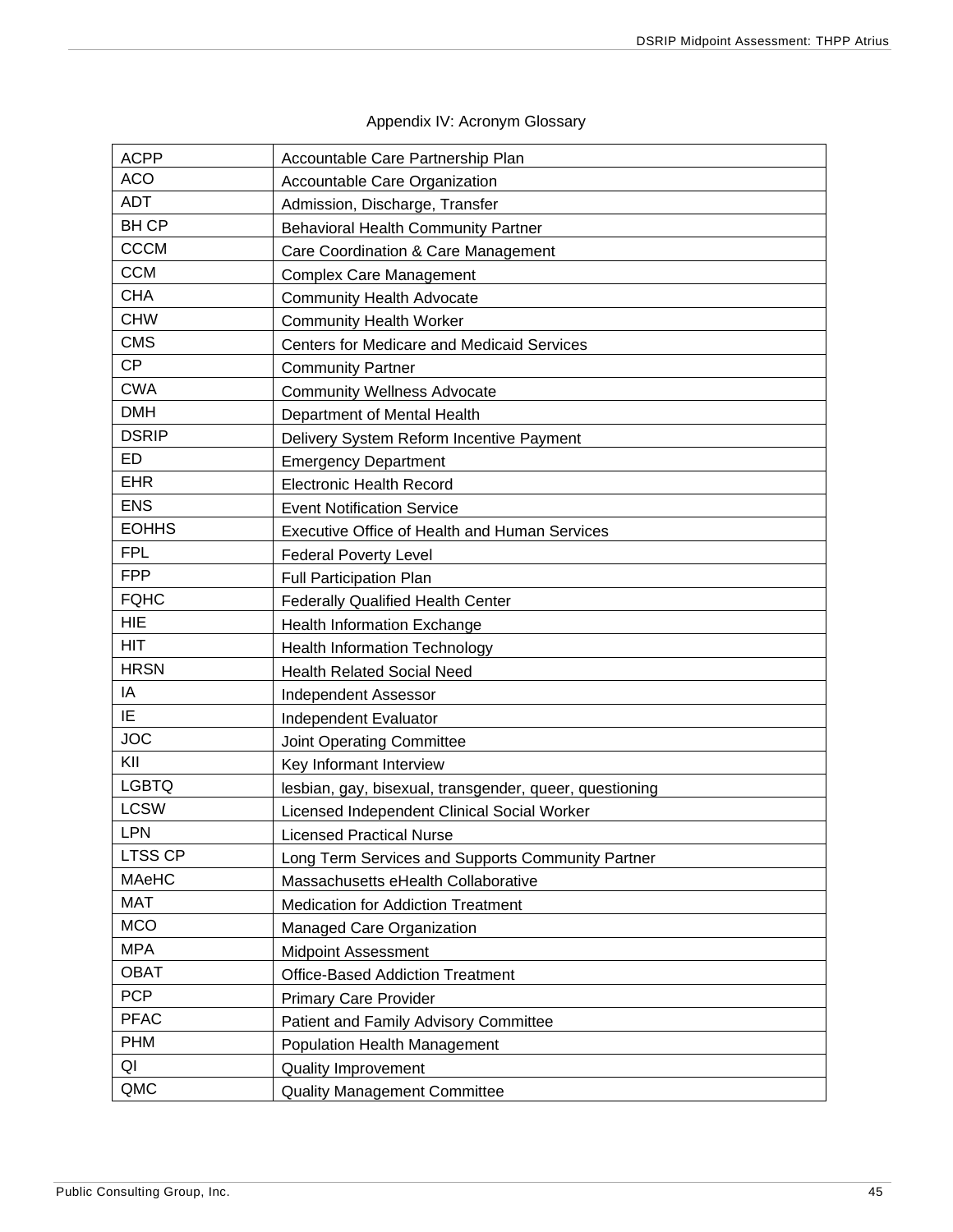| <b>RN</b>   | <b>Registered Nurse</b>           |
|-------------|-----------------------------------|
| <b>SFTP</b> | Secure File Transfer Protocol     |
| SMI         | <b>Serious Mental Illness</b>     |
| <b>SUD</b>  | Substance Use Disorder            |
| <b>SVP</b>  | <b>Senior Vice President</b>      |
| SWI         | Statewide Investments             |
| <b>TCOC</b> | <b>Total Cost of Care</b>         |
| <b>VNA</b>  | <b>Visiting Nurse Association</b> |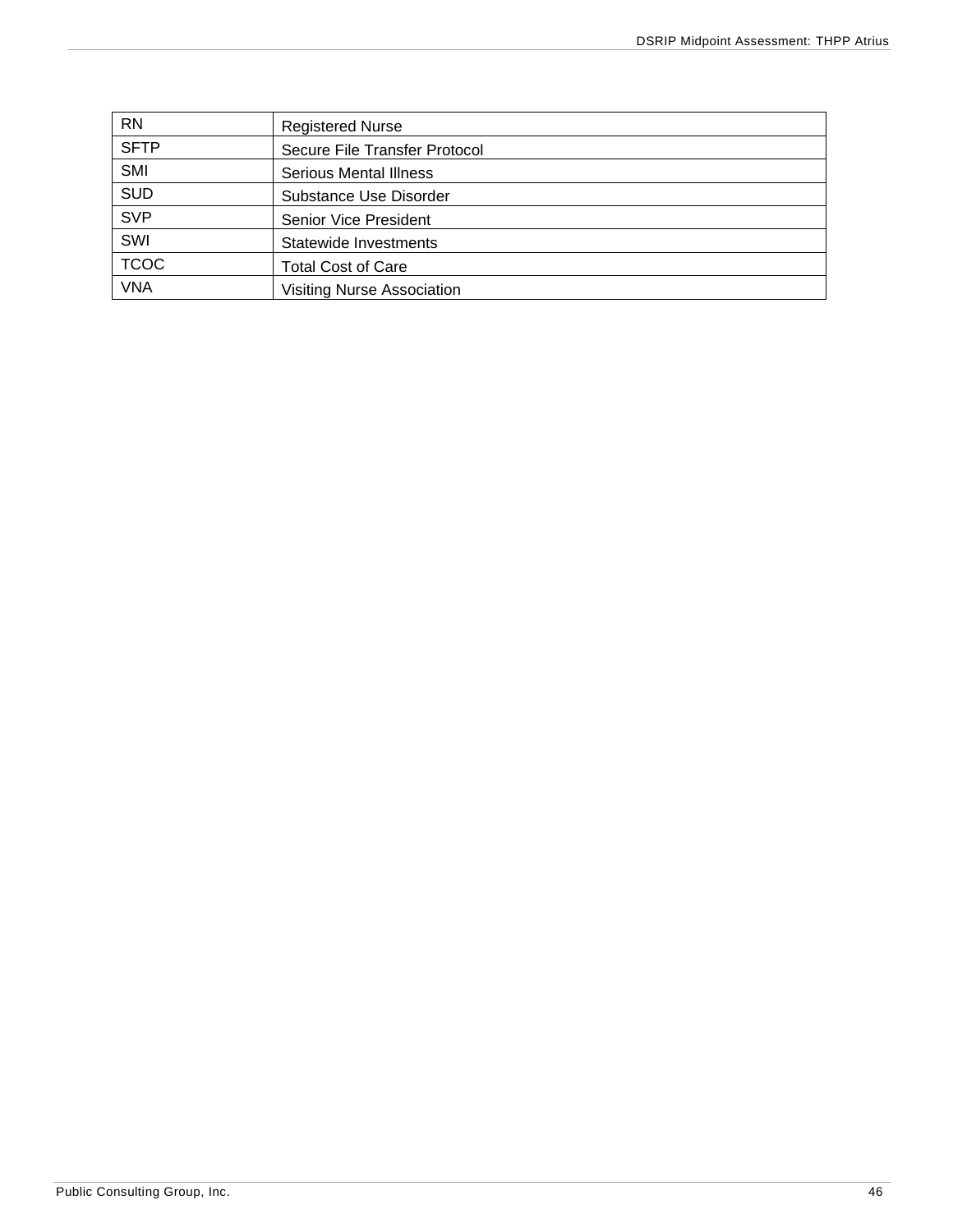## **APPENDIX V: ACO COMMENT**

<span id="page-47-0"></span>Each ACO was provided with the opportunity to review their individual MPA report. The ACO had a two week comment period, during which it had the option of making a statement about the report. ACOs were provided with a form and instructions for submitting requests for correction (e.g., typos) and a comment of 1,000 word or less. ACOs were instructed that the comment may be attached as an appendix to the public-facing report, at the discretion of MassHealth and the IA.

Comments and requests for correction were reviewed by the IA and by MassHealth. If the ACO submitted a comment, it is provided below. If the ACO requested a minor clarification in the narrative that added useful detail or context but had no bearing on the findings, the IA made the requested change. If a request for correction or change had the potential to impact the findings, the IA reviewed the MPA data sources again and attempted to identify documentation in support of the requested change. If documentation was identified, the change was made. If documentation was not identified, no change was made to the report but the information provided by the ACO in the request for correction is shown below.

#### ACO Comment

Atrius Health is an innovative nonprofit healthcare leader delivering a system of effective connected care to more than 730,000 adult and pediatric patients in eastern Massachusetts at 30 clinical locations, with nearly 700 physicians and primary care providers in close collaboration with hospital partners, community specialists and skilled nursing facilities. Our vision is to transform care to improve lives. Atrius Health provides high-quality, patient-centered, coordinated, cost effective care to every patient we serve. By establishing a solid foundation of knowledge, understanding and trust with each of its patients, Atrius Health enriches their health and enhances their lives.

We generally agree with the scope of the report and its areas of focus. We appreciate EOHHS's and the IA's recognition, implicit in this report, that as ACOs vary in their structure, composition, and operations, one size solutions do not fit all.

We think it is important to acknowledge that the methodology and data sources relied on for the report do not capture all of the strategies used, and progress made, by Atrius Health in its efforts to support our patients, communities and workforce in general, and in the focus areas in particular. We agree with and had implemented during the period covered by the report, many suggestions included in the report. For example, with respect to recruitment and retention strategies, Atrius Health currently offers ongoing support for licensing and credentialing and access to loan forgiveness programs. With respect to performance bonuses, quality incentives are included in the compensation model for most primary care providers and overall organization performance included in management and executive incentives.

We also want to highlight the role the rapidly changing market and government regulation play in how ACOs, including Atrius Health, are able to make progress towards certain DSRIP goals. For example, we have been committed to achieving the IA's recommendations in areas of health information technology and exchange, but our success is dependent on similar levels of engagement and effort within and across the provider community, as well as in federal and state agencies.

We agree that there are opportunities to advance activities within Care Coordination and Care Management, and are engaged in efforts to think differently about our social work department, transforming our approach to address patient whole-person needs including crisis intervention, adaptation to illness, and supporting patients and families in addressing health-related social needs. We have greatly benefitted from state agencies participating in training sessions for our paraprofessionals such as DCF offering trainings to our pediatric care facilitators.

In future assessment activities, we encourage EOHHS and the IA to focus on quantitative ACO performance, such as EOHHS' own utilization benchmark reports, in addition to key informant interviews, survey results, and ACO-supplied DSRIP reporting.